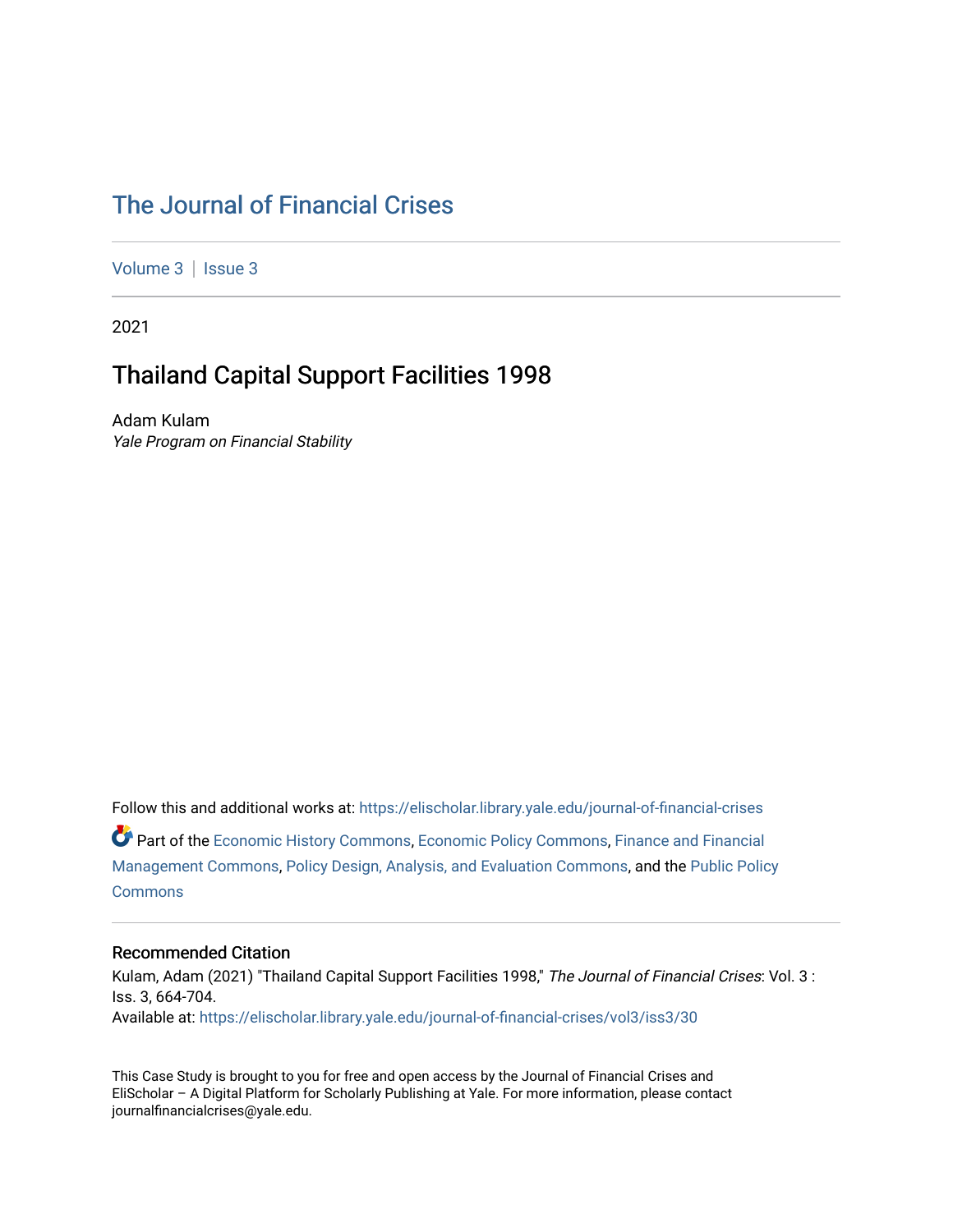## Thailand Capital Support Facilities 1998<sup>1</sup>

*Adam Kulam*<sup>2</sup>

Yale Program on Financial Stability Case Study March 17, 2020; Revised: November 12, 2021

#### **Abstract**

After the floatation of the baht on July 2, 1997, the Thai economy endured a financial crisis from massive currency devaluation, exchange rate losses, and non-performing loans (NPLs). In response, the Thai government employed two types of restructuring programs: (1) the alleviation of NPLs and distressed assets, (2) the correction of financial institution insolvency and capital inadequacy. To help recapitalize private institutions with public funds, the government introduced tier-1 and tier-2 capital support facilities. The tier-1 facility aimed to attract private capital, and the tier-2 facility aimed to stimulate lending and corporate debt restructuring. Capital injections took the form of voluntary securities exchanges: the Ministry of Finance (MOF) exchanged government bonds for preferred shares (tier-1 capital) or subordinated debt (tier-2 capital). MOF was authorized to issue up to B300 billion in government bonds to pay for the tier-1 (B200 billion) and tier-2 (B100 billion) facilities. To cover the government's financing costs, authorities set interest and dividend rates on financial institutions' securities above the coupon rates of government bonds. As conditions for receiving the government's investment in the tier-1 facility, the government reserved the right to replace participating banks' management and required the banks to first write off bad debts, potentially imposing steep losses on existing shareholders. With uptake around 24.6% of the available total, the program was largely unused. The Thai government amended the program in 1999 and counted the preferredshare portion of hybrid securities as part of match-able tier-1 capital.

**Keywords**: Capital injection, August 14 Package, Thailand Financial Sector, Capital Support Facilities, Asian Financial Crisis

<sup>1</sup> This case study is part of the Yale Program on Financial Stability (YPFS) selection of New Bagehot Project modules considering the responses to the Asian Financial Crisis that pertain to broad-based capital injections. Cases are available from the Journal of Financial Crises at

https://elischolar.library.yale.edu/journal-of-financial-crises/.

<sup>2</sup> Research Associate, YPFS, Yale School of Management.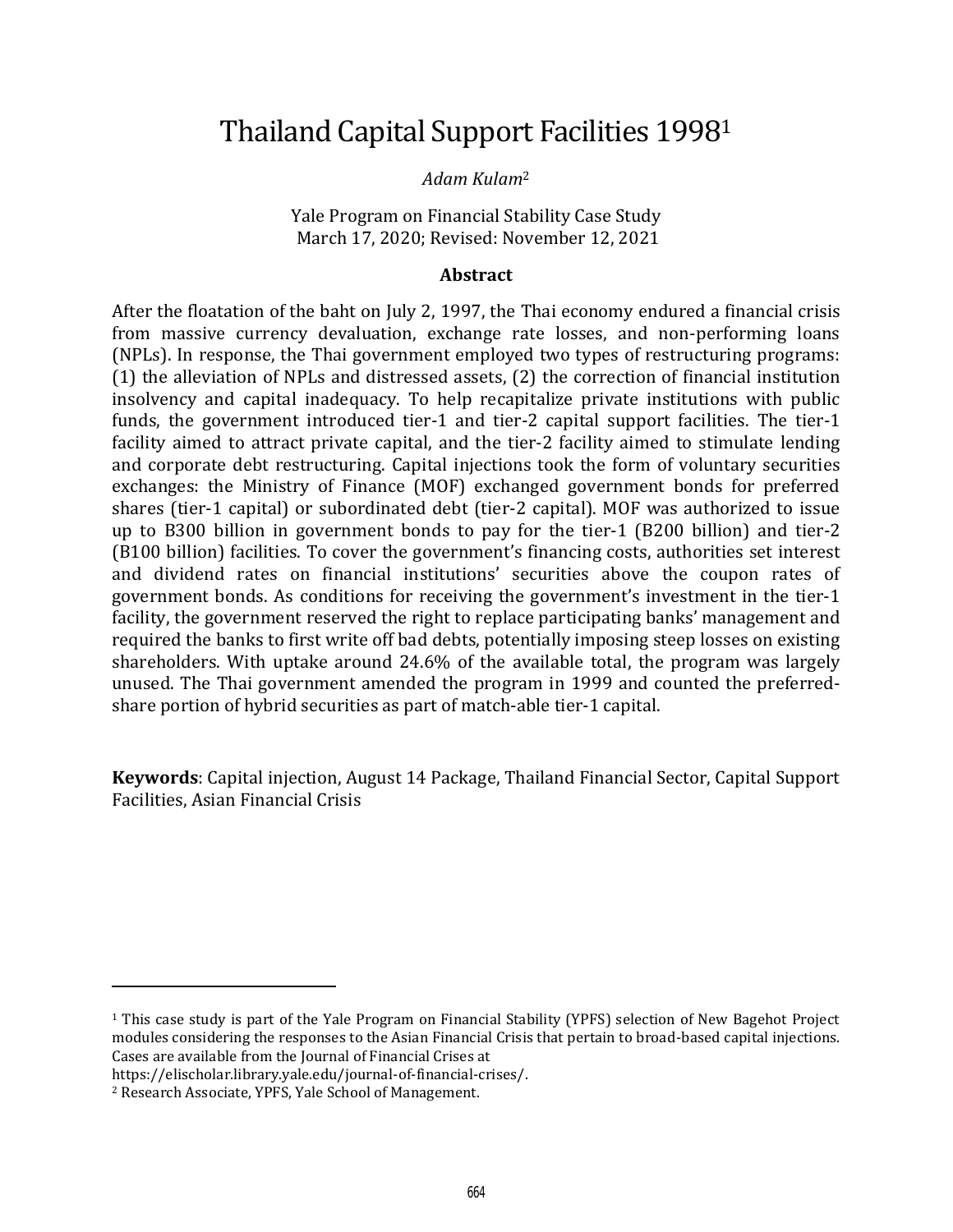# **Thailand Capital Support Facilities**

#### **At a Glance**

One year into the Asian Financial Crisis, the Thai financial sector struggled to raise capital from private markets. The Thai government offered temporary capital assistance to financial institutions while partnering with private investors. Authorities opened two voluntary capital support facilities to banks and finance companies deemed potentially viable by the BOT, the tier-1 program and the tier-2 program. The Financial Restructuring Advisory Committee (FRAC), which was a high-level consultative body made of public and private-sector representatives, received and reviewed applications, monitored the capital support facilities, and issued detailed guidelines for participating in the programs.

The Ministry of Finance (MOF) purchased preferred shares in the tier-1 program and subordinated debt in the tier-2 program. MOF funded the programs by issuing new

#### **Summary of Key Terms**

Purpose: "The objective is to restore and maintain the solvency and credibility of the Thai financial system and, most importantly, to enable the financial institutions to perform effectively their role in supporting economic growth."

| Announcement<br>Date      | August 14, 1998                                                                                                                                                                                                                 |
|---------------------------|---------------------------------------------------------------------------------------------------------------------------------------------------------------------------------------------------------------------------------|
| Operational date          | October 1, 1998 – December 31,<br>2000                                                                                                                                                                                          |
| End of issuance<br>window | December 31, 2000                                                                                                                                                                                                               |
| Peak utilization          | B73.7 billion                                                                                                                                                                                                                   |
| Participants              | 13 finance companies                                                                                                                                                                                                            |
| Administrators            | Bank of Thailand, Ministry of<br>Finance, Financial Restructuring<br><b>Advisory Committee</b>                                                                                                                                  |
| Notable features          | Separate participatory conditions<br>for tier-1 and tier-2 capital<br>support facilities; tier-1<br>participants had to meet loan<br>classification and provisioning<br>requirements; preferred shares<br>carried voting rights |

government debt, which participating financial institutions were required to buy after MOF had purchased their capital under the program's terms. To cover the cost of financing the programs, MOF mandated the preferred shares and subordinated debt to carry dividend or interest rates 100 basis points above the government bonds' interest rates; although supported financial institutions were not always able to make the required payments. The amount of capital injections was dependent on matching capital raised with private investors (tier-1), and the amounts of debt restructuring,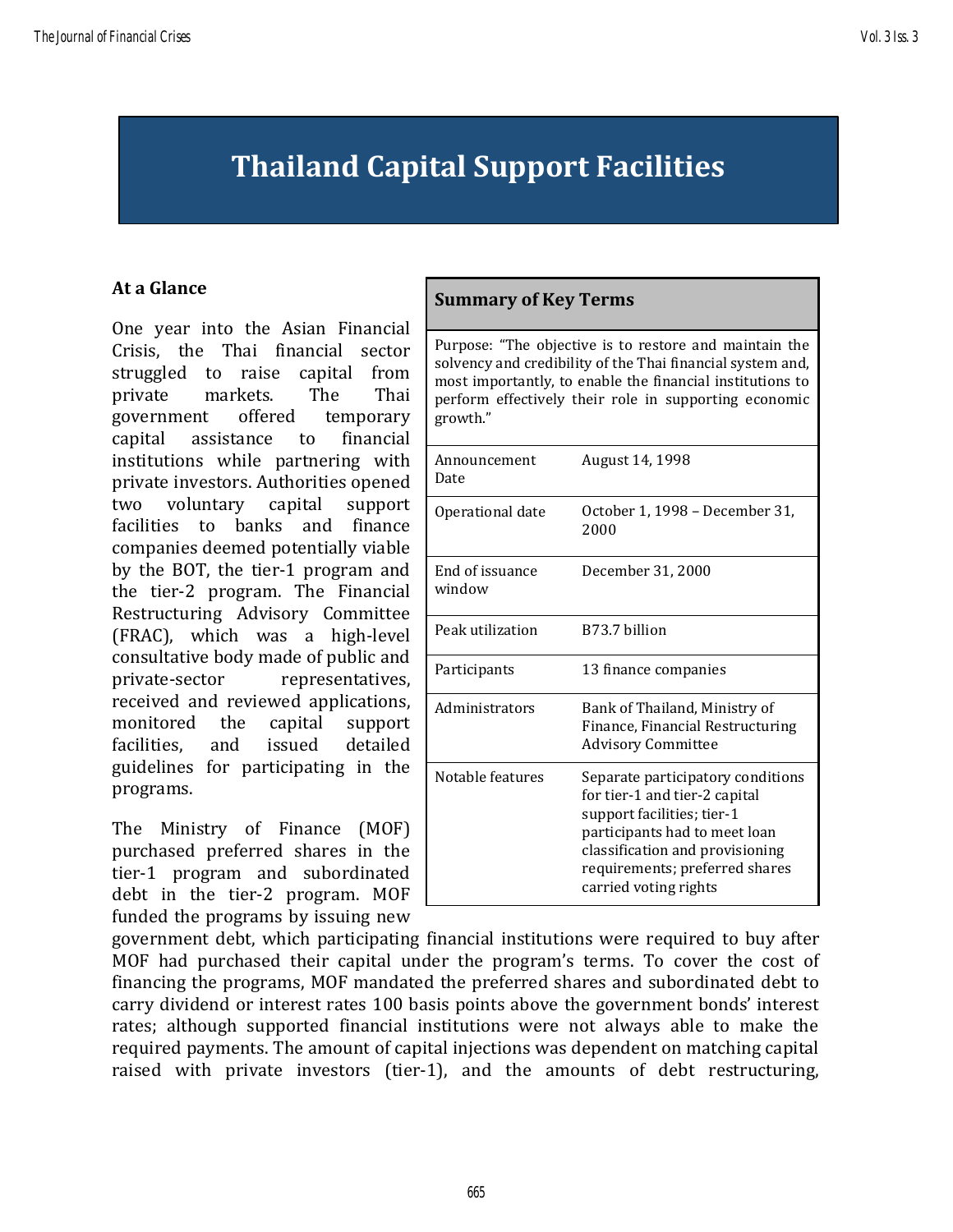provisioning, and new lending (tier-2). The Thai government also issued covered warrants ("call options") with tier-1 preferred shares to encourage private investors to participate and to provide the government with an exit strategy.

#### **Summary Evaluation**

Though the government allocated up to B300 billion for the capital support facilities, it ultimately utilized B73.7 billion (24.6%). Some scholars view the capital support facilities as ineffective because the uptake was low. With the program's voluntary terms, harsh participatory requirements resulted in low participation. Authors suggest that the capital support facilities addressed consequences of non-performing loans (NPLs), but not their causes. Others argue that the government's intent was to make its capital unattractive to encourage financial institutions to raise capital privately. As financial institutions avoided the government's recapitalization program, they raised private capital by issuing short-term, high-cost hybrid securities. The Thai government later amended the tier-1 program in 1999 to allow banks to use those separately issued hybrid securities as the private-sector match for government tier-1 capital injections. One positive outcome was improved confidence in the Thai financial sector—indicated by upward trends in the Thai stock market and banking sector indexes following the announcement of the program. Though the program has ended, there is still a need for more scholarship of its effects on finance companies' lending practices and debtrestructuring activity.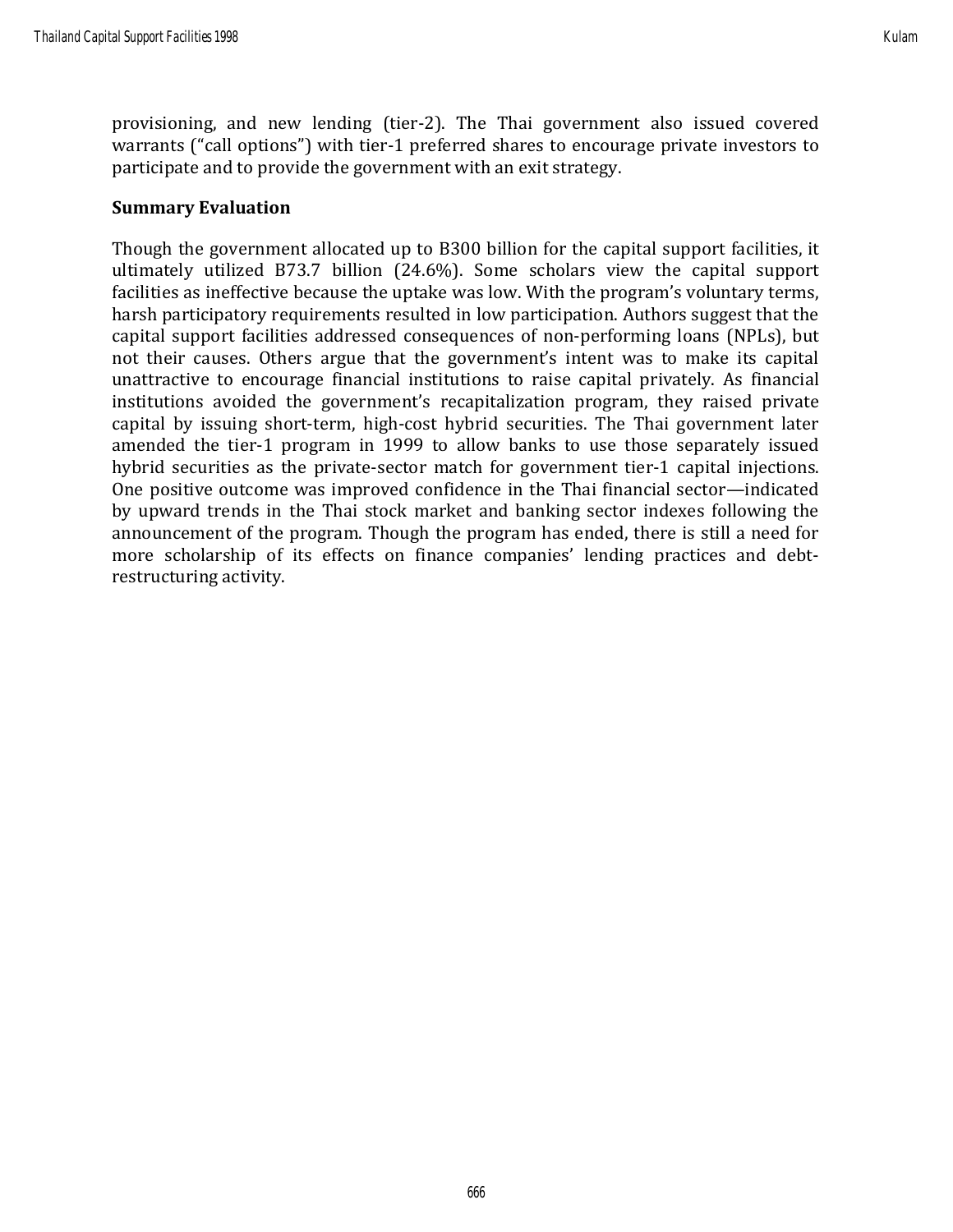| <b>Thailand Context 1998</b>                                                     |                                           |  |  |  |
|----------------------------------------------------------------------------------|-------------------------------------------|--|--|--|
| <b>GDP</b>                                                                       | \$115.12 billion (current U.S.\$) in 1998 |  |  |  |
|                                                                                  | \$1,846.00 (current U.S.\$) per capita in |  |  |  |
| GDP per capita                                                                   | 1998                                      |  |  |  |
| <b>Exchange Rate</b>                                                             | 36.65 in 1998                             |  |  |  |
| (Baht to USD)                                                                    |                                           |  |  |  |
|                                                                                  | Fitch: BBB+                               |  |  |  |
| Sovereign credit rating<br>(five-year senior debt)                               | Moody's: Baa1                             |  |  |  |
|                                                                                  | $S\&P: A-$                                |  |  |  |
| Size of banking system                                                           | \$196.46 billion in total assets          |  |  |  |
| Size of banking system as a                                                      | 170.66% in 1998                           |  |  |  |
| percentage of GDP                                                                |                                           |  |  |  |
| Size of banking system as a                                                      | N/A                                       |  |  |  |
| percentage of financial system                                                   |                                           |  |  |  |
| <b>Five-bank concentration</b>                                                   | 70.0% of total bank assets in 1998        |  |  |  |
| of banking system                                                                |                                           |  |  |  |
| <b>Foreign involvement</b>                                                       | N/A                                       |  |  |  |
| in banking system                                                                |                                           |  |  |  |
| <b>Government ownership</b>                                                      | 31% of bank assets owned by the state     |  |  |  |
| of banking system                                                                | between 1999 and 2001                     |  |  |  |
| <b>Existence of deposit insurance</b>                                            | None in 1998                              |  |  |  |
| Sources: Bloomberg; World Bank Global Financial Development Database; World Bank |                                           |  |  |  |
| Deposit Insurance Dataset.                                                       |                                           |  |  |  |
|                                                                                  |                                           |  |  |  |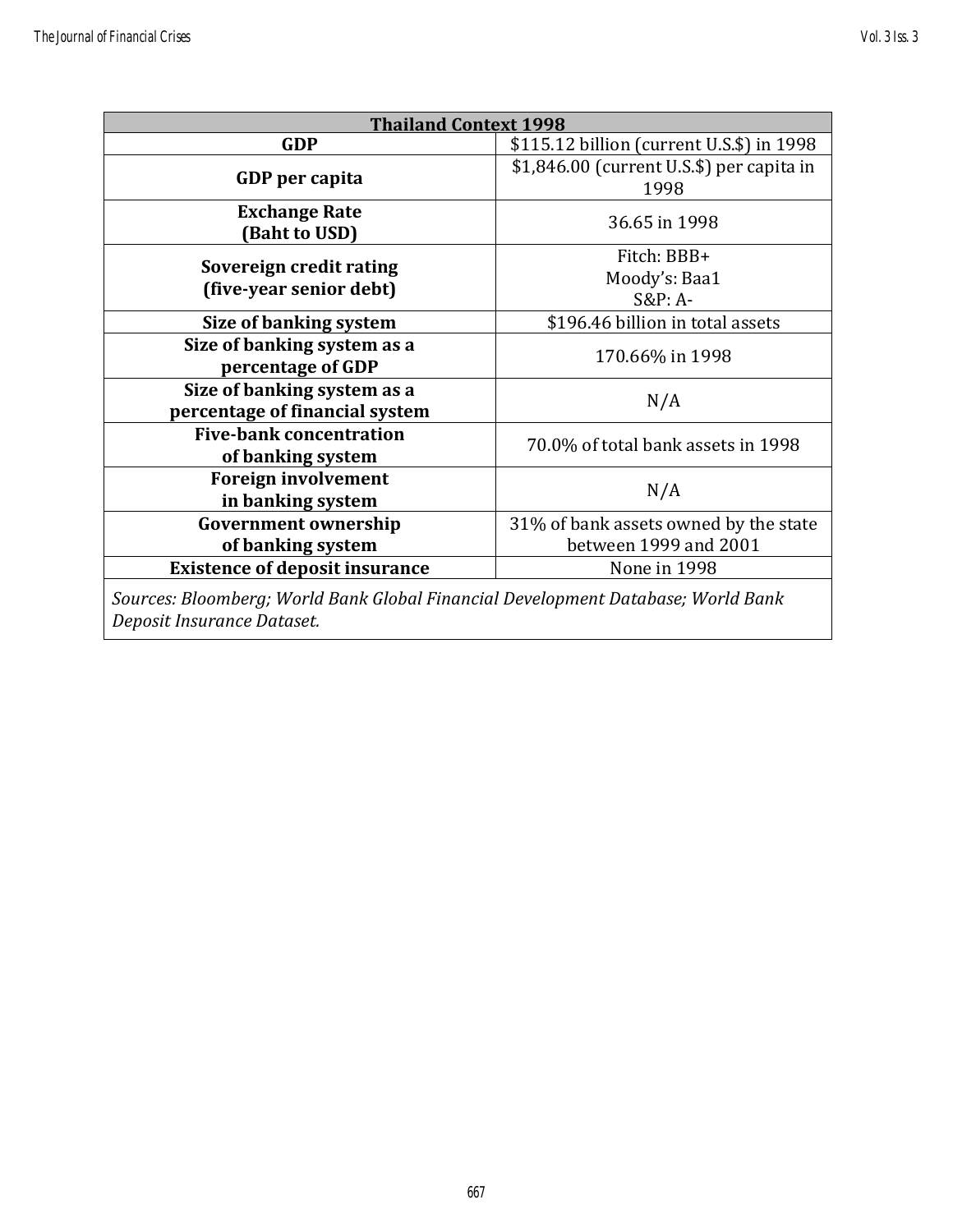### **I. Overview**

#### **Background**

In the years leading up to the crisis in Thailand, high current account deficits exposed local corporations to foreign exchange and market risks, and the banking system underestimated credit risk (Nimmanahaeminda 1998). The currency market and financial system suffered runs in 1996 when exports underperformed. In response, Thai authorities defended the value of the baht and supported insolvent institutions, which depleted the government's foreign reserves. The government allowed the Thai baht to float on July 2, 1997, which led to currency devaluation (Satitniramai 2007). The business sector suffered massive losses (Satitniramai 2007). Despite the announcement of an IMF support package in August 1997, market confidence plummeted because investors did not trust policymakers' statements (Nimmanahaeminda 1998). Issues with government transparency and accountability created a contagion effect.

Specific factors exacerbated the undercapitalization of the Thai financial sector before and during the crisis. Before the crisis, Thai authorities failed to regulate and supervise bank capital by holding banks to consistent definitions of classified and non-performing loans (NPLs) (Santiprabhob 2003). Speculative attacks on the baht limited the financial sector's ability to recapitalize when the country entered the crisis in early 1997 (Santiprabhob 2003). During the crisis, general economic contraction, the floating of the baht, high interest rates, and rising required loan-loss provisions all eroded financial institutions' capital (Santiprabhob 2003). Capital inadequacy became a systemic issue that led the government to close insolvent financial institutions and explore various strategies to recapitalize potentially viable ones (Santiprabhob 2003).

Beginning in 1997, the Thai government employed several drastic programs to combat the crisis (Santiprabhob 2003). Restructuring programs broadly fit into two categories: (1) measures to address non-performing loans and distressed assets, and (2) measures to address financial institutions' insolvency and capital inadequacy (Santiprabhob 2003).

Between March and August 1997, the government extended liquidity support to Thai financial institutions through Financial Institution Development Fund (FIDF) loans (Santiprabhob 2003). The government also introduced blanket deposit guarantees in August 1997 (Santiprabhob 2003). To end deposit runs and rein in the FIDF's liquidity support, the Thai government suspended nearly two-thirds of Thai finance companies between June and August 1997 (Santiprabhob 2003). In November 1997, the Thai government also began to intervene in insolvent financial institutions before privatizing or merging them with one another (Santiprabhob 2003). During December 1997, the Financial Sector Restructuring Authority (FRA) decided that two of the 58 suspended institutions could continue to operate if they recapitalized within 90 days—the rest were closed, and the FRA liquidated their assets (Santiprabhob 2003).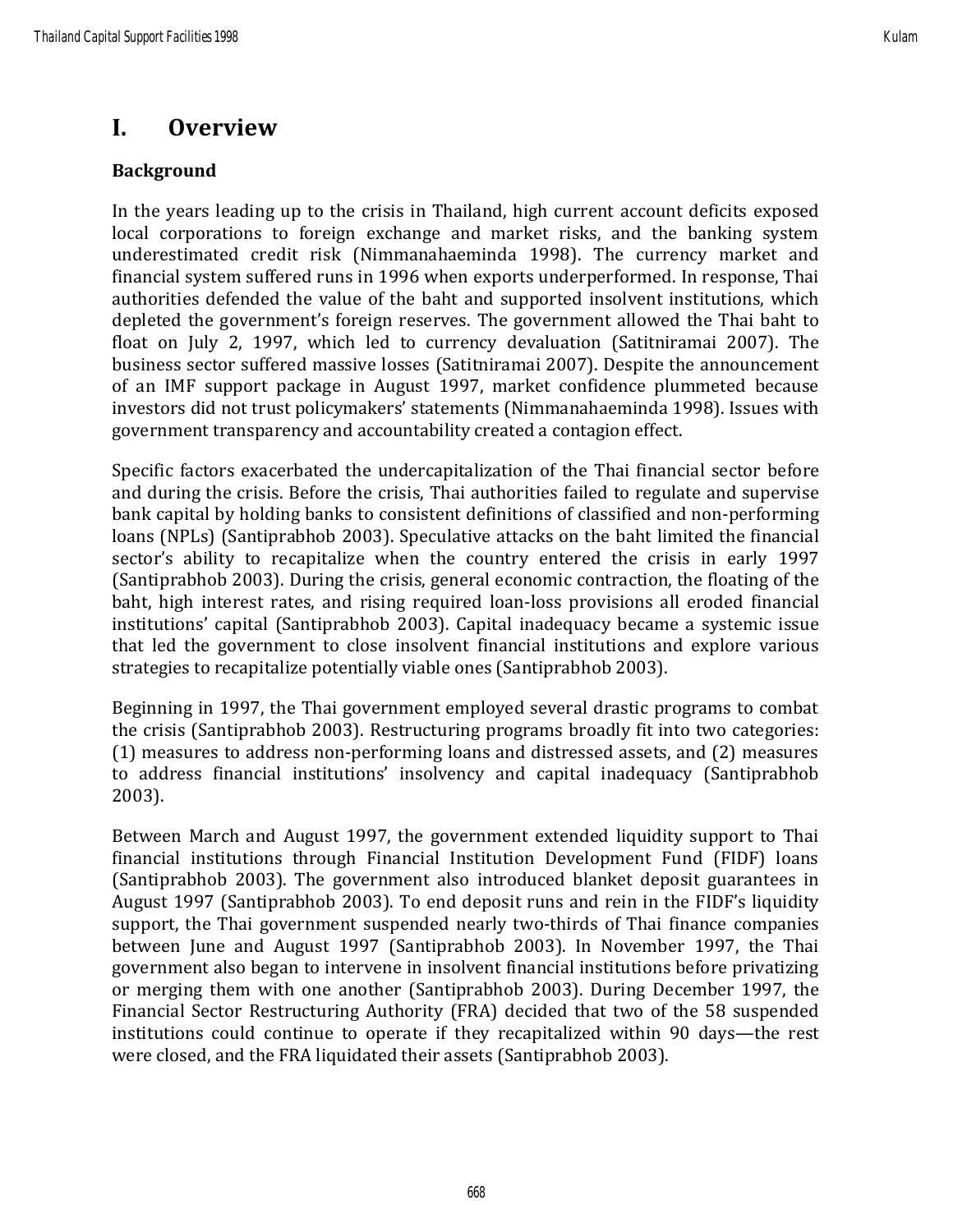One year after the outbreak of the crisis, it became clear that private institutions faced barriers to recapitalizing themselves without public-sector support (Satitniramai 2007). On August 14, 1998, the government introduced a plan known as the "August 14 Package" (the "Package") to help private financial institutions recapitalize (Santiprabhob 2003). The Package included B300 billion to purchase capital in distressed financial institutions through tier-1 and tier-2 capital support facilities (Santiprabhob 2003).

#### **Program Description**

As part of the Package, the capital support program began on August 14, 1998, and ended on December 31, 2000 (BOT 2000a). On August 14, the Ministry of Finance (MOF) and Bank of Thailand (BOT) announced the program in a joint press release (Chaitrong 1998). On September 29, MOF published details about applications and conditions of participation (Chaitrong 1998; BOT 1998b; BOT 1998a). Institutions could seek government capital beginning on October 1, 1998, and apply through November 1, 2000; the government could no longer purchase additional capital under the support facilities after December 31, 2000 (Santiprabhob 2003; Reuters Staff 1998b).

The government passed an emergency decree on August 21, 1998, (effective August 24) enabling MOF to issue B300 billion of government bonds to fund the capital support program (BOT 1998a). From the B300 billion of total authorized funding, the government allocated B200 billion for tier-1 capital support and B100 billion for tier-2 capital support (Finance Reporters 1999). The program targeted all banks and finance companies—regardless of their net worth or outstanding debt balance with the government (Koeberle and Sondergaard 1998c).

Financial institutions published statements through the Stock Exchange of Thailand to indicate whether they intended to participate (Reuters Staff 1998c; 1999). The Minister of Finance occasionally announced the names of potential participants before they had formally applied for support (*Agency France-Presse* 1999).

While the capital support program was active, the BOT changed relevant regulations by lowering the minimum tier-1 component of the overall capital adequacy ratio (CAR), gradually introducing loan-loss provisioning requirements, and relaxing constraints on foreign ownership of Thai financial institutions (BOT 1998a).

The capital support program was comprised of tier-1 and tier-2 capital support facilities (Nimmanahaeminda and Sonakul 1998a). The tier-1 facility aimed to attract new private capital into Thai financial institutions (Nimmanahaeminda and Sonakul 1998a). The government's objectives were to remove the risk associated with bad loans, and to lay the groundwork for financial institutions to resume normal lending (Nimmanahaeminda and Sonakul 1998a). Through the tier-1 facility, MOF effectively exchanged tradeable government bonds for financial institutions' preferred shares up to 2.5% of tier-1 CAR; thereafter, additional government capital injections had to be matched by private capital injections (Nimmanahaeminda and Sonakul 1998a). Conditions for tier-1 participation included: (1) the write-down of non-performing loans, through the full adoption of end-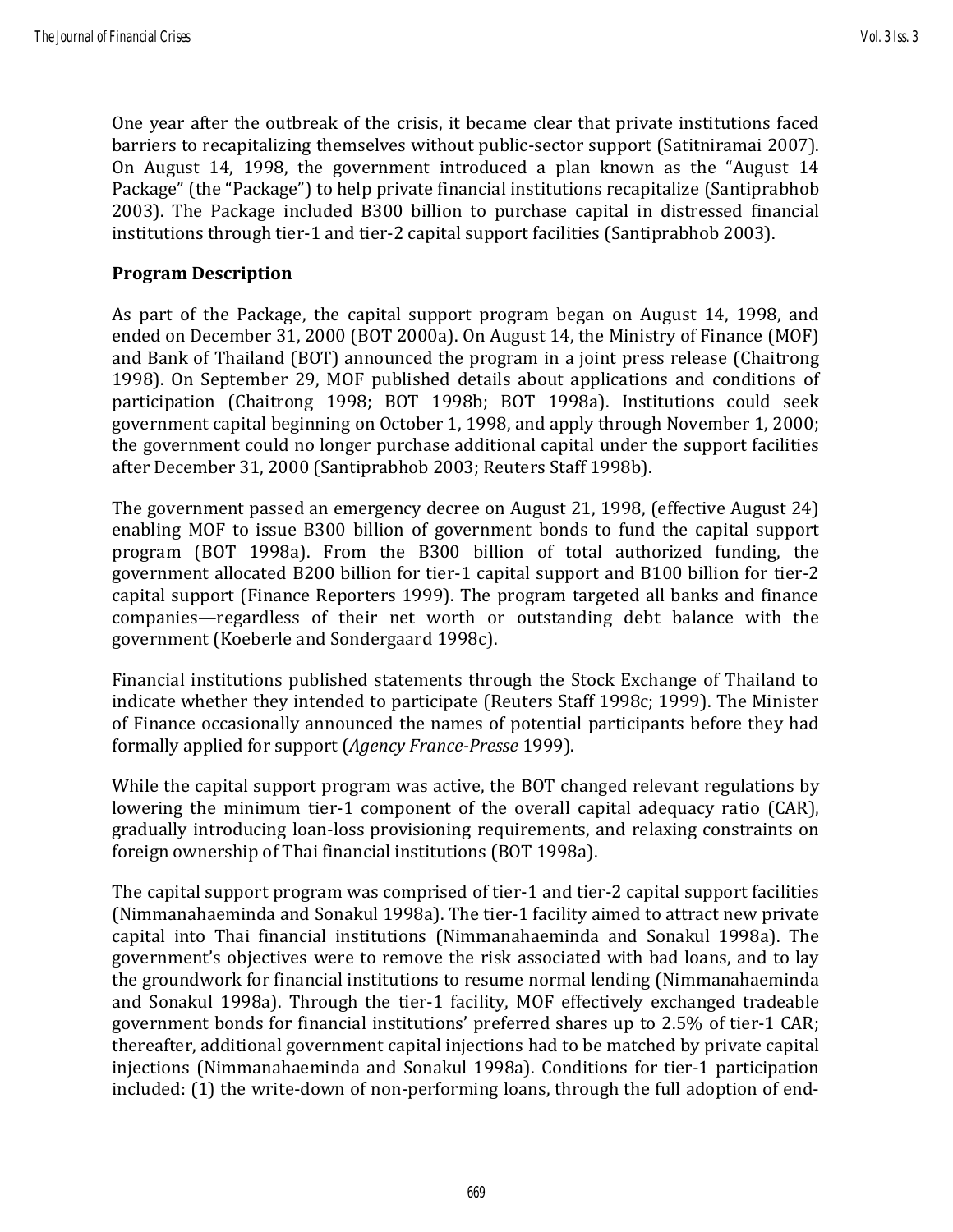2000 loan classification and provisioning (LCP) rules, which could result in significant losses for existing shareholders; (2) the preferred status of new capital injections over existing shareholders; (3) the government's and other new investors' right to change existing management; and (4) the BOT's approval of a restructuring plan (Nimmanahaeminda and Sonakul 1998a). To incentivize private participation in the tier-1 capital support program, the government issued three-year covered warrants on its preferred shares and gave them to participating investors, enabling them to purchase the government's shares at the original purchase price plus carrying costs (Santiprabhob 2003; Finance Reporters 1999).

The tier-2 facility aimed to provide financial resources and incentives to speed up corporate debt restructuring and to restart lending (Nimmanahaeminda and Sonakul 1998a). Through the tier-2 facility, MOF exchanged non-tradeable government bonds for financial institutions' subordinated debt (Nimmanahaeminda and Sonakul 1998a; BOT 2000a). The amount of tier-2 capital an eligible institution could receive was determined by the amount of losses related to debt restructuring, costs from increases in net lending, and total amount of risk-weighted assets (Nimmanahaeminda and Sonakul 1998a). Conditions for tier-2 participation included legally binding debt restructuring agreements and proof of loan service for restructured debt (Nimmanahaeminda and Sonakul 1998a). Institutions that fully adopted the end-2000 LCP rules could phase write-offs related to debt restructuring over a five-year period (Nimmanahaeminda and Sonakul 1998a).

Within the first six months of the program window, Thai Military Bank (a commercial bank) entered internal discussions with the BOT to change the program terms—with a focus on the program's treatment of hybrid securities issuances (Kanoksilp 1999; TMB 1999a). In June 1999, the government became willing to match preferred shares (tier-1 capital) raised from separate hybrid securities issuances—not only from preferred share issuances conducted jointly with MOF (BOT 1999a). The BOT effectively expanded the list of matchable securities that financial institutions could issue to private investors, which was a requirement of the tier-1 facility (Nimmanahaeminda and Sonakul 1998a).

While the program was running, BOT Governor Chatumongkol explored the option of forcibly recapitalizing financial institutions if their voluntary actions were not enough to recapitalize themselves (Koeberle and Sondergaard 1998c).

The government designed the facilities so that returns from preferred shares and subordinated debt exceeded the government's costs (Santiprabhob 2003).

The government's exit strategy for the tier-1 program was to sell its preferred shares to private investors (Santiprabhob 2003; The Nation Staff 1999a). The tier-2 program involved tenured instruments, so the government's exit strategy was to let the securities mature.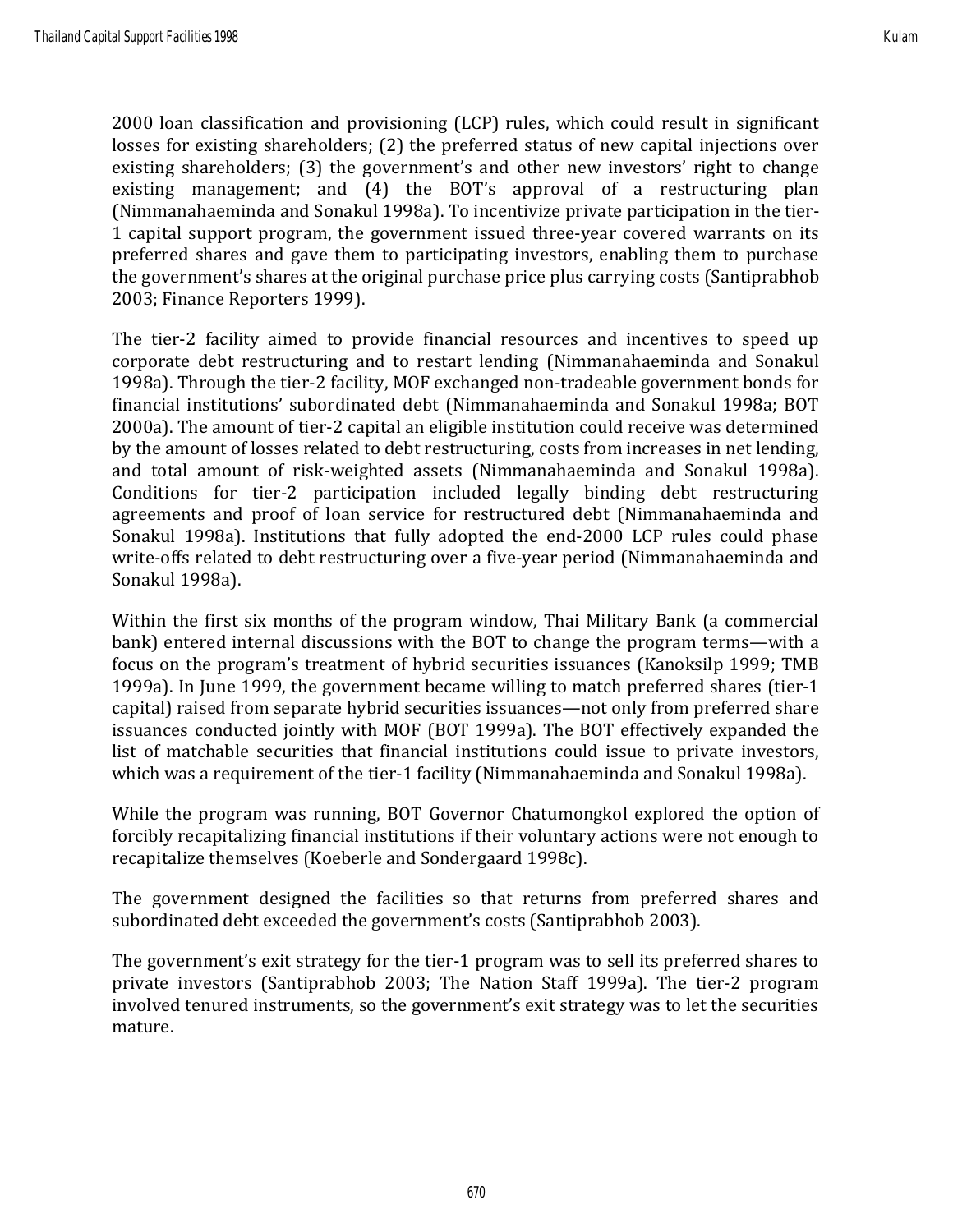#### **Outcomes**

From the B300 billion authorized for the program, the government allocated B200 billion for tier-1 capital support and B100 billion for tier-2 capital support (Finance Reporters 1999). As of mid-1999, the Thai authorities had approved B38.4 billion of program funding, which included B35.5 billion of tier-1 capital and B2.9 billion of tier-2 capital (World Bank 1999). By end-2000, MOF had provided two commercial banks, one finance company, and one finance and securities company with B61.3 billion of tier-1 capital (BOT 2000a). Three commercial banks and four finance companies received B12.4 billion of tier-2 capital (BOT 2000a).

Of the committed funds, the government utilized about B73.7 billion (24.6%) (BOT  $2000a$ ).<sup>3</sup> Total uptake was lower than expected, as banks were wary of the provisioning requirements, which would likely have imposed losses on existing shareholders, and the right for new shareholders to change management (Keelan and Stubing 2001; Satitniramai 2007). Instead of participating in the government program, banks engineered new financial instruments to meet the capital adequacy ratio (CAR) while retaining control over their own management (Satitniramai 2007).

The bond issuances for the capital support program were classified as public-sector debt (BOT 1999a). Through 2002, the Thai government bore interest costs on the tier-1 facility because participants took losses and could not pay out dividends (Santiprabhob 2003). Of the four companies that received tier-1 capital injections, the shareholders of only one—TISCO, the securities company—had purchased all of the government's shares before the options expired; overall, a "limited number of participating investors" exercised their options because market prices remained below the government share purchase prices of the tier-1 preferred shares (Santiprabhob 2003). The government faced no cost from the tier-2 facility because the interest rates on subordinated debt were higher than government bond coupon rates (Santiprabhob 2003).

<sup>&</sup>lt;sup>3</sup> The exact utilization rate varies from source to source. Santiprabhob (2003) suggested that 24% of funds were utilized, the Asian Development Bank (1999) suggested that 27% of total funds had been dispersed by June 1999, and the Bank of Thailand's year-2000 Supervision Report suggested that the government used about 24.6% of funds (Santiprabhob 2003; ADB 1999; BOT 2000a).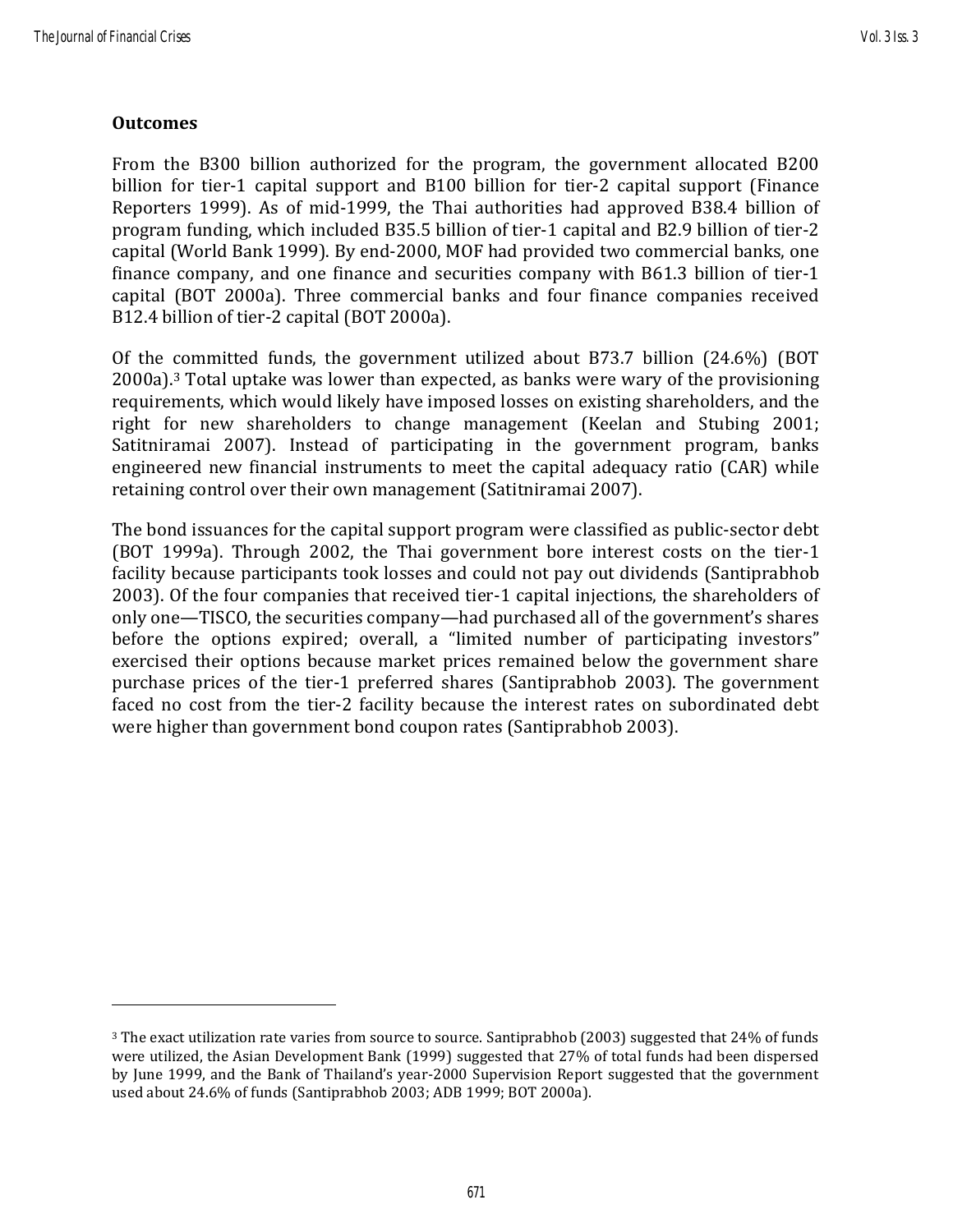### **II. Key Design Decisions**

#### **Part of a Package: The Thai government opened tier-1 and tier-2 capital support facilities as parts of a financial sector restructuring program called "the August 14 Package," which was also accompanied by measures to alleviate distressed assets and non-performing loans.**

The Thai government's attempts to restructure the financial sector fell into two categories: (1) efforts to solve problems of insolvency and capital inadequacy, and (2) measures to alleviate distressed assets and non-performing loans (NPLs) (Santiprabhob 2003).

Within the first category, the government suspended and closed nonviable finance companies, intervened in insolvent financial institutions, recapitalized private financial institutions, and recapitalized and restructured state-owned financial institutions (Santiprabhob 2003). Within the second category, the government liquidated assets of closed finance companies, reformed legislation on NPL resolution, and led both state and market-driven efforts on NPL resolution (Santiprabhob 2003). (Please refer to Dreyer [2021] for more information about the Thai government's handling of distressed assets and NPLs.)

On August 14, 1998, the government launched the "August 14 Package" (the Package), which was a program meant to recapitalize private financial institutions (Santiprabhob 2003). Through the Package, the government offered two voluntary capital support facilities that required private institutions to write off bad debts in compliance with new regulatory requirements that would kick in at the end of 2000 (Santiprabhob 2003). The tier-1 support facility aimed to help institutions attract private capital to better handle losses, and the tier-2 support facility was intended to provide financial resources, quicken corporate debt restructuring, and foster new lending (Santiprabhob 2003; Nimmanahaeminda and Sonakul 1998a). Other legal efforts to recapitalize private financial institutions included the liberalization of constraints on foreign ownership in November 1997, and Bank of Thailand's (BOT) acceptance of hybrid securities as part of regulatory capital in 1999 (Santiprabhob 2003).

During the early stages of the crisis response, the Thai government focused on capital adequacy and separating potentially solvent from insolvent financial institutions (Santiprabhob 2003). Santiprabhob (2003) argued that this disproportionate attention<sup>4</sup> meant that authorities paid too little attention to asset deterioration and NPL

<sup>4</sup> Santiprabhob (2003) partly attributed this to the government's limited resources and finite abilities to respond to multiple issues simultaneously (Santiprabhob 2003). The author also acknowledged Thai authorities' lack of a crisis management plan before the crisis, and the limited political will to employ several drastic measures at once (Santiprabhob 2003). In a 2017 interview, former Minister of Finance Tarrin Nimmanahaeminda compared crisis-policy prioritization to flying a plane with most of the engines shut down (Kotani 2017).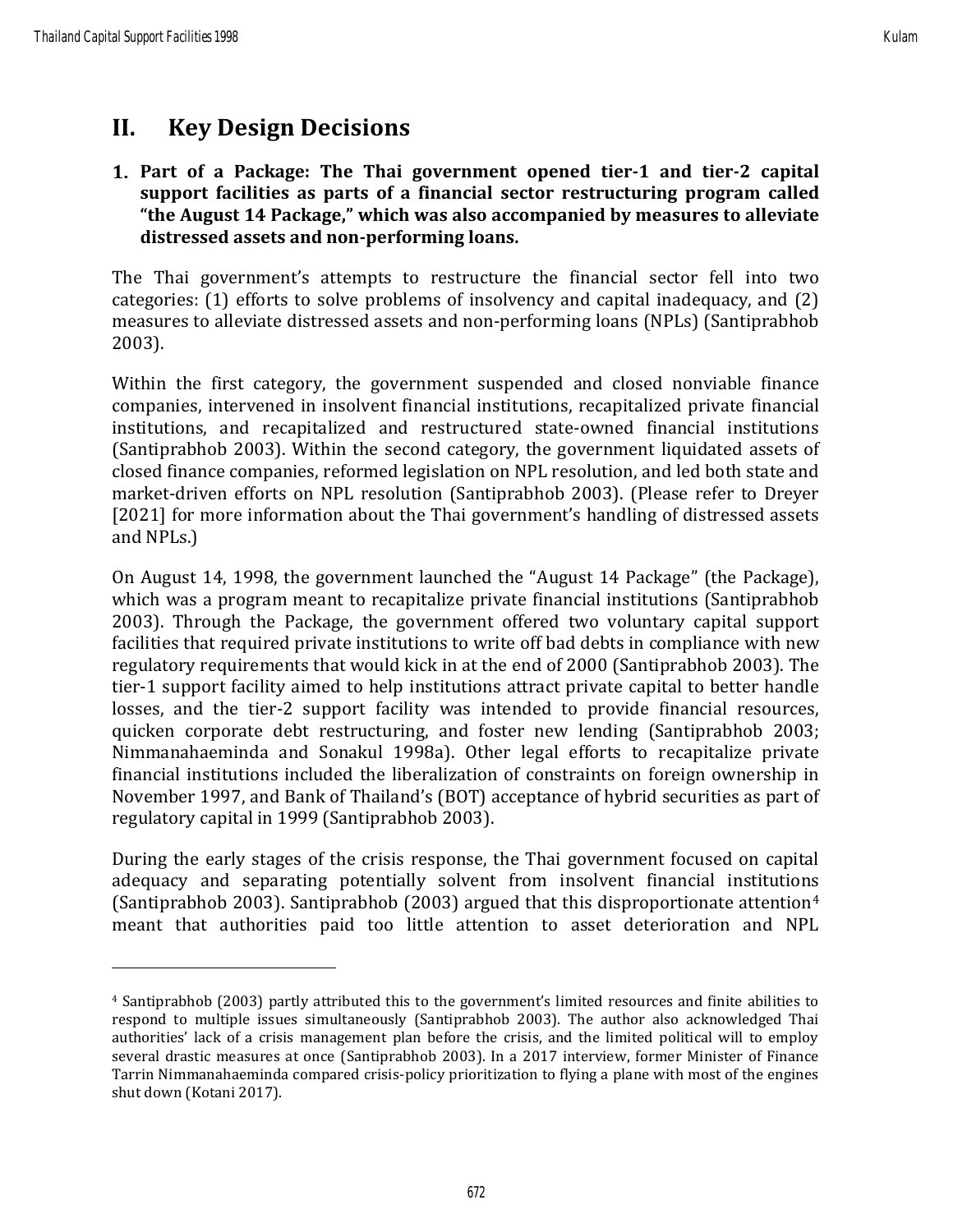restructuring (Santiprabhob 2003). Other academics reported issues with the government's regulatory treatment of assets and NPLs, which were closely related to the tier-1 and tier-2 programs. In a 2001 World Bank report, Patrick Honohan remarked that Thailand was slow to recapitalize and to dispose of non-performing assets (Honohan 2001). Private banks largely met phased-in loan-classification and provisioning by the end of 1999 (ADB 1999). However, banks still faced capital shortfalls because: (1) the book value of loans was overstated<sup>5</sup> as banks overestimated the value of debtors' collateral; (2) provisioning guidelines were backward-looking and not forwardlooking, which probably would have further decreased the quality of loans; and (3) CAR requirements underestimated the impact of both new and aging<sup>6</sup> non-performing loans (NPLs) (ADB 1999).

#### **Legal Authority: The government passed emergency decrees allowing the Ministry of Finance to issue debt for the purpose of conducting capital injections.**

During the crisis, the government passed several emergency decrees to lift general restrictions on government borrowing (Suthiwart-Narueput and Pradittatsanee 1999). On August 21, 1998, the cabinet of Thailand passed the Emergency Decree Allowing the Ministry of Finance to Borrow Money for the Strengthening of the Financial System ("Emergency Decree"), which (effective August 24) allowed the Ministry of Finance to borrow up to B300 billion to fund its tier-1 and tier-2 capital support facilities (BOT 1998a). This funding window lasted through December 31, 2000 (Suthiwart-Narueput and Pradittatsanee 1999). Of the committed amount, the government utilized about 73.7 billion baht (24.6%) (BOT 2000a).

#### **Governance: The Thai Minister of Finance and officials from the IMF and World Bank designed the August 14 Package.**

As part of its crisis response, the Thai government established multiple aid packages with both the IMF and World Bank; one of the recurring shared goals of these packages was to recapitalize the Thai financial system (World Bank 2006; Nimmanahaeminda and Sonakul 1998b). Then-Minister of Finance Tarrin Nimmanahaeminda, working with IMF and World Bank officials, designed the capital support facilities (Business Day 1999). In its fifth Letter of Intent (LOI) with the IMF, the Thai government introduced the capital support facilities and expressed confidence that the program provided incentives for financial institutions to join, while safeguarding against moral hazard

<sup>5</sup> During the first accounting period of 1999, the Thai government relaxed the criteria used to deduct collateral value from debtors' accounts to "[make] collateral appraisal more suitable for the current conditions" (BOT 1999a).

<sup>6</sup> Starting on January 1, 1999, restructured loans could be reclassified as "substandard" or "pass" on the day of restructuring if the institution met certain criteria (BOT 2000a). The rules were [*sic*] "designed to reduce the potential financial burden on financial institutions during the period of high loans" (BOT 2000a). While the ADB authors identified these changes as regulatory bugs, the Thai regulators intentionally designed them as features.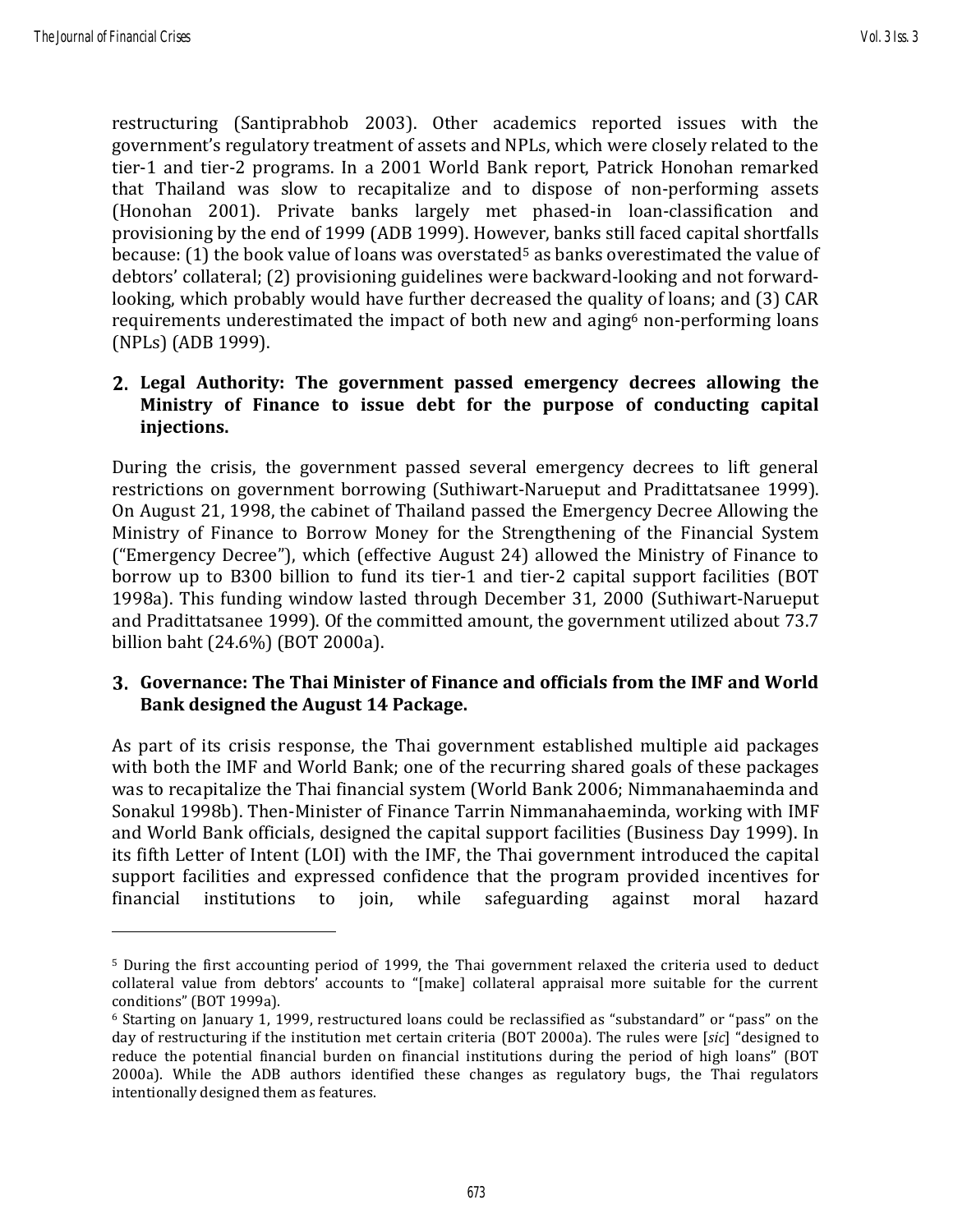(Nimmanahaeminda and Sonakul 1998a). On December 1, 1998, the seventh LOI explained that all finance companies and banks needing capital within the next six months were required to sign memoranda of understanding (MOU)—which included plans to recapitalize—by January 31, 1999 (Nimmanahaeminda and Sonakul 1998b). The signing of MOUs on recapitalization was an IMF performance criteria, and all financial institutions had to sign them—regardless of their participation in the capital support facilities (Nimmanahaeminda and Sonakul 1998c). To the surprise of some analysts, banks that held sufficient levels of capital were not required to sign capital rehabilitation plans with the BOT (Business Day 1999). Financial institutions could make use of the tier-1 and tier-2 capital support facilities to satisfy these MOUs (Nimmanahaeminda and Sonakul 1998b). Banks and other financial institutions regularly signed MOUs at six-month intervals to address their capital needs through end-2000 (Nimmanahaeminda and Sonakul 1998c; 1999a; 1999b). The BOT had the right to intervene in any financial institution that failed to meet its MOU commitments (Lindgren et al. 1999).

#### **Administration: The Bank of Thailand set the regulations relevant for capital injections, the Ministry of Finance funded the program, and FRAC supervised the program while it was underway.**

The BOT ordered suspensions, demanded capital raises, and set the regulations on capital and loan-loss provisioning (Santiprabhob 2003). The BOT was also the official registrar for public-debt securities, including government bonds, which covered the cost of capital support facilities (Ganjarerndee 2009; Rattakul 2003). The BOT regularly conducted audits of restructuring agreements, which were related to tier-2 capital injections (Nimmanahaeminda and Sonakul 1998a).

The Ministry of Finance (MOF) purchased participating institutions' preferred shares or subordinated debt, and paid the participating banks with government bonds that financial institutions were required to purchase under the support facilities' terms of participation (Nimmanahaeminda and Sonakul 1998a; TISCO 1998; TISCO 1999). Consequently, MOF also owned the private capital, became the public stakeholder in the participating companies, and was entitled to jointly appoint or change the recipient's top management (TMB 1999b). MOF had significant influence in designing the capital support facilities, setting its original terms, and suggesting amendments to the active program, which were then carried out by the BOT (BOT 1999b).

On September 29, 1998, the cabinet of Thailand approved and set up the Financial Restructuring Advising Committee (FRAC) (Koeberle and Sondergaard 1998a). FRAC was chaired by a former deputy minister of finance, and staffed by officials from the BOT, MOF, and the private sector; and the BOT operated its secretariat (BIS 1999). As an advisor to both the BOT and MOF, FRAC generally oversaw the implementation of restructuring efforts (Lindgren et al. 1999; Nimmanahaeminda and Sonakul 1998a). FRAC received and reviewed tier-1 and tier-2 capital support applications (Srisukkasem 1999; Reuters Staff 1998a). FRAC also controlled the budget dedicated to financial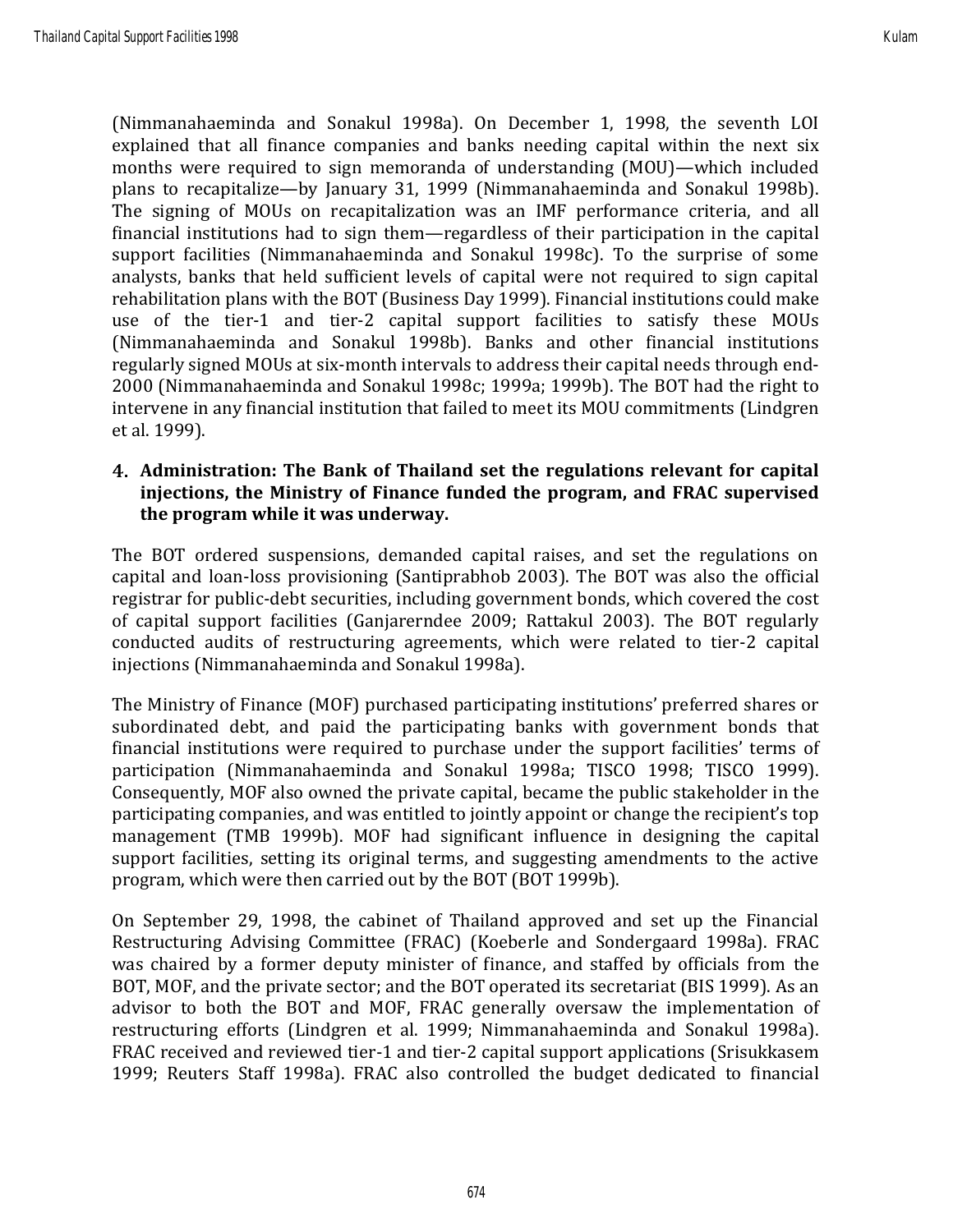institutions' recapitalization, determined the purchase prices of preferred shares issued under the tier-1 and tier-2 facilities, and monitored the support facilities while the program was under way (BOT 1999a). FRAC also issued detailed guidelines for participating, and controlled the budget dedicated to financial institutions' recapitalization (BOT 1999a). FRAC also arbitrated on any disputes regarding the amount of losses related to write-downs (Lindgren et al. 1999).

#### **Funding Source: The Ministry of Finance funded the capital support facilities by issuing government bonds.**

The Emergency Decree authorized MOF to issue bonds to fund its capital support facilities; MOF effectively exchanged the bonds for preferred shares (tier-1) or subordinated debt (tier-2) (Suthiwart-Narueput and Pradittatsanee 1999; BOT 2000a). Before issuing government securities, MOF first had to obtain the cabinet's approval for the bonds' interest rates, terms, conditions, fees, expenses, and procedures regarding management, repayment, or changes to the government's payment schedule (Emergency Decree 1998). After securing approval, MOF could allocate the proceeds from emergency issuances as it deemed fit—without needing to "deliver income" back to the government under the law on budgetary methods and the law on treasury (Emergency Decree 1998). MOF had to publish details about all emergency issuances in the Royal Thai Government Gazette within one month from the start date of the loan contract (Emergency Decree 1998). MOF first purchased the securities from the tier-1 and tier-2 capital support participants and then sold government bonds to the same institutions in an amount equal to the purchase sum (TISCO 1998; TISCO 1999). MOF's Public Debt Management Office (PDMO) managed the government debt issued to pay for the capital support facilities (Ganjarerndee 2009; Rattakul 2003). The statutory capital support bonds were classified as central government domestic debt (Suthiwart-Narueput and Pradittatsanee 1999).

#### **Communications: The Ministry of Finance announced the August 14 Package through press releases; rumors about financial institutions joining the program persisted.**

The government officially announced the August 14 Package through a joint press release with the BOT and MOF (Nimmanahaeminda and Sonakul 1998a). The initial press release offered basic package details, such as the types of capital and participation limits, but omitted application details, such as guidelines for loan classification (Chaitrong 1998). Further details about capital support eligibility came in a press release on August 19, 1998 (BOT 1998b). The later press release clarified that the purpose of the capital support facility was to re-ignite financial institution lending to businesses (BOT 1998b). According to an August 25, 1998, Letter of Intent with the International Monetary Fund, FRAC was scheduled to release a detailed guideline for capital support participation by September 30, 1998 (Nimmanahaeminda and Sonakul 1998c). On September 29, MOF announced the eligibility conditions and pre-application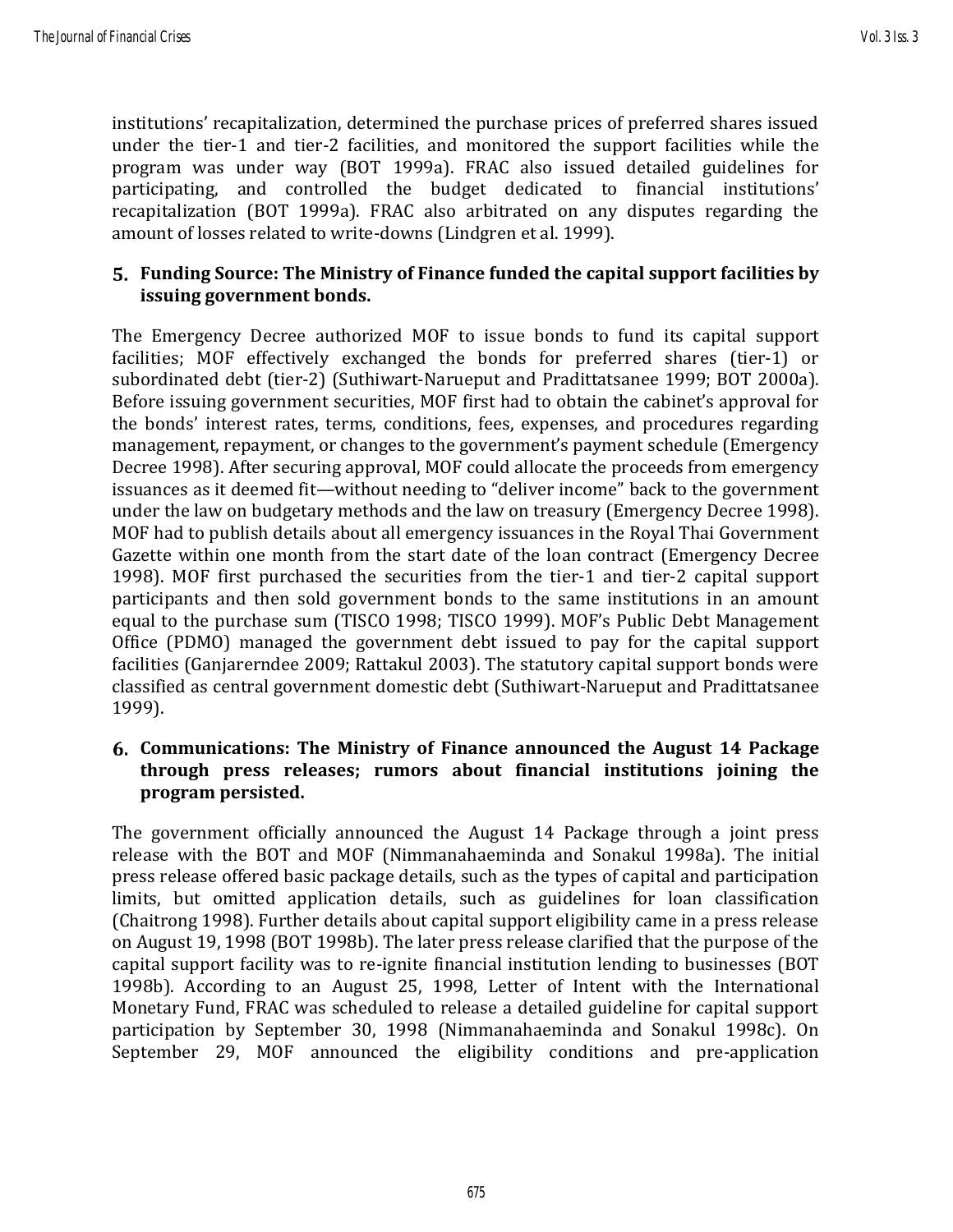requirements for participation in the tier-1 and tier-2 capital support facilities (BOT 1998a).

Some banks endured months of press speculation about whether they would enroll in the capital support facilities (Kanoksilp and Keawkumnurdpong 1999). Through the Stock Exchange of Thailand (SET), financial institutions released statements confirming or denying their intent to participate (Reuters Staff 1998c; 1999). Some future participants included the level of capital while others omitted the total amount of support (Reuters Staff 1998c). There were real-time, negative market reactions to rumors of financial institutions joining the program (Reuters Staff 1999; The Nation Staff 1999d). At times, Minister of Finance Tarrin Nimmanahaeminda announced the names of some banks that "would" apply to both tier-1 and tier-2 capital support facilities before they had formally filed applications with the BOT (*Agency France-Presse* 1999; Finance Reporters 1999). In other public statements, he acknowledged financial institutions' interest in the facilities, but did not identify the potential participants by name (Finance Reporters 1999).

**Size of the Program and Individual Participation Limit: The entire capital injection program was set at B300 billion; the individual size of tier-1 capital injections depended on regulatory minima set by the BOT. The size of tier-2 injections depended on the cost incurred from debt restructuring and additional lending, and was set to decline over time.** 

The size of tier-1 injections depended on the financial institution's ability to meet regulatory minima set by the Bank of Thailand. After the institution met the full loan classification and provisioning standards (LCP) for end-2000 (including up-front writeoffs), the government injected tier-1 capital to satisfy the 2.5% capital adequacy ratio (Nimmanahaeminda and Sonakul 1998a; Santiprabhob 2003; Lindgren et al. 1999). Above 2.5% CAR, the government only injected tier-1 capital if it was matched by private capital injections<sup>7</sup> of equal or greater value (Nimmanahaeminda and Sonakul 1998a; Santiprabhob 2003). The government did not specify limits on the amount of tier-1 support for individual participants (Nimmanahaeminda and Sonakul 1998a).

<sup>7</sup> Relying on the due diligence of private investors to determine the level of tier-1 capital contributions, the Thai government matched capital injections from both new and existing shareholders (Lindgren et al. 1999).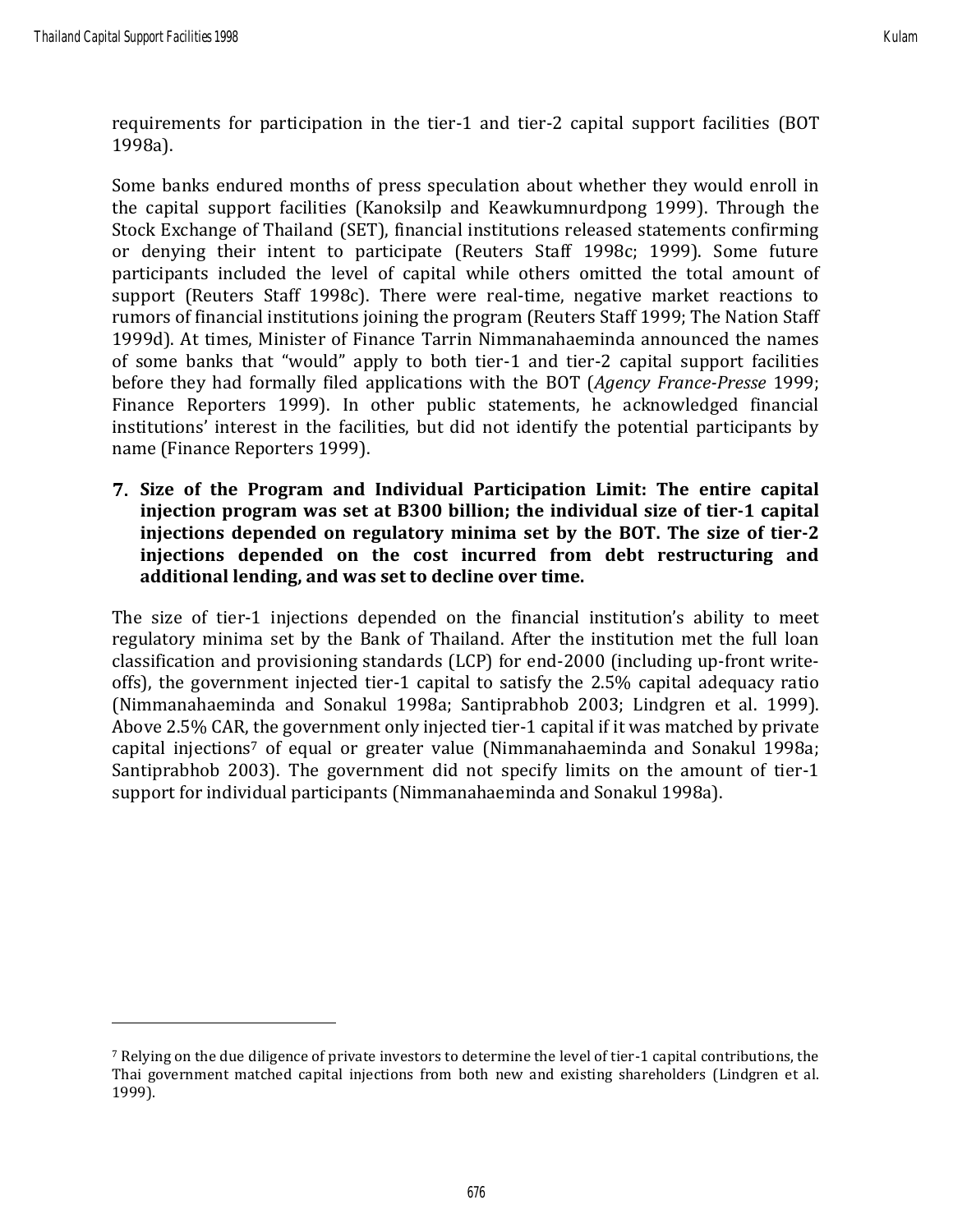The size of tier-2 injections was contingent on new loan extension and costs related to debt restructuring. The total amount of available tier-2 capital was equal to write-offs, the total amount of provisioning, and 20% of the net increase in outstanding private sector loans (Nimmanahaeminda and Sonakul 1998a). Though each participant was eligible to receive support equal to 2% of risk-weighted assets, tier-2 support for increased lending was capped at 1% of risk-weighted assets (Nimmanahaeminda and Sonakul 1998a). A single debt-restructuring agreement was not eligible for more than 10% of the tier-2 support available to the institution (Nimmanahaeminda and Sonakul 1998a).

Institutions could apply to the FRAC for tier-2 support at the end of each quarter by reporting any debt-restructuring agreement, original loan contract, and evidence that the borrower was able to service the loan (Lindgren et al. 1999). For temporary capital relief, tier-2 participants that met end-2000 LCP rules immediately could write off debt restructuring costs over a five-year period (20% per year); otherwise, tier-2 participants were required to bear the restructuring costs according to the existing regulation (full losses taken by end-2000) (Nimmanahaeminda and Sonakul 1998a; Lindgren et al. 1999). To further incentivize participation, early debt restructuring, and new lending, the availability of tier-2 capital decreased<sup>8</sup> over the facility's window (ADB 1999; Nimmanahaeminda and Sonakul 1998a).

On August 21, 1998, the Thai government passed an emergency decree (effective August 24) providing MOF the authority to issue up to B300 billion of bonds for the program (Nimmanahaeminda and Sonakul 1998c). The government also had the authority to issue derivative warrants through SET to incentivize private participation the tier-1 (Finance Reporters 1999).

#### **Eligible Institutions: Banks and financial companies deemed "potentially viable" by the Bank of Thailand were eligible for the capital injection.**

The tier-1 scheme was only available to "potentially viable" commercial banks, finance companies9, or finance and securities companies incorporated in Thailand (Santiprabhob 2003; BOT 1998a). The BOT determined viability (Lindgren et al. 1999). To qualify for support, the financial institution had to submit an operational restructuring plan<sup>10</sup>, which FRAC and the BOT had to approve (Lindgren et al. 1999). Financial institutions intervened by the BOT (or those determined to be necessary in a merger process) had to first finish their restructuring plans to become eligible (BOT 1998a). Before applying, financial institutions had to secure the approval of their Boards

<sup>&</sup>lt;sup>8</sup> The original Thai press releases do not explain why the amount of available tier-2 capital decreased over time (BOT 1998b).

<sup>9</sup> "Finance companies are also eligible for the scheme, provided this is part of a consolidation process for the sector. Finance companies may apply to the scheme once BOT clarifies their entitlement to become full-fledged banks" (Koeberle and Sondergaard 1998b).

<sup>10</sup> Plans included measures to strengthen internal control and risk management, to increase revenues, to cut costs, and to improve internal procedures for alleviating non-performing loans (Lindgren et al. 1999).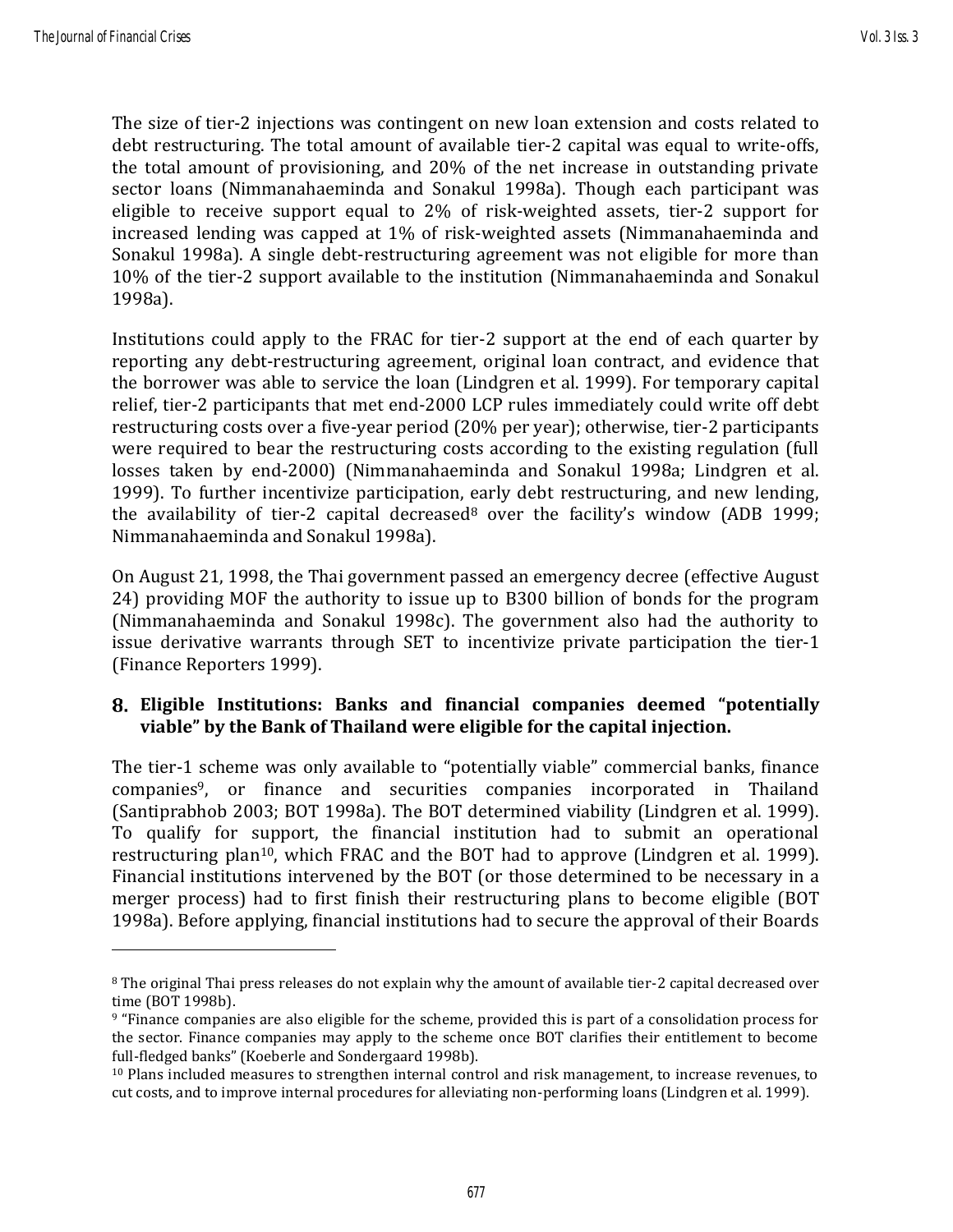of Directors for: (1) the request to participate, (2) the full provisioning requirements<sup>11</sup>, and (3) the issuance of an amount of preference shares to be sold to the Ministry of Finance and other joint investors (BOT 1998a). All tier-1 applicants had to have positive capital left after fully provisioning against their assets because the existing shareholders needed to bear the cost of NPLs prior to recapitalization (Santiprabhob 2003).

The tier-2 scheme was only available to "potentially viable" commercial banks, finance companies, and finance and securities companies incorporated in Thailand irrespective of their participation in the tier-1 capital support facility (Lindgren et al. 1999; BOT 1998a). The tier-2 scheme was available to capital-deficient institutions who had experienced losses from debt restructuring, and had increased lending to nonspeculative clients (BOT 1998a). Eligibility depended on a legally binding agreement between the debtor and the financial institution (Nimmanahaeminda and Sonakul 1998a). The institution also needed to prove to the BOT that the debtor was able to service its loans for three consecutive payment periods, or for at least three months (Nimmanahaeminda and Sonakul 1998a). Prior to submitting a tier-2 application, the financial institution had to secure approval from its Board of Directors for: (1) the request to participate in the tier-2 scheme, and (2) the issuance of an amount of subordinated debentures to be sold to the Ministry of Finance (BOT 1998a).

#### **Capital Characteristic: (Tier-1 Mechanics): For tier-1 capital, Ministry of Finance received preferred shares in exchange for 10-year tradeable government bonds.**

Through the tier-1 capital support facility, the Ministry of Finance purchased preferred shares and sold tradeable<sup>12</sup> government bonds (Lindgren et al. 1999). The 10-year government bonds paid a fixed interest rate: 100 basis points below the one-year deposit rate of the five largest Thai banks at the time of the transaction (Honohan 2001). The preferred shares carried equal voting rights with common stock, were nonredeemable, non-cumulative, and convertible to common stock at the shareholder's option once the participant had taken full provisions (Honohan 2001; The Nation Staff 1999a). According to TISCO Finance's annual reports, preferred shares could be converted at the end of every quarter at the ratio of 1:1 (TISCO 1999). Otherwise, the preferred shares automatically reverted to common shares ten years after the original date of purchase (TMB 1999b). This new capital had preferred status over existing capital (Lindgren et al. 1999). The tier-1 facility divided new preferred shares into class-A and class-B shares (The Nation Staff 1999c). The government received class-B shares, which had priority over class-A in the event of dividends or returns from liquidation (The Nation Staff 1999c). Class-B shares were second in line to absorb losses on assets

<sup>11</sup> On March 31, 1998, the BOT revised regulations on the suspension of income recognition of accrued interest payments, loan classifications, and provisioning requirements to align Thai supervisory regulations with international standards by end-2000 (BOT 1998a).

<sup>&</sup>lt;sup>12</sup> The Bank of Thailand was not allowed to hold these bonds (Honohan 2001).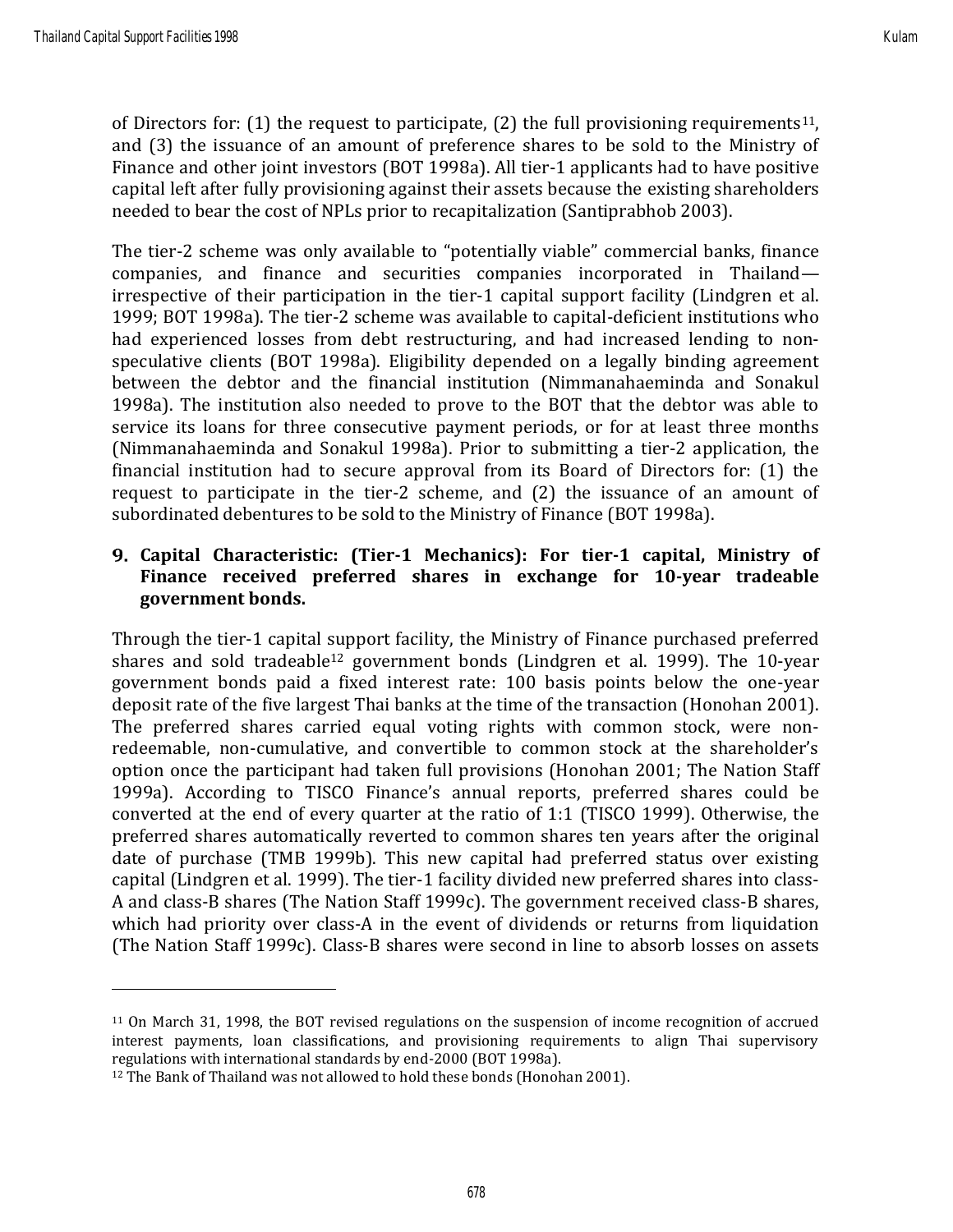that the underlying firm had acquired before issuing new shares (The Nation Staff 1999c). Losses against new assets were written down against class-A and class-B shares proportionately (The Nation Staff 1999c).

Some Thai banks recapitalized without participating in the government's capital support facilities. They raised capital by issuing short-term, high-cost, hybrid securities called "Stapled Limited Interest Preferred Stock" (SLIPS) and "Capital Augmented Preferred Securities" (CAPS) (Scott 2002, 41; Santiprabhob 2003). Figure 2 depicts the flow of cash and securities between investors and banks that issued SLIPS/CAPS. Banks issued securities into mutual funds, which paired returns from non-cumulative preferred shares with perpetual bonds (Group 1 assets) and pooled high-yield subordinated bonds (Group 2 assets) (Santiprabhob 2003). On behalf of the banks, mutual funds sold investment units of SLIPS/CAPS to investors, who paid with cash; investors were required to purchase the bundled assets and could not select individual securities from within a group (Santiprabhob 2003). Thai financial regulators were willing to count group-1 assets as tier-1 capital because the subordinated bonds were perpetual, inseparable from the preferred shares, and could absorb losses; group-2 assets could count towards tier-2 capital if underlying bonds carried tenure longer than five years (Santiprabhob 2003). The mutual-fund structure enabled banks to raise regulatory capital while minimizing the dilution of outstanding shares (Santiprabhob 2003).



#### **Figure 1: Recapitalization Through the Issuance of Hybrid Instruments**

*Source: Santiprabhob 2003.*

Responding to the upturn in global capital markets, the BOT clarified in late March 1999 that issuers of hybrid securities would be allowed to count the preferred-share portion of the hybrid securities issuance as part of tier-1 capital—up to one-third of their total tier-1 capital (BOT 1999b). On April 26, 1999, the BOT announced that it was considering adjusting the capital support facilities by matching the SLIPS/CAPS issuances with tier-1 capital assistance but had not firmly decided on the terms of adjustment (Srisukkasem and Kanoksilp 1999). On June 12, 1999, the BOT and MOF became willing to match preferred shares issued in SLIPS and CAPS with tier-1 capital injections (BOT 1999a). Financial institutions could count SLIPS/CAPS preferred shares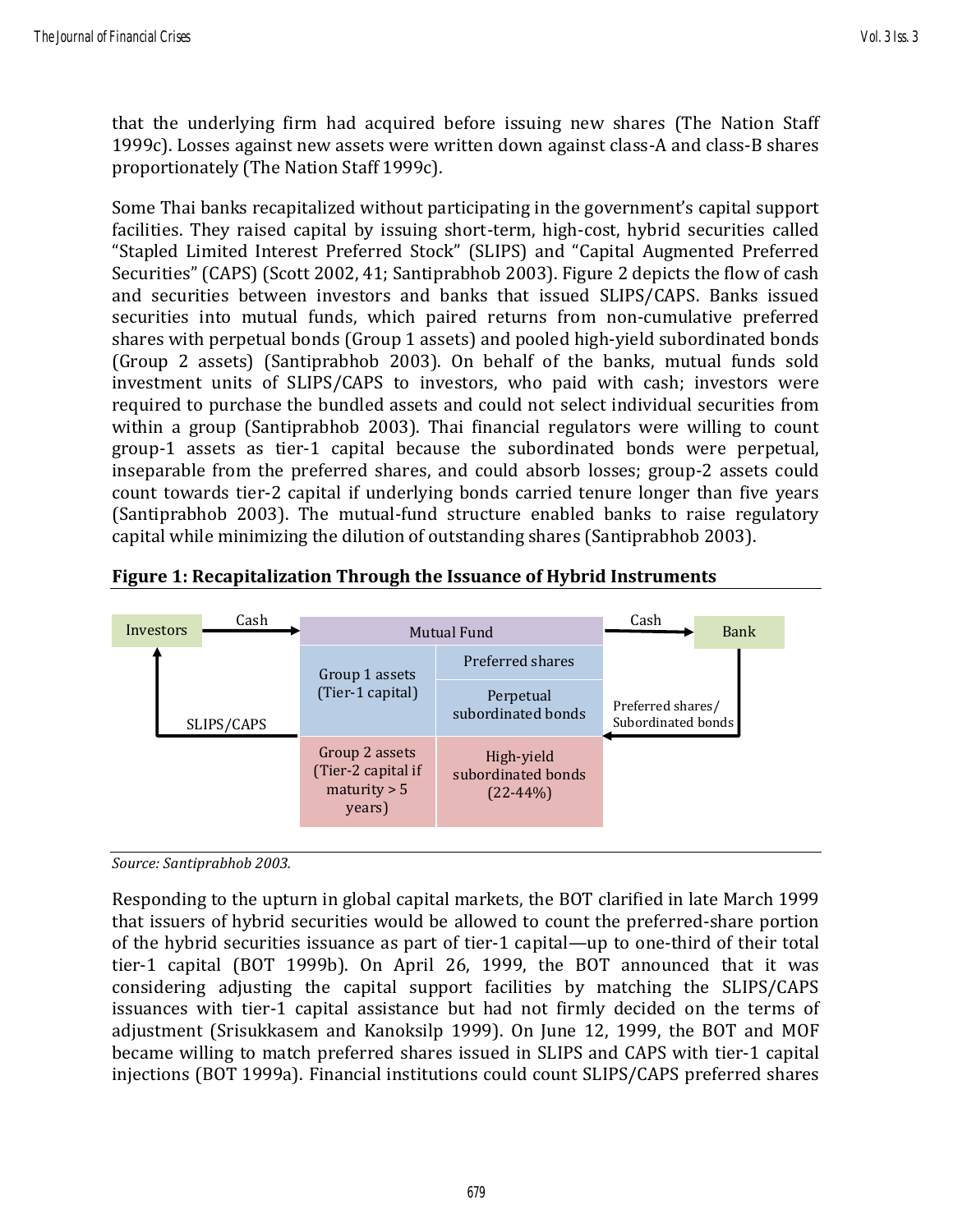issued on or after the start date of the tier-1 capital support facility (September 29, 1998) as part of matchable tier-1 capital (BOT 1999a). These institutions could also apply to the tier-1 capital support facility for an amount no less than the tier-1 increase directly related to the SLIPS/CAPS issuance (BOT 1999a). Private holders of SLIPS/CAPS were not allowed to purchase MOF's preferred shares<sup>13</sup> (BOT 1999a). With respect to the financial engineering, the preferred-share portion of the "innovative capital instrument" could comprise a maximum<sup>14</sup> of 25% of tier-1 capital on or after January 1, 2000 (BOT 1999a). The government's acceptance and matching of preferred shares separately issued in hybrid securities as tier-1 capital meant that private investors who already owned SLIPS/CAPS were also offered options on the government's shares in financial institutions (World Bank 2000b).

Some evidence suggests that the government was indifferent to banks' methods of recapitalization—whether by public or private means. In press statement on April 26, 1999, the Bank of Thailand reminded potential participants that the capital support facilities were one of several ways by which financial institutions could raise tier-1 capital (Srisukkasem and Kanoksilp 1999). Financial institutions that opted to raise capital without government assistance often issued hybrid securities, which helped them to both satisfy regulatory capital requirements and attract domestic investors (Santiprabhob 2003). David Scott (2002) noted that fear of participating in the government's capital support program stimulated private banks to search for capital in private markets, which improved bank governance in some cases, but not others (Scott 2002). Other criticisms about private capital raises included the "excessive future cost" of short-term hybrid securities, which the government partially accepted through the tier-1 capital support facility (Root et al. 2000; Scott 2002; BOT 2000a). However, Santiprabhob (2003) argued that the hybrid issuances were relatively "low-cost capital," given banks faced few opportunities to raise the same capital by issuing straight equity (Santiprabhob 2003).

There appears to be little commentary about the tier-2 facility. One researcher noted the facility's "negative arbitrage" component would consume a troubled bank's cash if it were to participate (Harvey 1999).

**Dividends/Pricing: (Tier-1 Pricing): The government purchased preferred shares at market prices, set the dividend rates on participants' preferred shares above the interest rates on sovereign bonds, and issued three-year call options on the participants' preferred shares.**

<sup>&</sup>lt;sup>13</sup> The Ministry of Finance sought to prevent private investors from receiving higher returns than private investors who jointly purchased preferred shares with the Ministry of Finance (BOT 1999a).

<sup>14</sup> The BOT lowered this limit from 33.33% to 25% (BOT 1999a). From the BOT's perspective, improvements in stock market conditions meant that financial institutions should not have to rely on innovative capital instruments to raise more capital (BOT 1999a).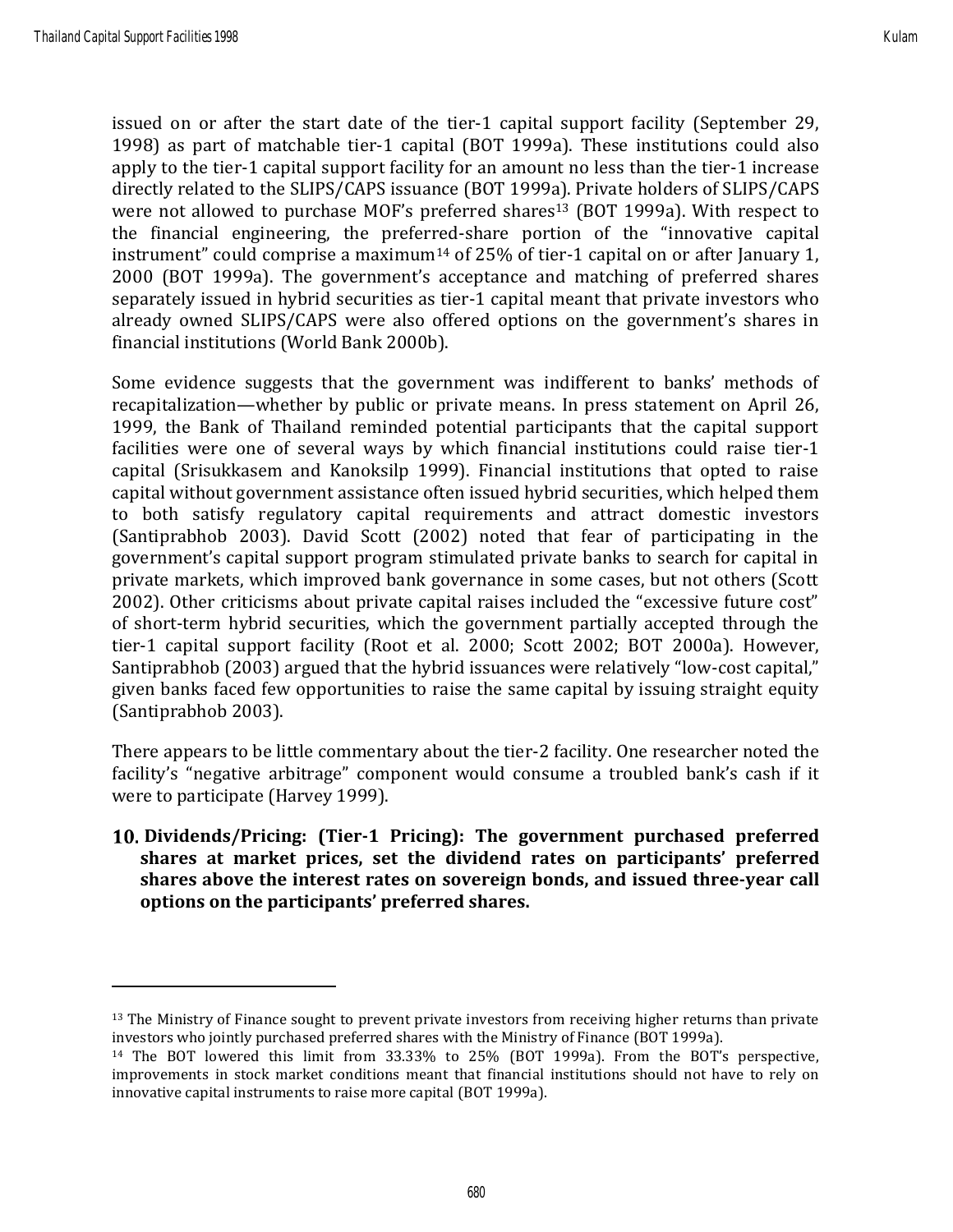Under the tier-1 support facility, MOF agreed to purchase the preference shares at a "mutually determined fair value," which could come from an individual company's book value, market value, or an appraisal from an independent advisor hired by MOF (BOT AER 1999). In practice, the government relied on a combination of the first two measures: the purchase prices partially reflected market estimates, which were mostly based on each company's book value—after accounting for the effects of full loan-loss provisioning and capital requirements (Santiprabhob 2003; BOT 1998b). FRAC was also responsible for determining the appropriateness of the price prior to the government's purchase (BOT 1999a).

Though the government could purchase shares for a price lower than par value15, the government did not have the authority to forcibly lower the participant share's par value (BOT 1998b).

The preferred share dividend rate was either the same as the common stock dividend rate, or 100 basis points above the government bond interest rate—whichever was lower—but the participant did not have to pay dividends during times of operational loss (Honohan 2001; The Nation Staff 1999a). Though the government could sell the preference shares, the original shareholders had a "right of first refusal" (Honohan 2001).

#### **Capital Characteristics: (Tier-2 Mechanics): For tier-2 capital, MOF received subordinated debt in exchange for 10-year non-tradeable government bonds.**

Through the tier-2 capital support facility, MOF funded its purchases of subordinated debt by issuing non-tradable government bonds (Lindgren et al. 1999). The 10-year subordinated debt paid an interest rate 100 basis points above the interest rate of the 10-year government bonds, so returns from the capital support facilities covered the government's financing costs (Lindgren et al. 1999; Santiprabhob 2003). If the participant's tier-1 level fell below the specified regulatory minimum while it participated in the tier-2 scheme, the participant had the option to convert the tier-2 subordinated bonds into the tier-1 preferred shares (The Nation Staff 1999a).

In late 2000, the BOT allowed financial institutions to include hybrid debt instruments and long-term subordinated debt as part of their tier-2 capital, with minimum maturities of 10 years and five years, respectively (BOT 2000b). This reduced the amount of additional capital that these institutions would need from the government to satisfy

<sup>15</sup> Before the 21st century, companies used to issue common shares at "par value," which reflected their investments in cash, goods, and services (Downes and Goodman 1985). Later, companies assigned par value to their newly-issued common shares to determine the dollar accounting value of those shares on their balance sheets (Downes and Goodman 1985). In this context, par value refers to the "original share price determined by the capital level recorded within the participant's business registry record" (BOT 1998b). For common and preferred shares, par value has no relation to the market value, which is determined by factors such as net asset value, yield, and investors' expectations about a company's future earnings (Downes and Goodman 1985).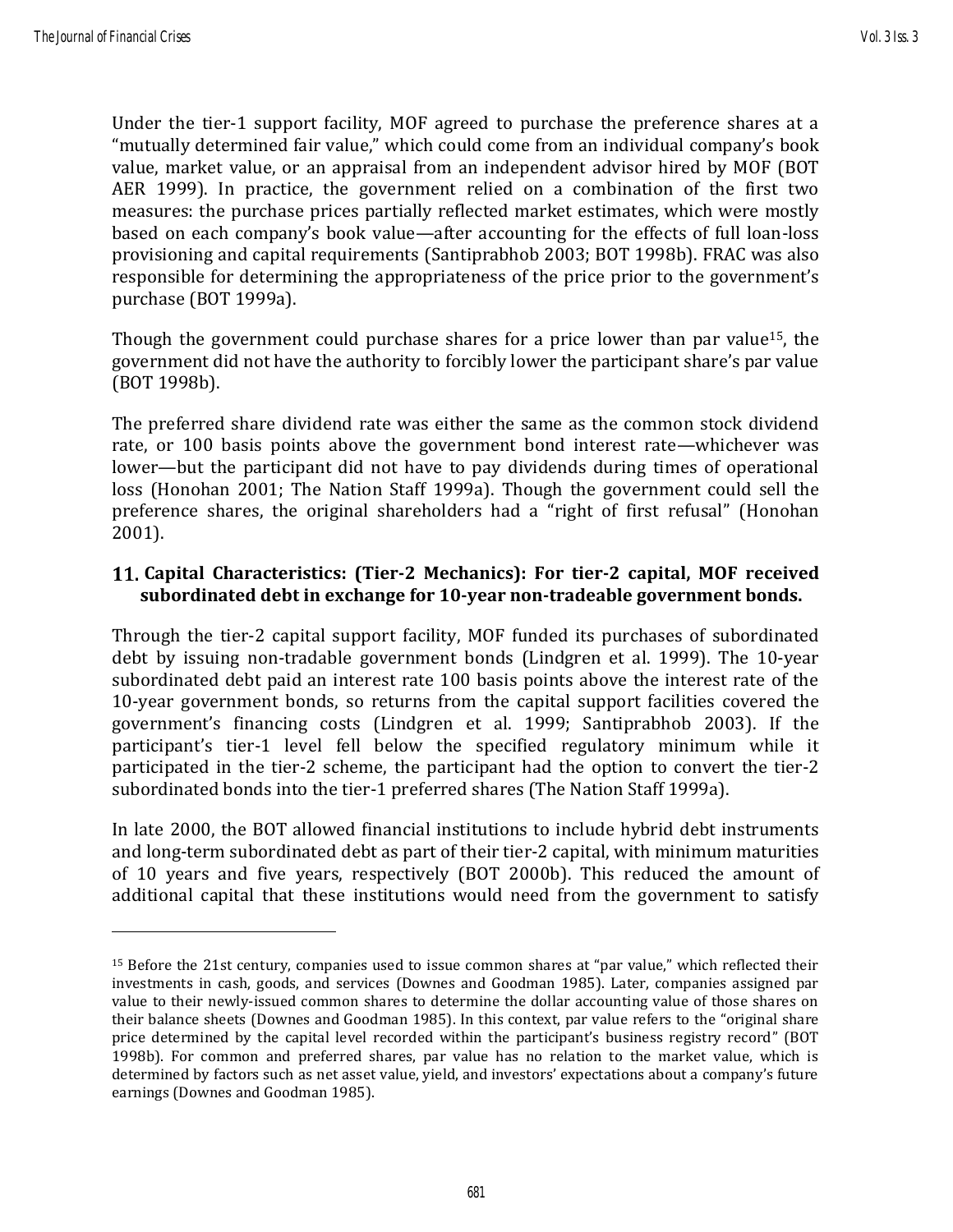their tier-2 capital requirements. For both securities, the financial institutions were required to annually amortize 20% of the capital during the five years preceding the maturity, and the BOT had to permit the financial institution to redeem early (BOT 1999a).

Commercial banks and finance companies did not have to pay interest on hybrid securities or pay dividends on common and preferred shares if they did not make operating profit (BOT 2000c). Postponement of principal and interest payments was only allowed when their payments would lead to a negative capital-to-risk asset ratio, or when the BOT intervened by ordering capital write-downs and recapitalization (BOT 2000c).

#### **Allocation of Losses for Shareholders: tier-1 participants wrote down capital for existing shareholders and permitted the government to change management and the board of directors.**

On October 24, 1997, the Thai government passed emergency decrees that amended the Commercial Banking Act and Finance Company Act, allowing the BOT to order capital increases or decreases, or to change the management of troubled financial institutions (Lindgren et al. 1999). The BOT wielded this authority in the capital support program by requiring tier-1 participants to agree to make full end-2000 provisions, effectively forcing existing shareholders to bear up-front losses (Lindgren et al. 1999; Honohan 2001). Loan-loss provisioning and capital requirements ensured that the financial institution's losses were absorbed by common shareholders before the government, but the government was first to receive profit (BOT 1998b).

#### **Fate of Existing Board and Management: The government and new investors had the authority to replace the management and board of directors of tier-1 participants.**

The government had the right to appoint board members commensurate with the size of its preferred share holding, and the right to nominate at least one board member regardless of the size of the holding (Lindgren et al. 1999; BOT 1998b). The BOT internally considered a policy that mandated the "revamp" of management (Srisukkasem and Kanoksilp 1999). For most tier-1 participants, the government changed the top management and appointed just one or two directors—despite having large shares of ownership in the participating institutions (Santiprabhob 2003). Banks<sup>16</sup> were cautious of the management control that they would cede to the government if they were to participate in the tier-1 facility (World Bank 2000a).

#### **Exit Strategy: MOF attempted an exit measure by offering covered warrants on government-owned preference shares; the subordinated bonds matured on their own and did not require additional steps for disposal.**

<sup>16</sup> Family-owned banks especially feared government interference (Santiprabhob 2003).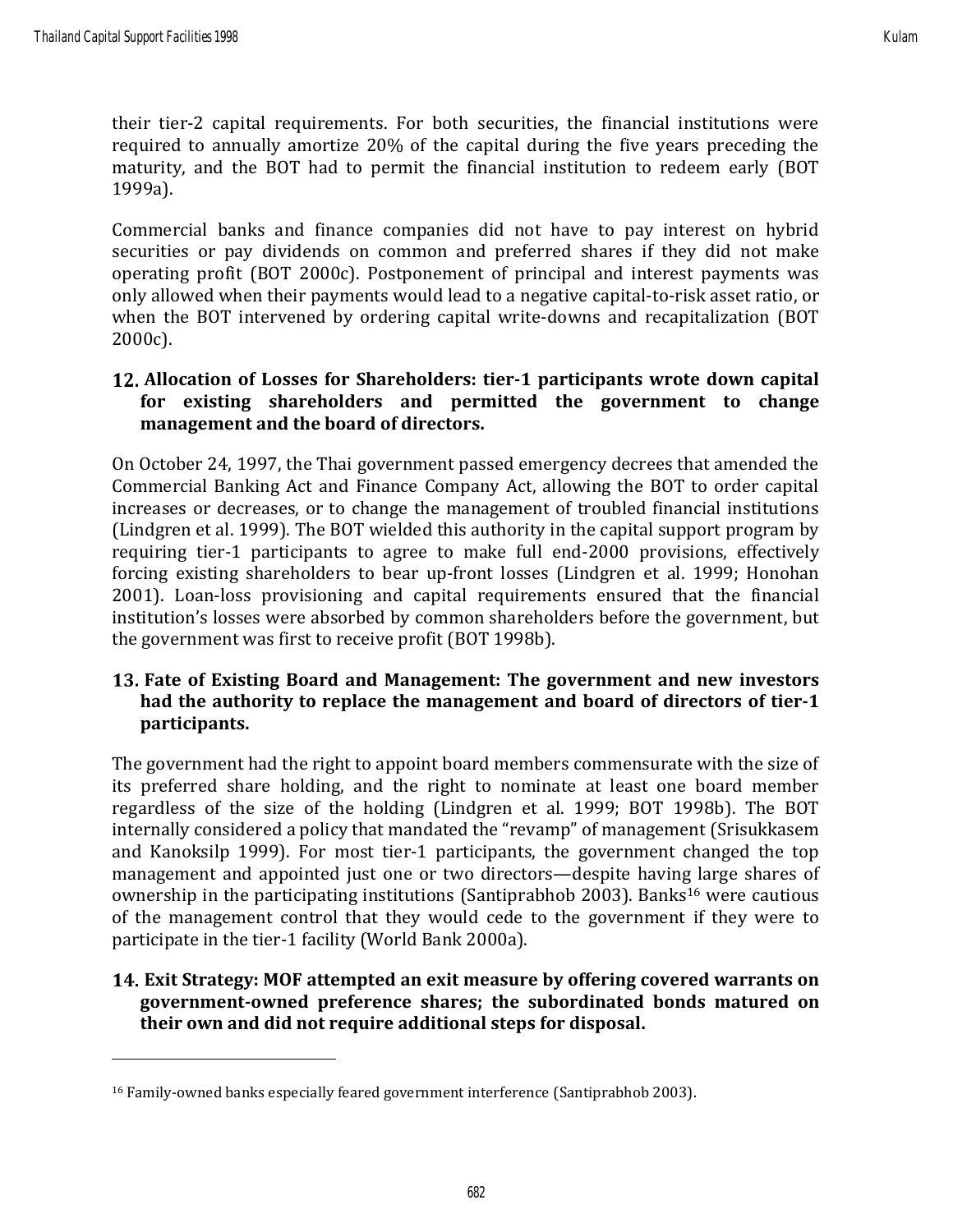To encourage private investment through the tier-1 capital facility, the government offered new share subscribers three-year covered warrants ("call options") to purchase the shares that it acquired through recapitalization (Santiprabhob 2003; Finance Reporters 1999). MOF issued the warrants, arranged<sup>17</sup> for their listing on the Stock Exchange of Thailand, and required the companies to pay related expenses (TISCO 1999). The exercise price on these options was equal to the government's investment and holding costs over the three-year period, and investors who purchased preferred shares alongside the government could convert the warrants at a ratio of one warrant to one preferred share (Santiprabhob 2003; TISCO 2001). For at least one bank, Thai Military Bank, new ordinary-share investors received two covered warrants for every one new share they had purchased (TMB 2001). The options suggested that the government was a temporary investor, but that the government would not sell its shares to other investors during the three-year period (Santiprabhob 2003). If the market price rose above the exercise price, the options also provided the government with a natural exit opportunity (Santiprabhob 2003).

In the case of at least one tier-1 capital participant, TISCO Finance, investors who bought preferred shares alongside the government executed nearly all of their covered warrants and effectively acquired the government's preference shares before the options expired (Santiprabhob 2003; TISCO 2002).

Tier-2 capital support participants sold subordinated debt with tenure, which provided for a natural exit opportunity after the instruments reached maturity. In September 2002, MOF redeemed the bonds that it had sold to TISCO Finance as part of the tier-2 capital support facility in 1999—nearly seven years before the government bonds were scheduled to reach maturity (TISCO 2002).

Though the capital support facilities expired on December 31, 2000, there was no explicit exit strategy to dispose of the government's remaining preference shares after the program ended and the covered warrants had expired. Following Santiprabhob (2003) and Thai newspapers, the government's exit strategy was to sell its shares to private investors between four and six years after the beginning of the program (Santiprabhob 2003; The Nation Staff 1999a).

#### **Exit Strategy: The Ministry of Finance subsequently offloaded some of its bank shares into a government-run mutual fund created in 2003.**

In 2003, the Thai government created two "Vayupak" mutual funds to invest in domestic corporations that were still facing financial burdens related to the 1997-98 Asian Financial Crisis (Crispin 2003; *The Economist* 2003). Suchart Jaovisidha, then-Minister of Finance, claimed that the move was meant to free up part of the THB 500 billion (\$12

<sup>&</sup>lt;sup>17</sup> During the crisis, the domestic secondary market for derivatives was not fully developed, so the Thai Securities and Exchange Commission (SEC) only authorized securities companies and large shareholders of Thai companies to issue derivative warrants (Finance Reporters 1999).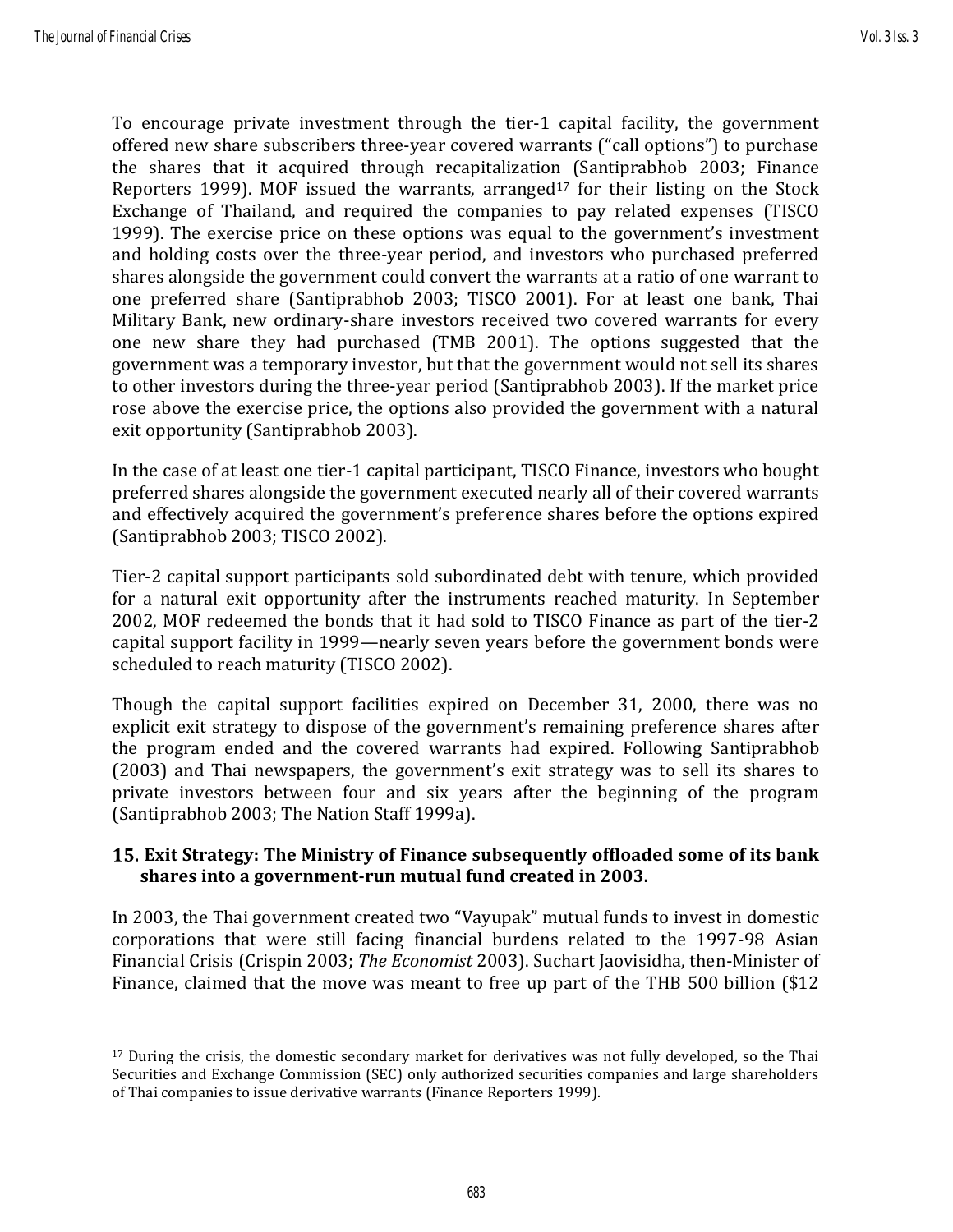billion) that the government had invested in wholly and partially state-owned enterprises (*The Economist* 2003). The government seeded the first fund ("Vayupak 1") with THB 100 billion in capital, purchased some of MOF's shares of banks and other state-owned enterprises, and guaranteed a minimum 2% return to retail investors higher than the prevailing 1.25% bank deposit rate—because MOF promised to repurchase shares from the fund at a pre-arranged price after ten years (Crispin 2003; *The Economist* 2003; Pootpisut 2012). The government installed professional managers to direct the day-to-day operations of Vayupak 1, which traded publicly on the Stock Exchange of Thailand (*The Economist* 2003).

After the Vayupak 1's announcement, market participants had mixed opinions. Proponents believed that it could stimulate private investment, soak up excess deposits in commercial banks, and improve the management of government-owned businesses (*The Economist* 2003). Detractors expressed skepticism about the government's financial savviness, potential economic inefficiencies, and the viability of the underlying companies (Crispin 2003; *The Economist* 2003). Vayupak 1 performed better than expected and delivered an average 6% annual return during its first eight years (Vanichkorn 2012). In 2012, the government announced that Vayupak 1 would become open-ended after the ten-year term had expired (Pootpisut 2012). Officials raised additional capital for the new fund, broadened its investments to include public and private infrastructure projects, and did not guarantee returns anymore (Pootpisut 2012).

#### **Amendment to Regulation: While the capital support facility was open, the Thai government altered loan-loss provisions, changed capital requirements, and relaxed restrictions on foreign ownership of Thai financial institution.**

To prevent banks from having future problems, the government raised supervisory standards and tightened regulations (BIS 1999). In 1998, new regulatory standards required banks and non-bank financial institutions to significantly increase their capital (Vichyanond 2004). Scholars of the Package also draw attention to new loan classification and provisioning (LCP) and capital requirements, in particular.

On March 31, 1998, the BOT raised loan classification, provisioning, and reporting standards to bring Thai financial institutions in line with international standards by end-2000 (Vichyanond 2004). Loan classification became contingent on debtors' debt servicing capacity, cash flow management and valuation of back-up assets, and ageing of overdue debts (Vichyanond 2004). By the time that the capital support facilities opened in late 1998, financial institutions were adjusting to the following requirements: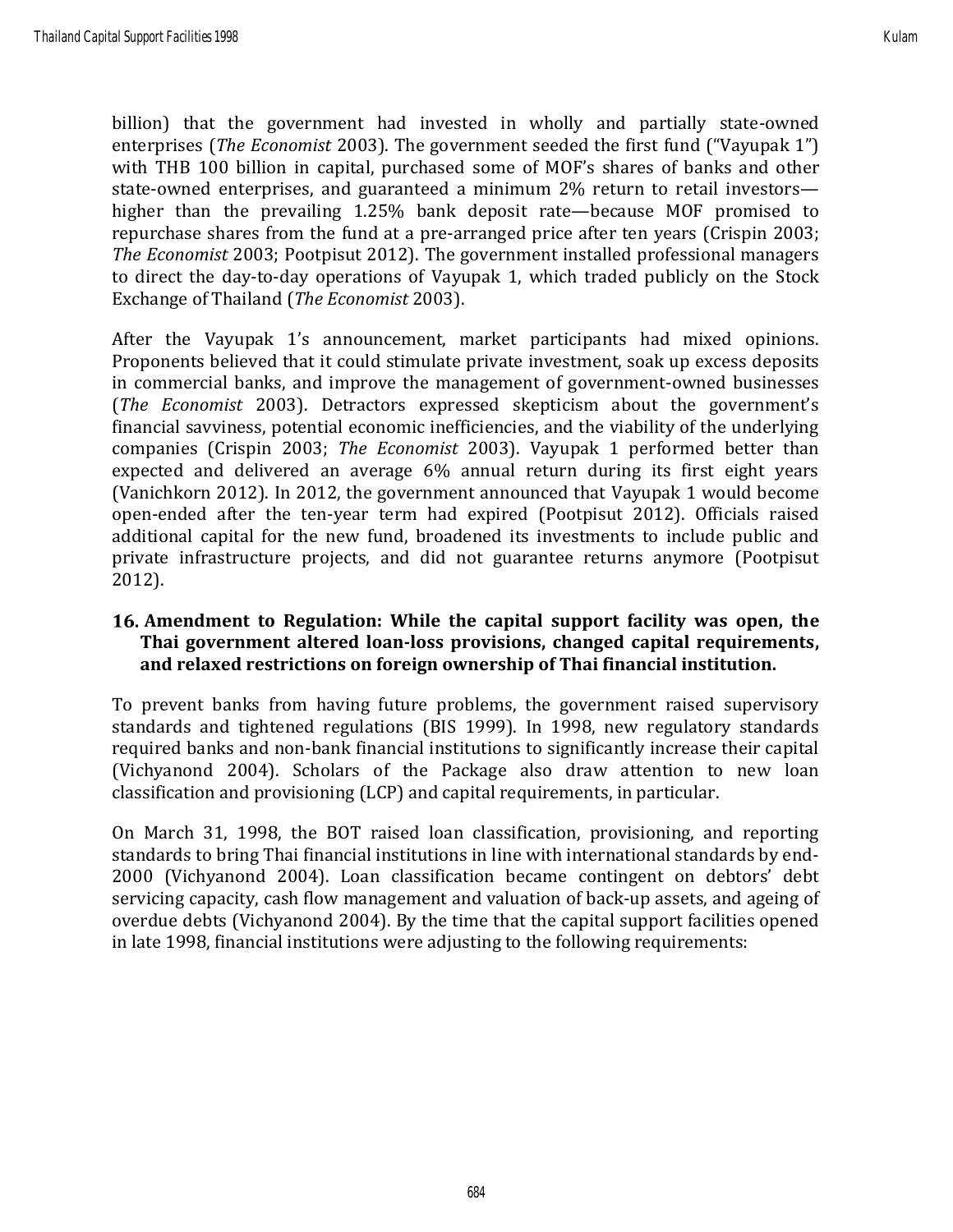| Loan Classification    | <b>Months Overdue</b> | Previous Provisions<br>(%) | of<br>1998<br>System<br>Provisioning (%) |
|------------------------|-----------------------|----------------------------|------------------------------------------|
| Pass                   | $< 1$ month           | $\overline{\phantom{0}}$   | 1                                        |
| <b>Special Mention</b> | 0-3 months            | ۰                          | 2                                        |
| Substandard            | 3-6 months            | 15                         | 20                                       |
| Doubtful               | $6$ months $-1$ year  | 100                        | 50                                       |
| Loss                   | $> 1$ year            | 100                        | 100                                      |

|  | <b>Figure 2: Loan-loss Provisioning Requirements for Commercial Banks</b> |
|--|---------------------------------------------------------------------------|
|  |                                                                           |
|  |                                                                           |

*Sources: Table 1 adapted from Vichyanond 2004. Information originally sourced from the Bank of Thailand.*

Beginning in the second half of 1998, Thai government phased in these standards, requiring financial institutions to meet an additional 20% of required provisions every six months during the "transitional period," until they fully satisfied requirements by end-2000 (ADB 1999). The type and amount of capital injections depended on how quickly financial institutions met these end-2000 LCP rules (Nimmanahaeminda and Sonakul 1998a). To receive tier-1 capital injections, institutions were required to make full end-2000 provisions immediately and to forgo the transitional period (Nimmanahaeminda and Sonakul 1998a; BIS 1999). Though full end-2000 provisions were not necessary to participate in the tier-2 capital support facility, financial institutions that fully satisfied the end-2000 LCP rules could phase write-offs for debt restructuring over five years, which could temporarily relieve pressure to recapitalize (Nimmanahaeminda and Sonakul 1998a). Financial institutions struggled in their attempts to meet end-2000 provisioning requirements because they had to severely write down existing capital (World Bank 2000a).

Other changes to asset classification and provisioning requirements included the definitions of assets tied to debtors who underwent debt restructuring, and the relaxation of criteria for the deduction of collateral value from debtors' accounts (BOT 1999a). In the fourth quarter of 1998, the government made end-2000 provisioning fully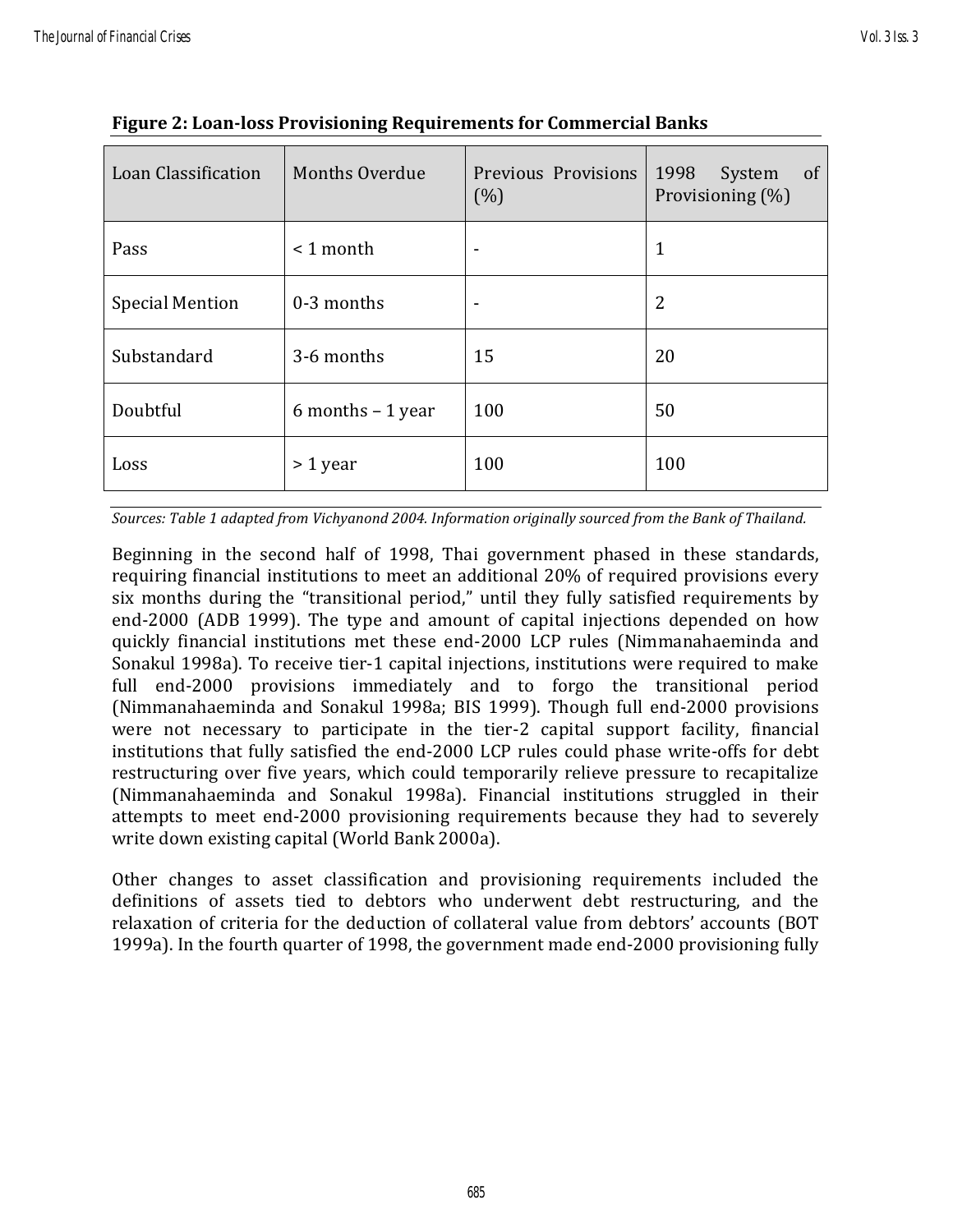tax deductible—for both<sup>18</sup> phased-in and up-front provisioning (Nimmanahaeminda and Sonakul 1998c).

The BOT also altered capital requirements to allow financial institutions to use the capital support facilities (Nimmanahaeminda and Sonakul 1998a). Effective August 25, 1998, the minimum capital adequacy ratio (CAR) was 8.5%—slightly above Basel standards—for commercial banks<sup>19</sup> and 8% for finance companies and finance & securities companies (BOT 1998a). For all financial institutions, at least half of the CAR needed to be tier-1 capital (BOT 1998a). If financial institutions fully met the end-2000 LCP requirements, they could count provisioning for "pass" assets as tier-2 capital—with "pass" assets not exceeding 1.25% of all risk-weighted assets (BOT 1998a). On August 5, 1999, the BOT reversed the full end-2000 LCP requirement provision, so financial institutions could immediately count loan-loss provisions for "pass" assets as tier-2 capital—subject to the same constraint of "pass" assets not exceeding 1.25% of all riskweighted assets (BOT 1999a).

To incentivize the entry of foreign capital, government began to loosen restrictions on foreign ownership of Thai financial institutions in 1997 (Santiprabhob 2003). Effective June 27, 1997, the Emergency Decree Amending the Commercial Banking Act B.E. 2505 (No. 2)<sup>20</sup> lifted the 25% ceiling on foreign ownership on a case-by-case basis (BOT 2000a). MOF allowed 100% foreign ownership by foreign investors who aimed to resolve or rehabilitate distressed financial institutions (BOT 2000a). With MOF approval, foreigners could possess majority ownership of locally incorporated financial institutions for up to 10 years; thereafter, the foreign owners could not acquire additional shares until the ownership interest (existing and new holdings) was maintained at 49% or less (Treasury 1998; BOT 2000a). Beginning in November 1998, MOF approval was no longer necessary for majority foreign ownership of Thai financial institutions (Treasury 1998). In the years immediately following the crisis, foreign ownership of Thai financial institutions increased through foreigners: (1.) purchasing a majority stake in private financial institutions from former Thai shareholders, (2.) purchasing a majority stake in privatized banks, or (3.) participating in new capital injections of financial institutions—particularly large private banks (Santiprabhob 2003).

<sup>18</sup> At the beginning of the crisis, domestic tax code discouraged financial institutions from making full end-2000 provisions because the amounts of provisions in excess of the BOT's scheduled minima were still subject to taxation (Santiprabhob 2003).

<sup>19</sup> For foreign banks operating in Thailand, CAR was calculated with the capital in the local branch rather than the consolidated capital of the parent bank (Treasury 1998).

<sup>20</sup> This is also known as the "Alien Business Law" (ADB 1999).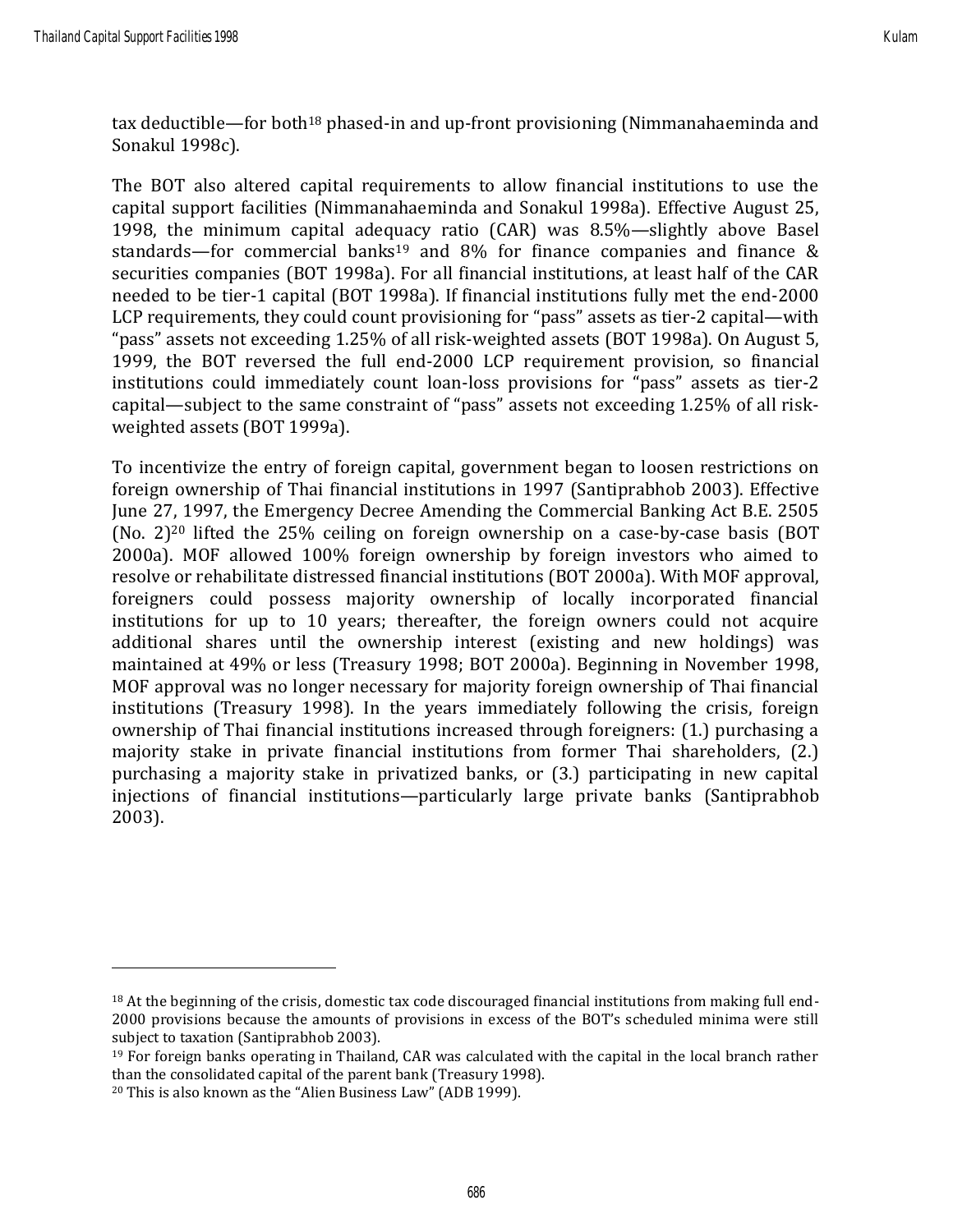### **III. Evaluation**

Evaluations of the August 14 Package are mixed; researchers acknowledge that the program restored confidence in the Thai financial sector, yet the facilities saw low uptake.

Santiprabhob (2003) suggested that the capital support facilities improved confidence in the Thai financial system and offered an emergency funding option to financial institutions (Santiprabhob 2003). After the government introduced the August 14 Package, prices of shares on the Stock Exchange of Thailand (SET) and SET's banking sector index both improved (Santiprabhob 2003). In 2001, several World Bank employees conducted event studies on the signaling effects of interventions during the Asian Financial Crisis (Klingebiel et al. 2001). They calculated stock returns on bank indices using a three-day window: one day before, during, and after a given intervention's initial announcement (Klingebiel et al. 2001). The authors reported "excess returns"—returns on bank stocks in excess of returns on non-financial stocks—of +3.84%, which was different from zero at a significance level of 0.05 (Klingebiel et al. 2001).

When Thai Military Bank (TMB) was considering whether to apply for the program at a shareholder meeting on September 13, 1999, the Chairman of the Board of Directors spoke positively of TMB's potential collaboration with the government, claiming that applying for capital support was advantageous because "the assistance will stabilize the Bank and provide enough capital for the Bank's operation" (TMB 1999b). TMB's President and CEO followed up the Chairman's comments by highlighting the price advantage of the "subsidized" tier-1 capital, and shareholders unanimously voted for TMB to apply (TMB 1999b).

After receiving government assistance, TISCO Finance claimed, "The successful recapitalization process guarantees [TISCO Finance's] ability to maintain its capital adequacy ratio in accordance with the Regulation of the Bank of Thailand" (TISCO 1999).

The foremost criticism of the August 14 Package is that capital support facilities especially the tier-1 facility—were unpopular with banks (Cheung and Liao 2005). First, financial institutions found it challenging to meet end-2000 provisioning requirements, which meant that they had to severely write down existing capital (World Bank 2000a). Second, banks were wary of the management control that they would forfeit to the government if they were to participate in the tier-1 scheme (World Bank 2000a). At least one scholar evaluated the support facilities according to their broad effects on the financial system: Satitniramai (2007) contended that the capital support facilities were largely unsuccessful because the weak uptake limited both NPL resolution and credit expansion (Satitniramai 2007).

Though the capital support facilities saw limited uptake, former BOT Governor Veerathai Santiprabhob described the strict participatory conditions as necessary to protect public funds (Santiprabhob 2003). Unpopular program features were meant to safeguard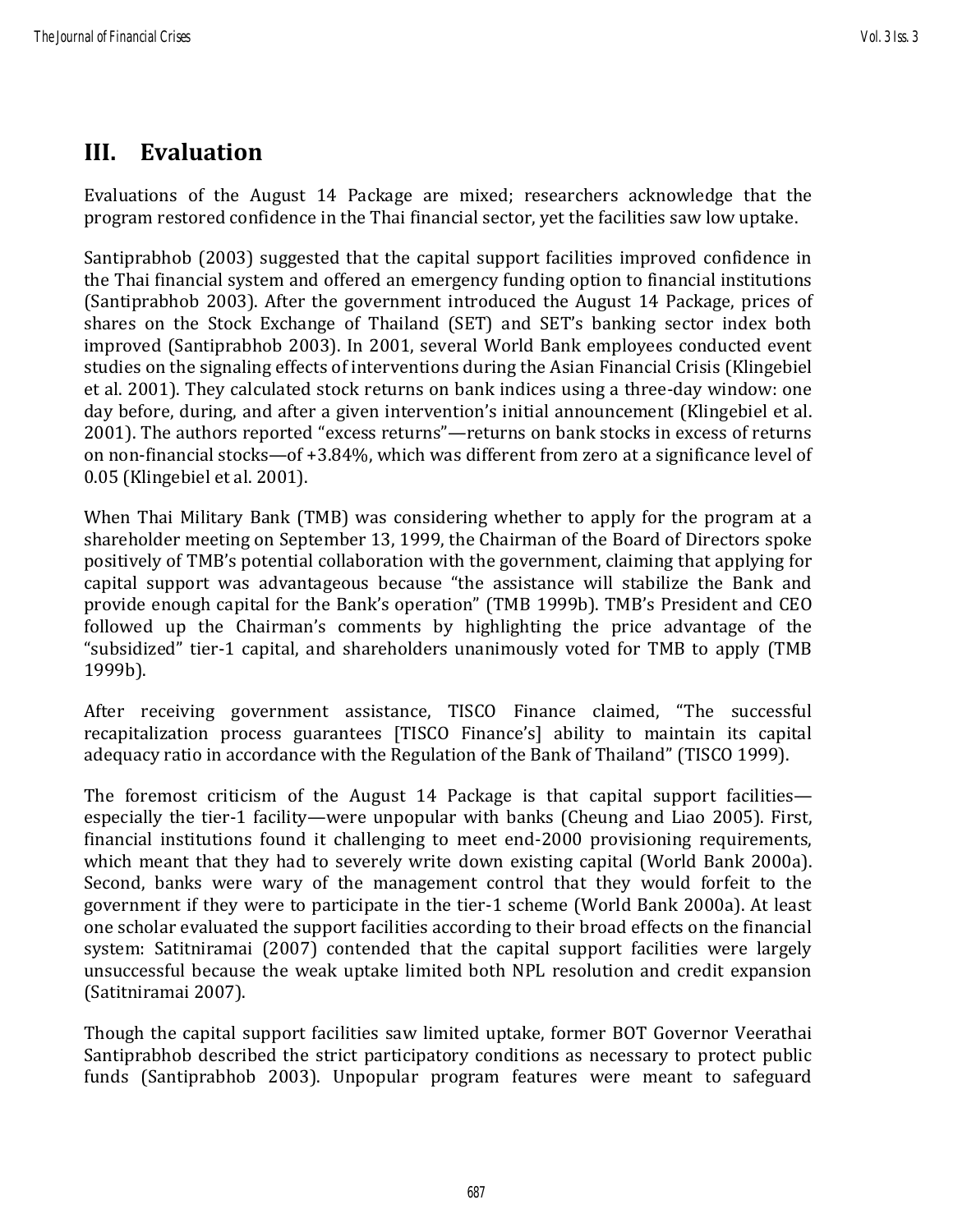taxpayers while also supporting financial institutions (Santiprabhob 2003). Researchers from the Japan Research Institute argued that the capital support facilities' unpopularity softened in 1999 because non-performing loans rose, capital markets offered no alternative sources of capital, and financial institutions were required to sign MOUs containing plans to recapitalize (Takayasu and Yokoe 1999; Nimmanahaeminda and Sonakul 1998b).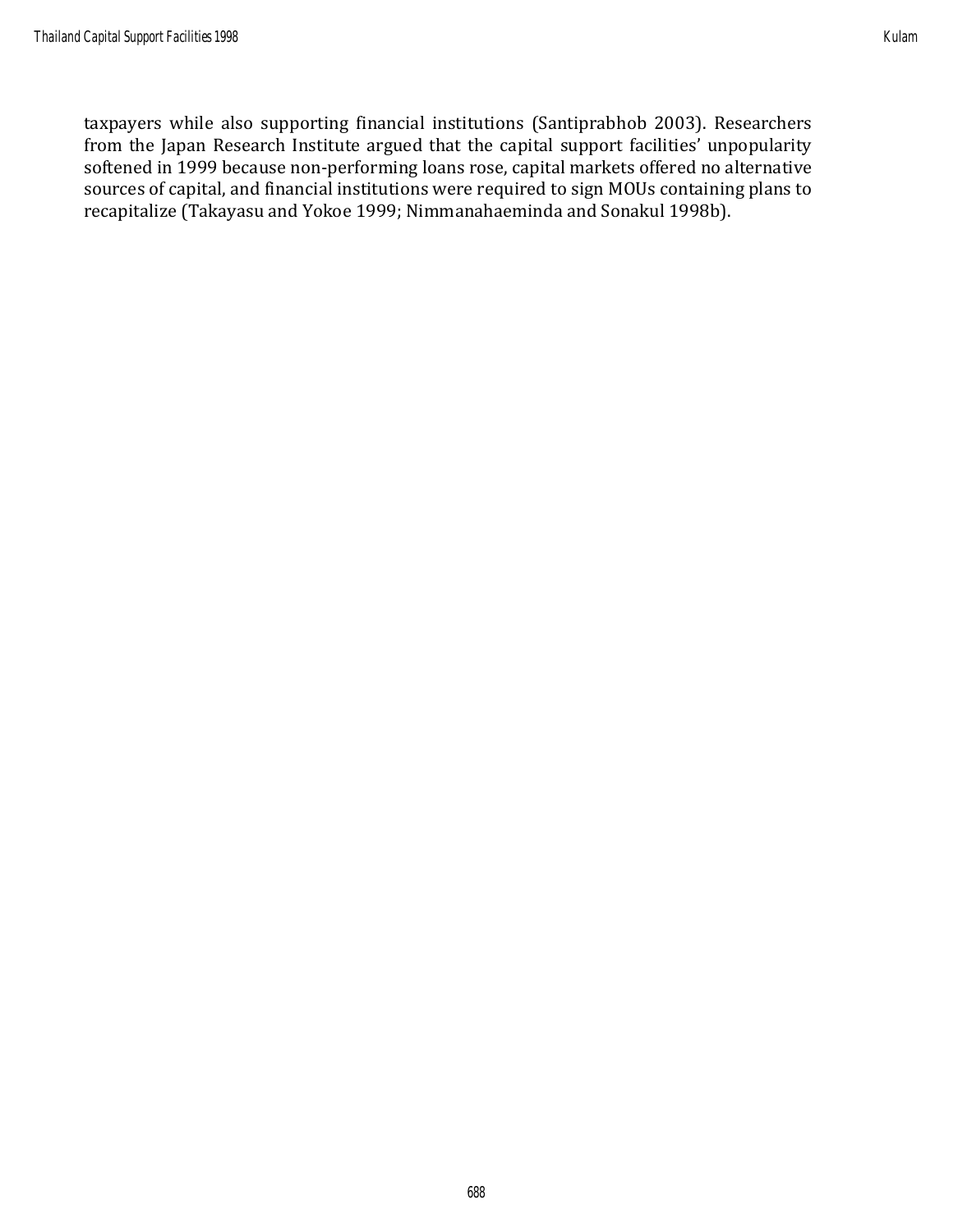### **IV. References**

*Agency France-Presse*. 1999. "Thailand's Debt Ridden Banks Take Steps to Safety (RECASTS with Tarrin Announcement)." January 6, 1999.

https://ypfs.som.yale.edu/library/thailands-debt-ridden-banks-take-steps-safety-recaststarrin-announcement.

Asian Development Bank (ADB). 1999. *Rising to the Challenge in Asia: A Study of Financial Markets: Volume 11 - Thailand*. Rising to the Challenge in Asia Series, December 1, 1999. https://ypfs.som.yale.edu/library/rising-challenge-asia-study-financial-markets.

Bank for International Settlements (BIS). 1999. *Bank Restructuring in Practice*. BIS Policy Papers, No. 6. September 22, 1999.. https://ypfs.som.yale.edu/library/bank-restructuringpractice.

Bank of Thailand (BOT). 1998a. "Annual Economic Report 1998." Bank of Thailand. https://ypfs.som.yale.edu/library/annual-economic-report-1998.

———. 1998b. "Issue 55/2541: Recapitalization Program for Financial Institutions" (in Thai). Translated by Natee Amornsiripanitch. August 19, 1998. https://ypfs.som.yale.edu/library/recapitalize-program-financial-institutions.

———. 1999. Annual Economic Report 1999. https://ypfsresourcelibrary.blob.core.windows.net/fcic/YPFS/Annual-99.pdf.

———. 2000a. Annual Economic Report 2000. https://ypfs.som.yale.edu/library/annualeconomic-report-2000.

———. 2000b. "Economic and Monetary Conditions in 2000." https://ypfs.som.yale.edu/library/economic-and-monetary-conditions-2000.

———. 2000c. Supervision Report 2000. https://ypfs.som.yale.edu/library/supervisionreport-2000.

*Business Day*. 1999. "TMB to Decide This Week On Capital Assistance Request." April 26, 1999.

https://ypfs.som.yale.edu/library/tmb-decide-week-capital-assistance-request.

Chaitrong, Wichit. 1998. "Recapitalisation Aid Details by Next Week." *The Nation*, September 24, 1998. https://ypfs.som.yale.edu/library/recapitalisation-aid-details-nextweek.

Cheung, Michael Tow, and Ziqi Liao. 2005. "Recapitalization of Thailand's Banks After the 1997 Crisis: Interpretation and Critique from a Neo-Institutional Perspective." *Asia Pacific Business Review* 11 (3): 411–27. September 1, 2005.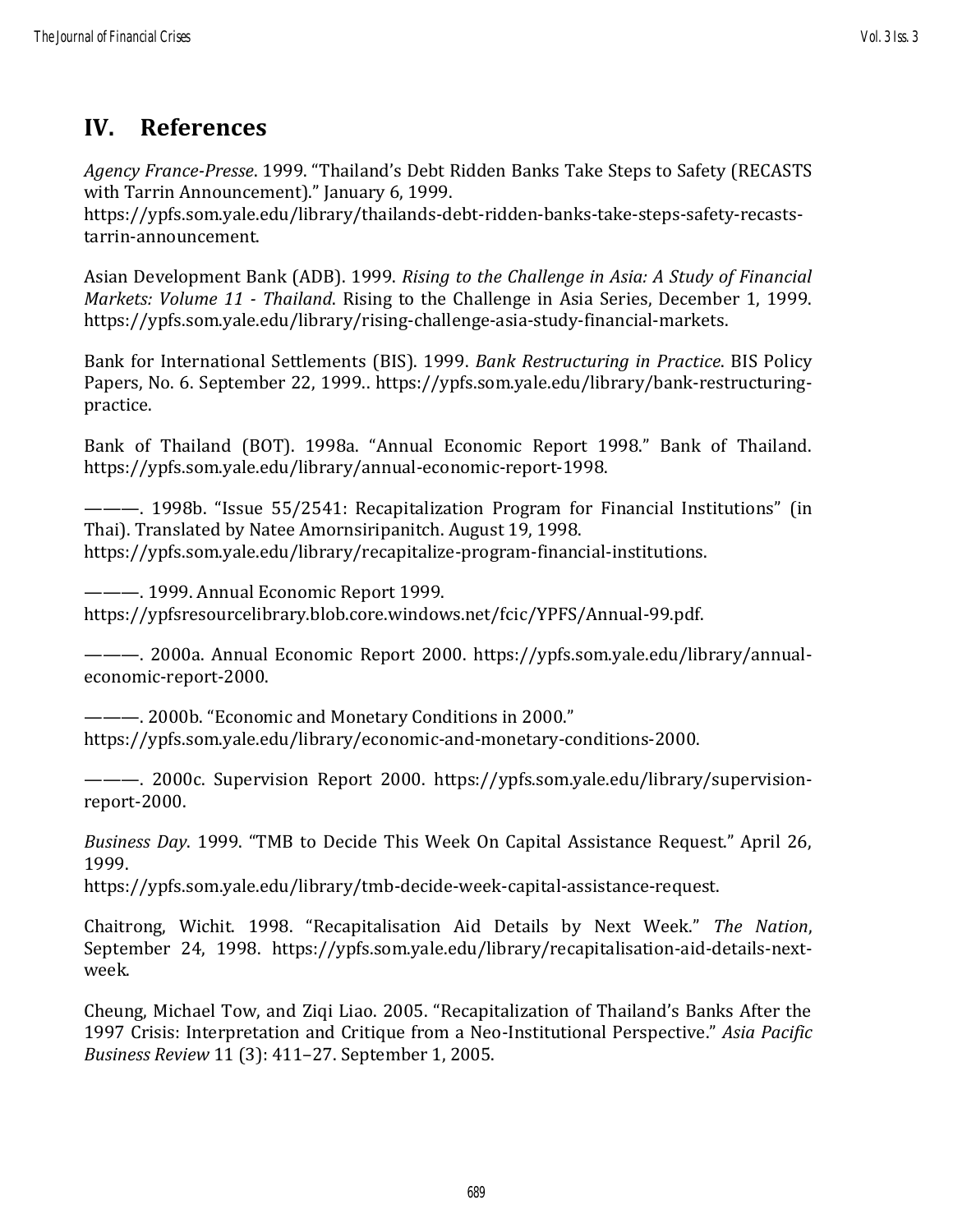Crispin, Shawn W. 2003. "Bangkok Clears \$2.41 Billion Fund For Rescuing Troubled Thai Firms." *Wall Street Journal*, June 25, 2003. https://ypfs.som.yale.edu/library/bangkok-clears-241-billion-fund-rescuing-troubledthai-firms.

Downes, John, and Jordan Elliot Goodman. 1985. "Par." In *Dictionary of Finance and Investment Terms*. Financial Guides. New York: Barron's.

*The Economist*. 2003. "Fowl Play," August 21, 2003. https://ypfs.som.yale.edu/library/fowl-play-government-pushes-its-own-investmentfunds.

*Emergency Decree Allowing the Ministry of Finance to Borrow Money for the Strengthening of the Financial System* (Emergency Decree). 1998. Royal Thai Government Gazette. https://ypfs.som.yale.edu/library/emergency-decree-allowing-ministry-finance-borrowmoney-strengthening-financial-system.

Enoch, Charles, Gillian Garcia, and V. Sundarajan. 1999. "Recapitalizing Banks with Public Funds: Selected Issues." *International Monetary Fund Working Papers*, Working Paper no. 99/139. October 1, 1999.

https://ypfs.som.yale.edu/library/recapitalizing-banks-public-funds-selected-issues-0.

Finance Reporters. 1999. "SCB First to Receive State Tier-1 Assistance." *The Nation*, January 6, 1999. https://ypfs.som.yale.edu/library/scb-first-receive-state-tier-1-assistance.

Ganjarerndee, Pusadee. 2009. "Debt Securities Statistics: The Bank of Thailand's Experience." In *Session 3: Methodological Approaches and Country Experiences in Compiling Statistics on Debt Issuance*. Vol. No. 29. Bank for International Settlements. January 2009. https://ypfs.som.yale.edu/library/debt-securities-statistics-bank-thailands-experience.

Harvey, Campbell R. 1999. "Nakornthon Bank." Duke University: Fuqua School of Business. https://ypfs.som.yale.edu/library/nakornthon-bank.

Honohan, Patrick. 2001. "Recapitalizing Banking Systems: Implications for Incentives and Fiscal and Monetary Policy." WPS2540. Policy Research Working Paper. World Bank. February 28, 2001. https://ypfs.som.yale.edu/library/recapitalizing-banking-systemsimplications-incentives-and-fiscal-and-monetary-policy.

Kanoksilp, Jiwamol. 1999. "TMB to Issue SuperCaps for B10 Billion New Cash." *The Nation*, April 28, 1999.

https://ypfs.som.yale.edu/library/tmb-issue-supercaps-bt10-bn-new-cash.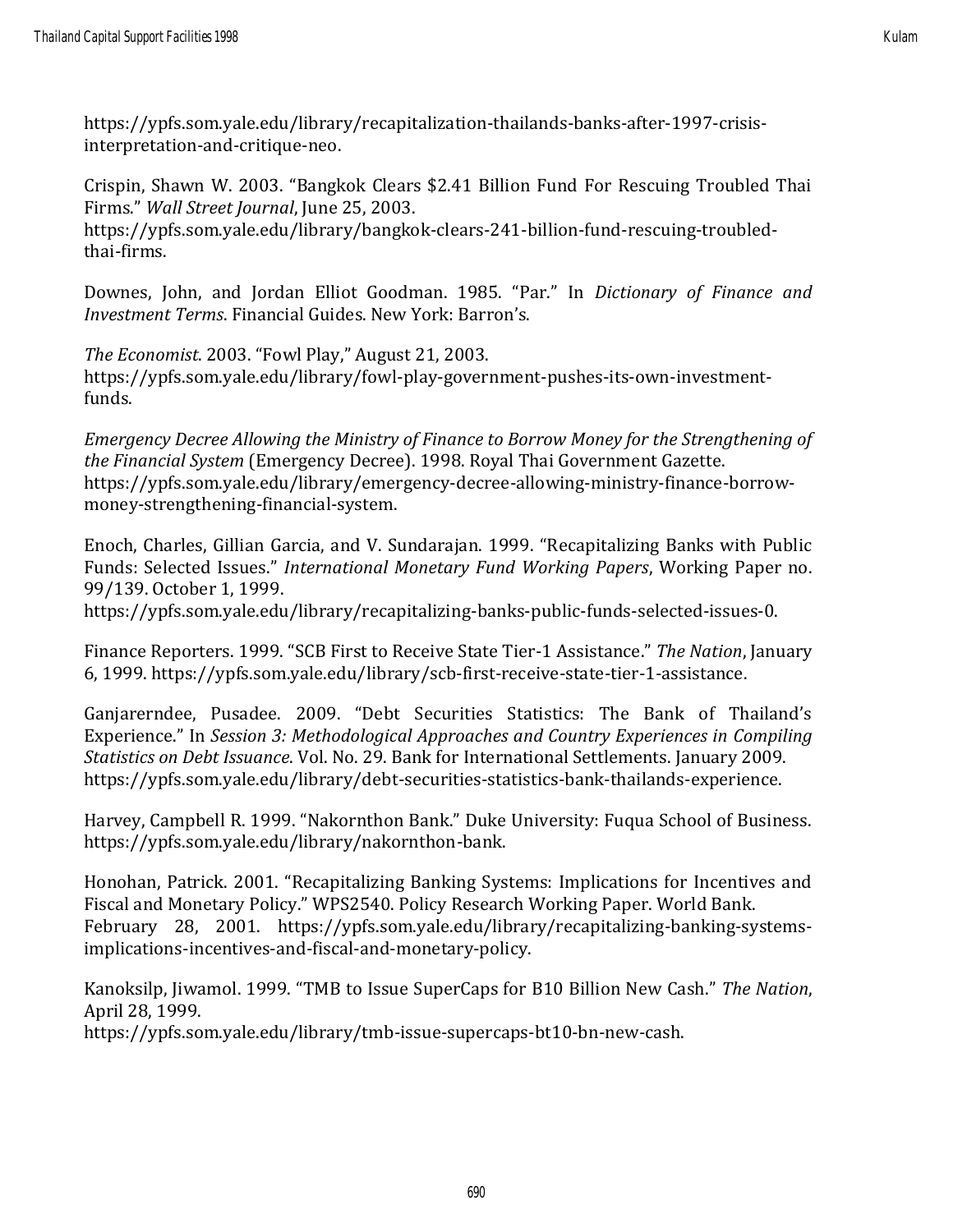———. 2000. "Bank Plans Move Rules on TMB Recapitalisation Unchanged." *The Nation*, March 21, 2000.

https://ypfs.som.yale.edu/library/bank-plans-move-rules-tmb-recapitalisationunchanged.

Kanoksilp, Jiwamol, and Jirapreeya Keawkumnurdpong. 1999. "TMB Applies for State Finance." *The Nation*, June 23, 1999.

https://ypfs.som.yale.edu/library/tmb-applies-state-finance.

Keelan, Rory, and Darren Stubing. 2001. "Krung Thai Bank PCL - Capital Intelligence Rating Report." *Capital Intelligence*.

https://ypfs.som.yale.edu/library/krung-thai-bank-pcl-capital-intelligence-report.

Klingebiel, Daniela, Randy Kroszner, Luc Laeven, and Pieter van Oijen. 2001. "Stock Market Responses to Bank Restructuring Policies During the East Asian Crisis." WPS2571. Policy Research Working Paper. World Bank. March 31, 2001.

https://ypfs.som.yale.edu/library/stock-market-responses-bank-restructuring-policiesduring-east-asian-crisis.

Koeberle, Stefan G., and Lars M. Sondergaard. 1998a. "Thailand Economic Monitor." 18936. Departmental Working Paper. World Bank. October 1, 1998. https://ypfs.som.yale.edu/library/thailand-economic-monitor-october-31-1998.

———. 1998b. "Thailand Economic Monitor." 18937. Departmental Working Paper. World Bank. November 30, 1998.

https://ypfs.som.yale.edu/library/thailand-economic-monitor-november-30-1998.

———. 1998c. "Thailand Economic Monitor." 18938. Departmental Working Paper. World Bank. December 31, 1998.

https://ypfs.som.yale.edu/library/thailand-economic-monitor-december-31-1998.

Kotani, Hiroshi. 2017. "It Was 20 Years Ago That the Thai Central Bank Panicked." *Nikkei Asian Review*. July 2, 2017.

https://ypfs.som.yale.edu/library/it-was-20-years-ago-thai-central-bank-panicked.

Lindgren, Carl-Johan, Tomás J.T. Baliño, Charles Enoch, Anne-Marie Gulde, Marc Quintyn, and Leslie Teo. 1999. "Financial Sector Crisis and Restructuring: Lessons from Asia." Occasional Papers 188. International Monetary Fund.

https://ypfs.som.yale.edu/library/financial-sector-crisis-and-restructuring-lessons-asia.

MacDonald, Claire. 1998. "A False Sense of Recovery." *Asian Business*, December 1, 1998, Volume 34, Issue 12.

https://ypfs.som.yale.edu/library/false-sense-recovery.

Ministry of Finance (MOF). 1998. "Notification of the Ministry of Finance RE: Rules, Procedures, and Conditions for Financial Institutions Wishing to Seek Assistance from the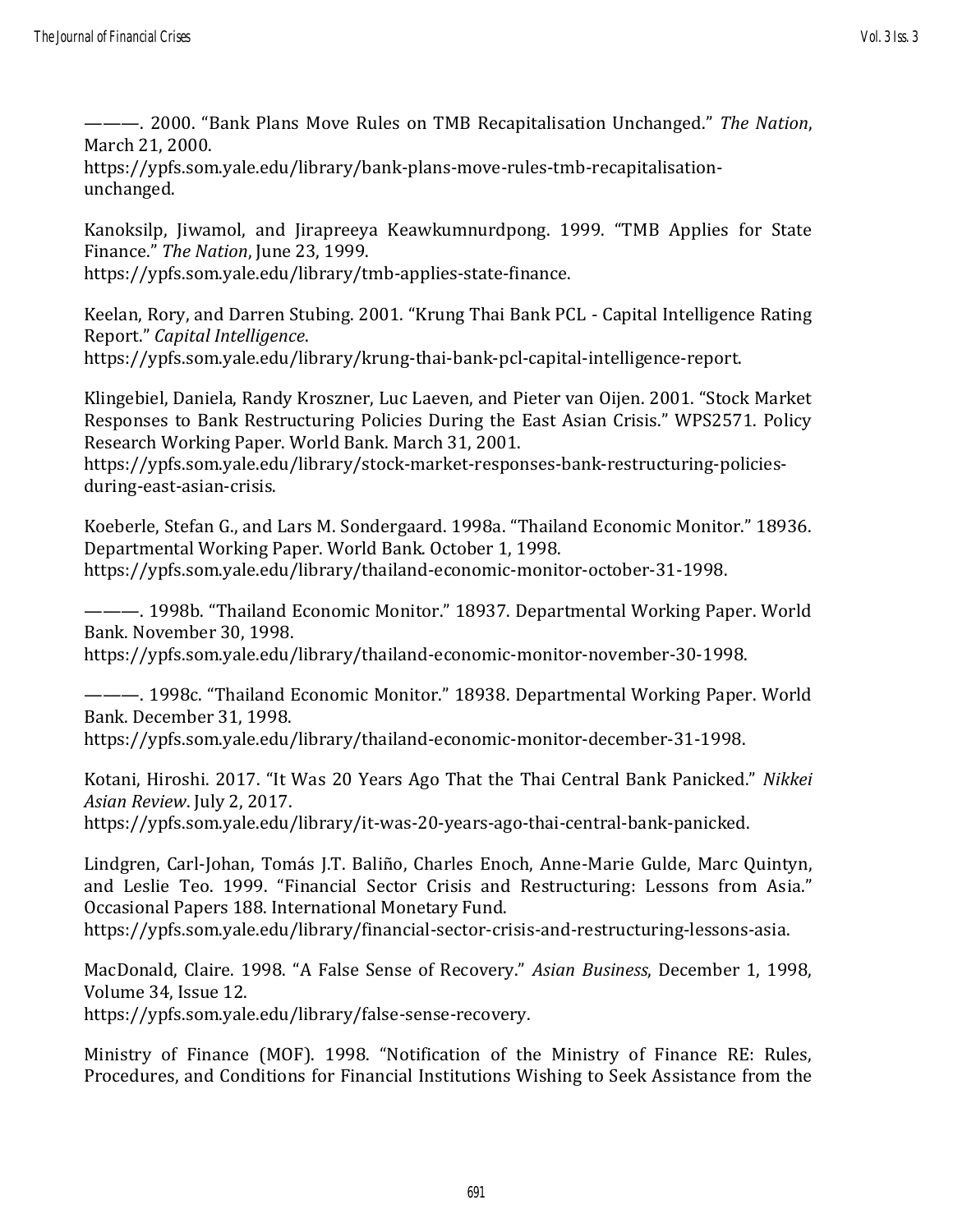Ministry." Bank of Thailand. September 29, 1998.

https://ypfs.som.yale.edu/library/notification-ministry-finance-re-rules-procedures-andconditions-financial-institutions.

The Nation Staff. 1999a. "August 14 Restructuring Package - Who Gains and Who Loses?" *The Nation*, May 3, 1999.

https://ypfs.som.yale.edu/library/aug-14-restructuring-package-who-gains-and-wholoses.

———. 1999b. "SGACL Approves Share Sell-off Plan." *The Nation*, September 28, 1999. https://ypfs.som.yale.edu/library/sgacl-approves-share-sell-plan.

———. 1999c. "SGACL Board Okays Revamp Plan." *The Nation*, October 9, 1999. https://ypfs.som.yale.edu/library/sgacl-board-okays-revamp-plan.

———. 1999d. "SET Closes Below 400-Point Psychological Mark." *The Nation*, November 25, 1999.

https://ypfs.som.yale.edu/library/set-closes-below-400-point-psychological-mark.

Nimmanahaeminda, Tarrin. 1998. "Statement by the Honorable Tarrin Nimmanahaeminda, Governor of the Bank for Thailand at the Joint Annual Discussion." International Monetary Fund. October 6, 1998.

https://ypfs.som.yale.edu/library/statement-hon-tarrin-nimmanahaeminda-governorbank-thailand-joint-annual-discussion.

Nimmanahaeminda, Tarrin, and M. R. Chatumongol Sonakul. 1998a. Letter of Intent to the International Monetary Fund. August 25, 1998.

https://ypfs.som.yale.edu/library/thailand-letter-intent-august-25-1998.

———. 1998b. Letter of Intent to the International Monetary Fund, "Attachment - Boxes A-G." August 25, 1998.

https://ypfs.som.yale.edu/library/thailand-letter-intent-august-25-1998-attachmentboxes-g.

———. 1998c. Letter of Intent to the International Monetary Fund, December 1, 1998. https://ypfs.som.yale.edu/library/thailand-letter-intent-december-1-1998.

———. 1999a. Letter of Intent to the International Monetary Fund, March 23, 1999. https://ypfs.som.yale.edu/library/thailand-letter-intent-march-23-1999.

———. 1999b. Letter of Intent to the International Monetary Fund, "Attachment - Box A, Table 1, Annexes A-C," September 21, 1999. https://ypfs.som.yale.edu/library/thailandletter-intent-september-21-1999-box-table-1-annexes-c.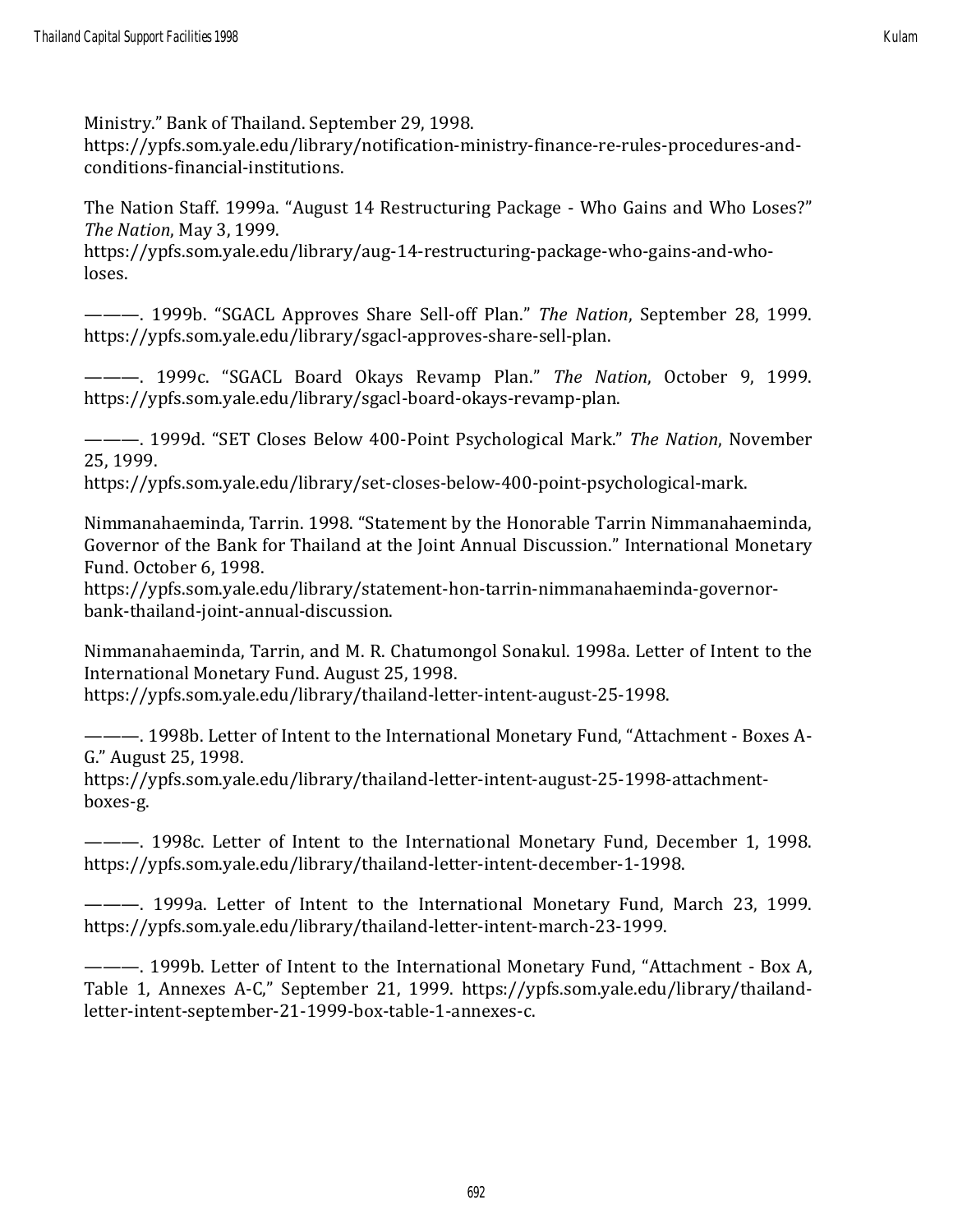Pootpisut, Suphannee. 2012. "Vayupak 1 to Become Open-Ended Fund, Ministry Says." *The Nation Thailand*, December 28, 2012.

https://ypfs.som.yale.edu/library/vayupak-1-become-open-ended-fund-ministry-says.

Rattakul, Yuwawan. 2003. "Thailand's Recent Public Debt Issues." In *Fiscal Issues and Central Banking in Emerging Economies*, 234–44. BIS Papers, No. 20. Bank for International Settlements. October 2, 2003.

https://ypfs.som.yale.edu/library/fiscal-issues-and-central-banking-emerging-economies.

Reuters Staff. 1998a. "Thai Banks Allowed to Seek Govt Help from Oct 1." *Reuters News*, September 29, 1998.

https://ypfs.som.yale.edu/library/thai-banks-allowed-seek-govt-help-oct-1.

———. 1998b. "Siam Comm Bank Seeks Tier-2 Capital Aid." *Reuters News*, October 29, 1998.

https://ypfs.som.yale.edu/library/siam-comm-bank-seeks-tier-2-capital-aid.

———. 1998c. "Thai Farmers Eyes Government Support for Capital." *Reuters News*, November 26, 1998.

https://ypfs.som.yale.edu/library/thai-farmers-eyes-govt-support-capital.

———. 1999. "Book Club Denies Tier-1 Capital Rumour." *Reuters News*, November 24, 1999.

https://ypfs.som.yale.edu/library/book-club-denies-tier-1-capital-rumour.

Root, Gregory, Paula Grela, Mark Jones, and Anand Adiga. 2000. "Financial Sector Restructuring in East Asia." In *Managing Financial and Corporate Distress: Lessons from Asia*, by Charles Adams, Robert E. Litan, and Michael Pomerleano, 149–219. Brookings Institution Press. August 1, 2000.

https://ypfs.som.yale.edu/library/financial-sector-restructuring-east-asia.

Santiprabhob, Veerathai. 2003. *Lessons Learned from Thailand's Experience with Financial-Sector Restructuring*. Edited by John Loftus. Thai Development Research Institute. November 2003.

https://ypfs.som.yale.edu/library/lessons-learned-thailands-experience-financial-sectorrestructuring.

Satitniramai, Apichat. 2007. "Weak State and Political Economy of Thailand: Ten Years after the Crisis." 434. V.R.F. Series. Institute of Developing Economies, Japan External Trade Organization. December 2007.

https://ypfs.som.yale.edu/library/weak-state-and-political-economy-thailand-ten-yearsafter-crisis.

Scott, David. 2002. "A Practical Guide to Managing Systemic Financial Crises: A Review of Approaches Taken in Indonesia, the Republic of Korea, and Thailand." World Bank Group. May 31, 2002.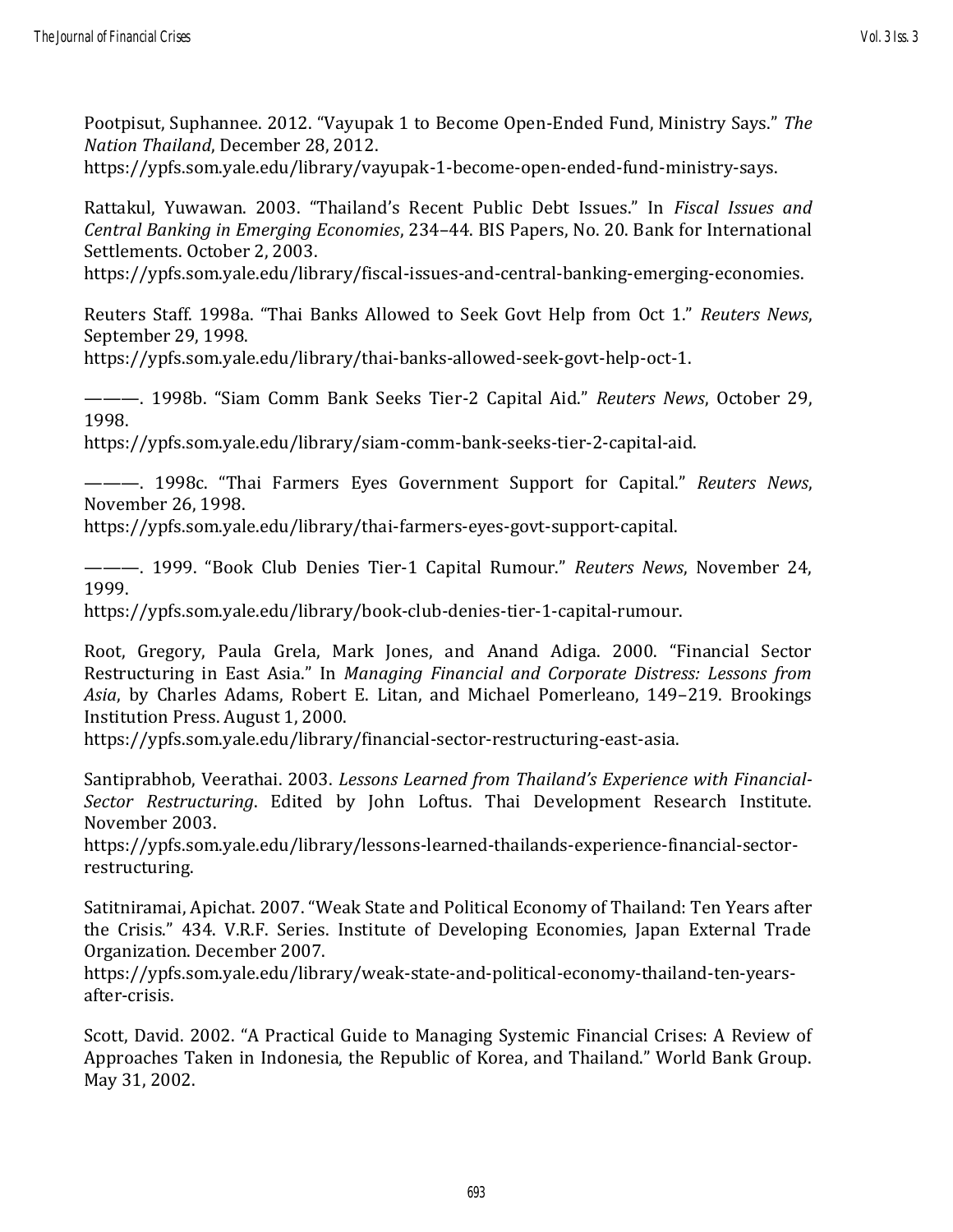https://ypfs.som.yale.edu/library/practical-guide-managing-systemic-financial-crisesreview-approaches-taken-indonesia.

Siamwalla, Ammar. 2004. "Anatomy of the Crisis." In *Thailand Beyond the Crisis*, 66–104. Rethinking Southeast Asia 7. London (UK), New York, NY (USA): Taylor & Francis. November 4, 2004. https://ypfs.som.yale.edu/library/thailand-beyond-crisis.

Srisukkasem, Anoma. 1999. "SGACL Submits Survival Plans." *The Nation*, July 1, 1999. https://ypfs.som.yale.edu/library/sgacl-submits-survival-plans.

Srisukkasem, Anoma, and Jiwamol Kanoksilp. 1999. "Government Adjusts Reform Package to Aid Financial Institutions." *The Nation*, April 27, 1999.

https://ypfs.som.yale.edu/library/govt-adjusts-reform-package-aid-financial-institutions.

Suthiwart-Narueput, Sethaput, and Varan Pradittatsanee. 1999. "Public Debt and Economic Policy During the Economic Crisis." Thai Ministry of Finance, Policy Research Institute. September 1999.

https://ypfs.som.yale.edu/library/public-debt-and-economic-policy-during-economiccrisis.

Takayasu, Kenichi, and Yosie Yokoe. 1999. "Non-Performing Loan Issue Crucial to Asia's Economic Resurgence." *Japan Research Institute RIM* 44 (June). June 1999. https://ypfs.som.yale.edu/library/nonperforming-loan-issue-crucial-asias-economicresurgence.

Thai Investments and Securities Company (TISCO). 1998. Annual Report. December 31, 1998.

https://ypfs.som.yale.edu/library/annual-report-1998-tisco-finance-public-companylimited.

———. 1999. Annual Report. December 31, 1999. https://ypfs.som.yale.edu/library/annual-report-1999-tisco-finance-public-companylimited.

———. 2001a. Annual Report 2000. March 31, 2001. https://ypfs.som.yale.edu/library/annual-report-2000-tisco-finance-public-companylimited.

———. 2001b. Annual Report. December 31, 2001. https://ypfs.som.yale.edu/library/annual-report-2001-tisco-finance-public-companylimited.

———. 2002. Annual Report. December 31, 2002. https://ypfs.som.yale.edu/library/thai-investments-and-securities-company-annualreport-2002.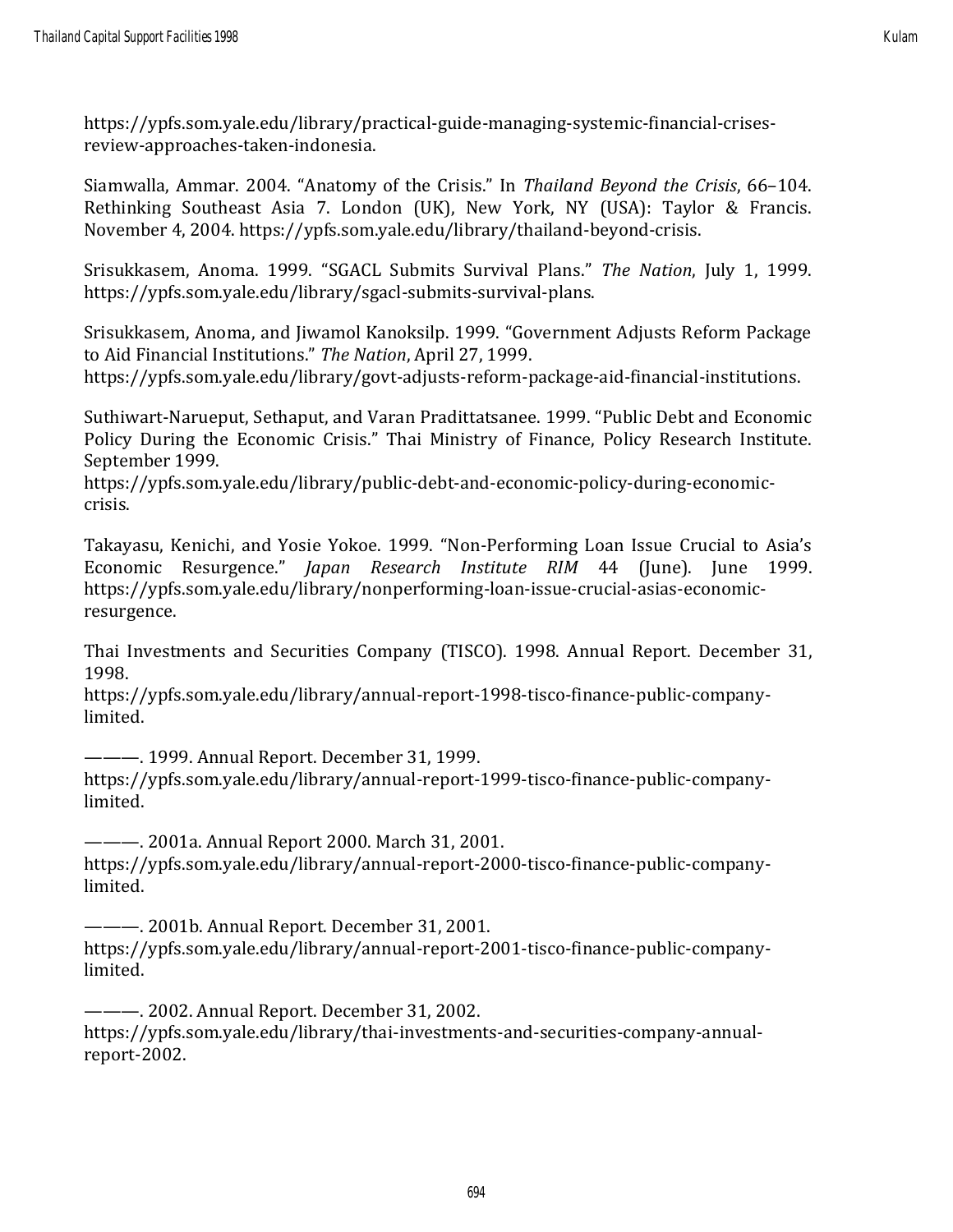Thai Military Bank (TMB). 1999a. "Minutes of the 1999 Annual General Shareholder's Meeting of Thai Military Bank Public Company Limited." April 27, 1999. https://ypfs.som.yale.edu/library/minutes-1999-annual-general-shareholders-meetingthai-military-bank-public-company-limited.

———. 1999b. "Minutes of the 1999 Annual Extraordinary Shareholders' Meeting of Thai Military Bank Public Company Limited." September 13, 1999. https://ypfs.som.yale.edu/library/minutes-1999-annual-extraordinary-shareholders-

meeting-thai-military-bank-public-company.

———. 2001. Annual Report. December 31, 2001. https://ypfs.som.yale.edu/library/thaimilitary-bank-annual-report-2001.

US Department of the Treasury (Treasury). 1998. "Thailand Banking." November 11, 1998. https://ypfs.som.yale.edu/library/thailand-banking.

Vanichkorn, Soonya. 2012. "Vayupak Fund to Become Open-Ended." *Bangkok Post*, April 20, 2012.

https://ypfs.som.yale.edu/library/vayupak-fund-become-open-ended.

Vichyanond, Pakorn. 2004. "Dealing with Debt: NPLs and Debt Restructuring." In *Thailand Beyond the Crisis*, 208–31. Rethinking Southeast Asia 7. London (UK), New York, NY (USA): Taylor & Francis. November 4, 2004.

https://ypfs.som.yale.edu/library/thailand-beyond-crisis.

World Bank. 1999a. "Thailand - Second Economic and Financial Adjustment Loan Project." P7271-TH. President's Report. World Bank. March 25, 1999. https://ypfs.som.yale.edu/library/world-bank-report-no-p-7271-th.

———. 1999b. "Thailand Economic Monitor." 19767. Departmental Working Paper. World Bank. June 30, 1999.

https://ypfs.som.yale.edu/library/thailand-economic-monitor-june-30-1999.

———. 2000a. "Thailand - Social and Structural Review - Beyond the Crisis: Structural Reform for Stable Growth." 19732. Pre-2003 Economic or Sector Report. World Bank. January 25, 2000.

https://ypfs.som.yale.edu/library/thailand-social-structural-review-beyond-crisisstructural-reform-stable-growth.

———. 2000b. "Thailand Economic Monitor." 66290. Working Paper. World Bank. June 1, 2000.

https://ypfs.som.yale.edu/library/thailand-economic-monitor-june-1-2000-0.

———. 2006. "Project Performance Assessment Report." 35051. January 31, 2006. https://ypfs.som.yale.edu/library/world-bank-project-performance-assessment-reportkingdom-thailand-2006.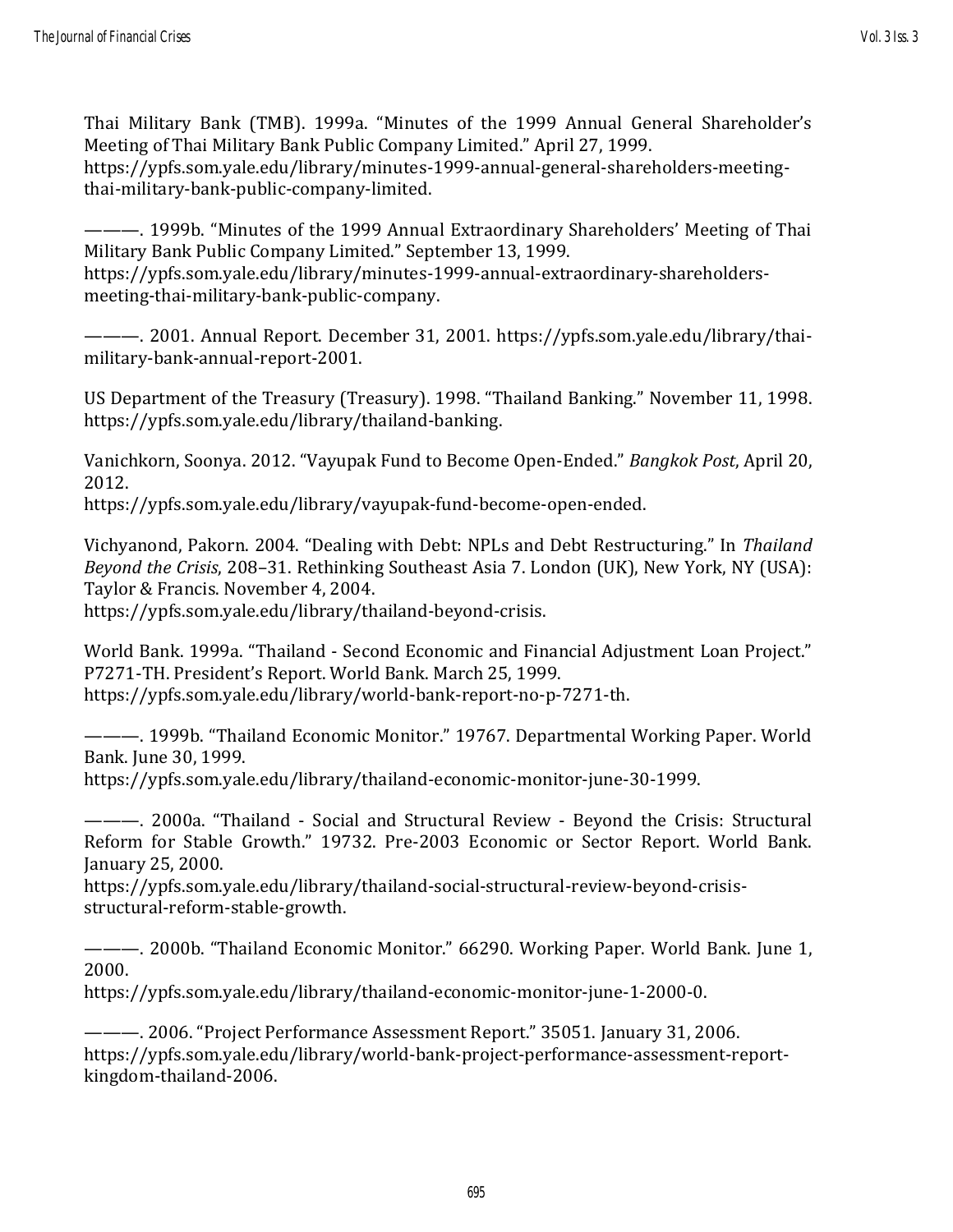### **V. Key Program Documents**

#### **Summary of Program**

(BOT 1998a) Bank of Thailand (BOT). 1998. Annual Economic Report. *Terms of the government capital offered through the capital support facilities*. https://ypfs.som.yale.edu/library/annual-economic-report-1998.

(Lindgren et al. 1999) "Financial Sector Crisis and Restructuring: Lessons from Asia." Occasional Papers 188. International Monetary Fund.

*Describes various financial sector restructuring efforts by Asian governments during the 1990s*.

https://ypfs.som.yale.edu/library/financial-sector-crisis-and-restructuring-lessons-asia.

(Santiprabhob 2003) Santiprabhob, Veerathai. Lessons Learned from Thailand's Experience with Financial-Sector Restructuring. November 2003.

*Examines the pre-history of the Asian Financial Crisis in Thailand and the government's interventions.*

https://ypfs.som.yale.edu/library/lessons-learned-thailands-experience-financial-sectorrestructuring.

#### **Implementation Documents**

Bank of Thailand (BOT). 1998. "Preparing a Report for Submitting a Request for Assistance Under the Tier 2 Capital Increase Scheme." Bank of Thailand. Circular letter, November 12, 1998.

*Outlines requirements to participate in the tier-2 capital support facility*.

https://ypfs.som.yale.edu/library/preparing-report-submitting-request-assistance-undertier-2-capital-increase-scheme.

Bank of Thailand (BOT). 1998. "Redemption of Equity Instruments or Long-Term Subordinated Debt Instruments Approved by the Bank Can Be Counted as Tier-2 Capital." Bank of Thailand. Circular letter, December 17, 1998.

*Describes the capital treatment of equity and long-term subordinated debt*.

https://ypfs.som.yale.edu/library/circular-letter-redemption-equity-instruments-or-longterm-subordinated-debt-instruments.

(Nimmanahaeminda and Sonakul 1998a) Letter of Intent to the International Monetary Fund. August 25, 1998.

*Describes the purpose of the capital support facilities, capital terms, and other participatory conditions*.

https://ypfs.som.yale.edu/library/thailand-letter-intent-august-25-1998.

(Nimmanahaeminda and Sonakul 1998b) Letter of Intent. December 1, 1998. *Describes the requirement for financial institutions to sign memoranda of understanding with*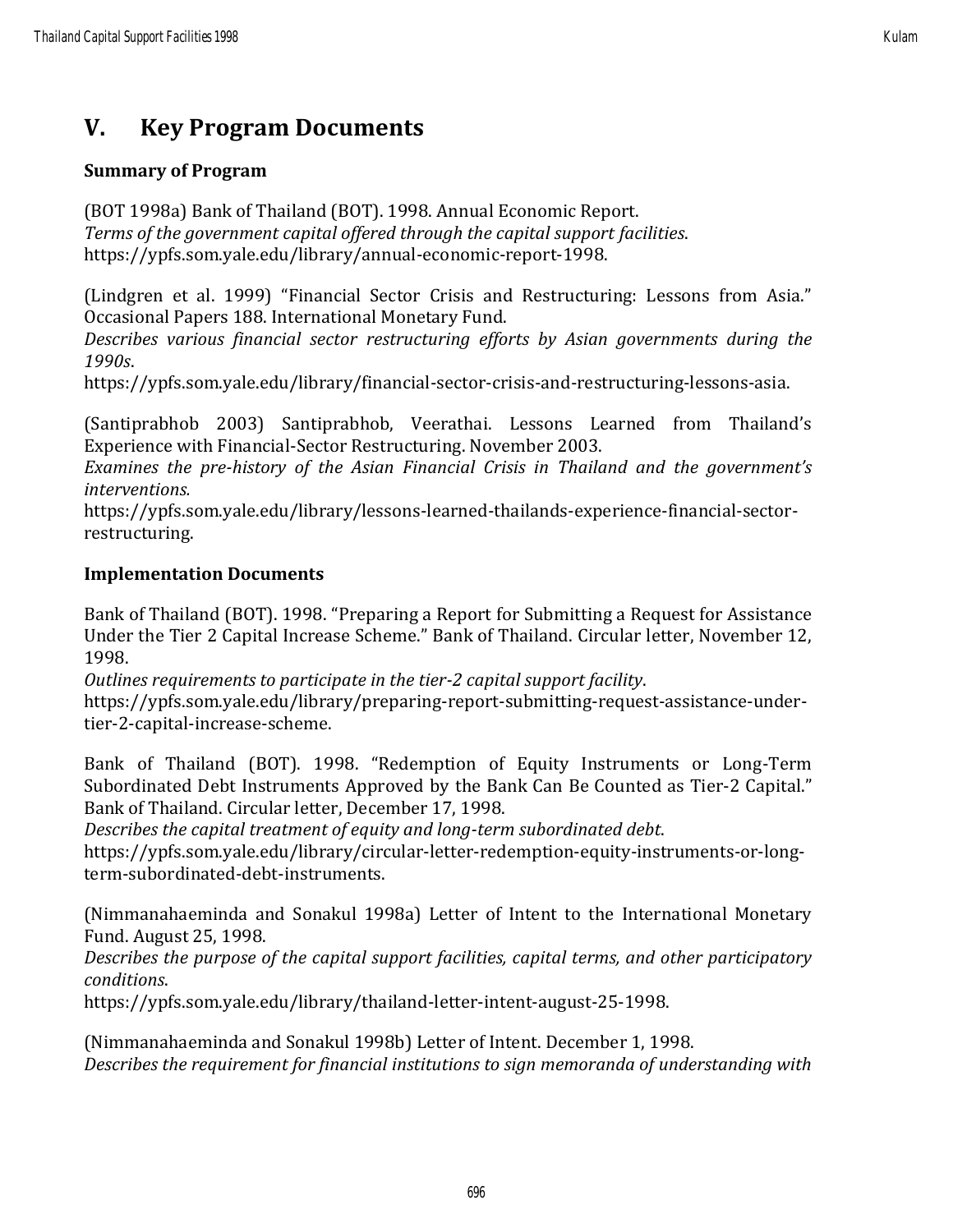*the government if they needed help recapitalizing*. https://ypfs.som.yale.edu/library/thailand-letter-intent-december-1-1998.

#### **Legal/Regulatory Guidance**

(BIS 1999) Bank Restructuring in Practice. BIS Policy Papers, No. 6. September 22, 1999. *Describes Bank of Thailand's tightening of supervisory standards and financial regulations.* https://ypfs.som.yale.edu/library/bank-restructuring-practice.

(BOT 1999) Bank of Thailand 1999 Annual Economic Report. *Describes the Bank of Thailand's acceptance of hybrid securities as part of matchable capital under the capital support facilities*. https://ypfsresourcelibrary.blob.core.windows.net/fcic/YPFS/Annual-99.pdf.

Bank of Thailand (BOT). "Rules for Counting New Types of Equity Instruments as Tier 1 Capital (BOT Ngot. (Wor) 1994/2542)." Circular letter, March 31, 1999. *Clarifies the BOT's regulatory treatment of hybrid securities in light of revised Base Capital Accord on October 27, 1998, and explains the characteristics of tier-1 capital*. https://ypfs.som.yale.edu/library/rules-counting-new-types-equity-instruments-tier-1 capital-bot-ngor-wor-19942542.

(Emergency Decree 1998) *Emergency Decree Allowing the Ministry of Finance to Borrow Money for the Strengthening of the Financial System*. 1998.

*Regulation allowing the Thai government to issue debt up to B300 billion to conduct capital injections*.

https://ypfs.som.yale.edu/library/emergency-decree-allowing-ministry-finance-borrowmoney-strengthening-financial-system.

#### **Press Releases/Announcements**

(BOT 1998b) "Issue 55/2541: Recapitalization Program for Financial Institutions." Bank of Thailand, press release, August 19, 1998.

*The initial press release (No 55/2541) describing the main features and application steps of the tier-1 and tier-2 capital support facilities. This press release was translated by Natee Amornsiripanitch on January 26, 2020*.

https://ypfs.som.yale.edu/library/recapitalize-program-financial-institutions.

Bank of Thailand (BOT). 1999. "Announcement of the Ministry of Finance Re: Rules, Procedures and Conditions for Financial Institutions Wishing to Seek Assistance from the Ministry of Finance Pursuant to the Tier 1 Capital Increase Project and the Tier 2 Capital Increase Program (F.2) (D. (Wor) 852/2542)." Circular letter, June 15, 1999.

*Communicated MOF's revisions to the original (September 29, 1998) rules*.

https://ypfs.som.yale.edu/library/announcement-ministry-finance-re-rules-proceduresand-conditions-financial-institutions.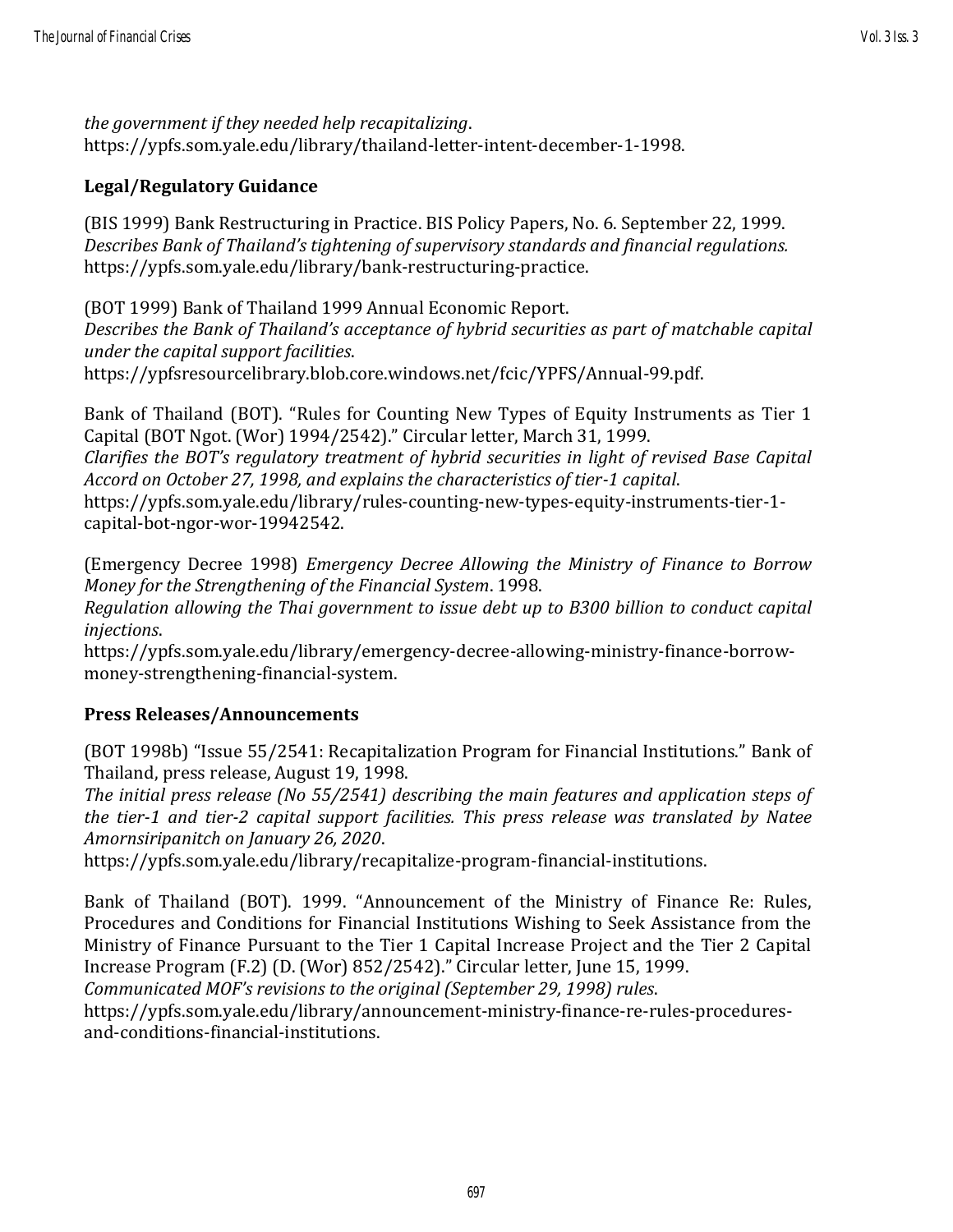Bank of Thailand (BOT). 1999. "Reducing the Ceiling to Count New Equity Instruments as Tier 1 (BOT Ngot. (Wor) 2240/2542)." Bank of Thailand. Circular letter, June 15, 1999. *Announces that financial institutions may only count hybrid securities instruments up to a maximum of 25%—down from 33%—of tier-1 capital*.

https://ypfs.som.yale.edu/library/reducing-ceiling-count-new-equity-instruments-tier-1 bot-ngot-wor-22402542.

Ministry of Finance (MOF). 1998. "Issue 81/2541: Financial Institutions System Rehabilitation Plan." Press release, August 14, 1998.

*Describes the Thai government's plan to quell the second outbreak of the financial crisis* https://ypfs.som.yale.edu/library/issue-812541-financial-institutions-systemrehabilitation-plan.

Ministry of Finance (MOF). 1998. "Issue 107/2541: Regarding the Measures That the Thai Government Has Taken within the Warning of August 1998 Under the Agreement Provided to the International Monetary Fund (IMF)." Press release, September 11, 1998.

*Lists the conditionalities that the Ministry of Finance had to follow as part of the loan from the International Monetary Fund*.

https://ypfs.som.yale.edu/library/issue-1072541-regarding-measures-thai-governmenthas-taken-within-warning-august-1998-under.

Ministry of Finance (MOF). 1998. "Issue 124/2541: RE: Criteria, Conditions and Procedures for Financial Institutions Participating in the Tier 1 and Tier 2 Capital Support Schemes of the Ministry of Finance (English)." Press release, September 29, 1998.

*Describes conditions for participation in the Ministry of Finance's Tier-1 and Tier-2 capital support facilities*.

https://ypfs.som.yale.edu/library/issue-1242541-re-criteria-conditions-and-proceduresfinancial-institutions-participating.

Ministry of Finance (MOF). 1998. "Issue 124/2541: RE: Criteria, Conditions and Procedures for Financial Institutions Participating in the Tier 1 and Tier 2 Capital Support Schemes of the Ministry of Finance (Thai)." Press release, September 29, 1998.

*Describes conditions for participation in the Ministry of Finance's Tier-1 and Tier-2 capital support facilities*.

https://ypfs.som.yale.edu/library/issue-1242541-re-criteria-conditions-and-proceduresfinancial-institutions-participating-0.

Ministry of Finance (MOF). 1998. "Notification of the Ministry of Finance RE: Rules, Procedures, and Conditions for Financial Institutions Wishing to Seek Assistance from the Ministry." Bank of Thailand. Press release, September 29, 1998.

*Outlines the terms and conditions for participating in the capital support facilities the Thai Ministry of Finance released this as a follow up to the initial August 14, 1998, announcement*. https://ypfs.som.yale.edu/library/notification-ministry-finance-re-rules-procedures-andconditions-financial-institutions.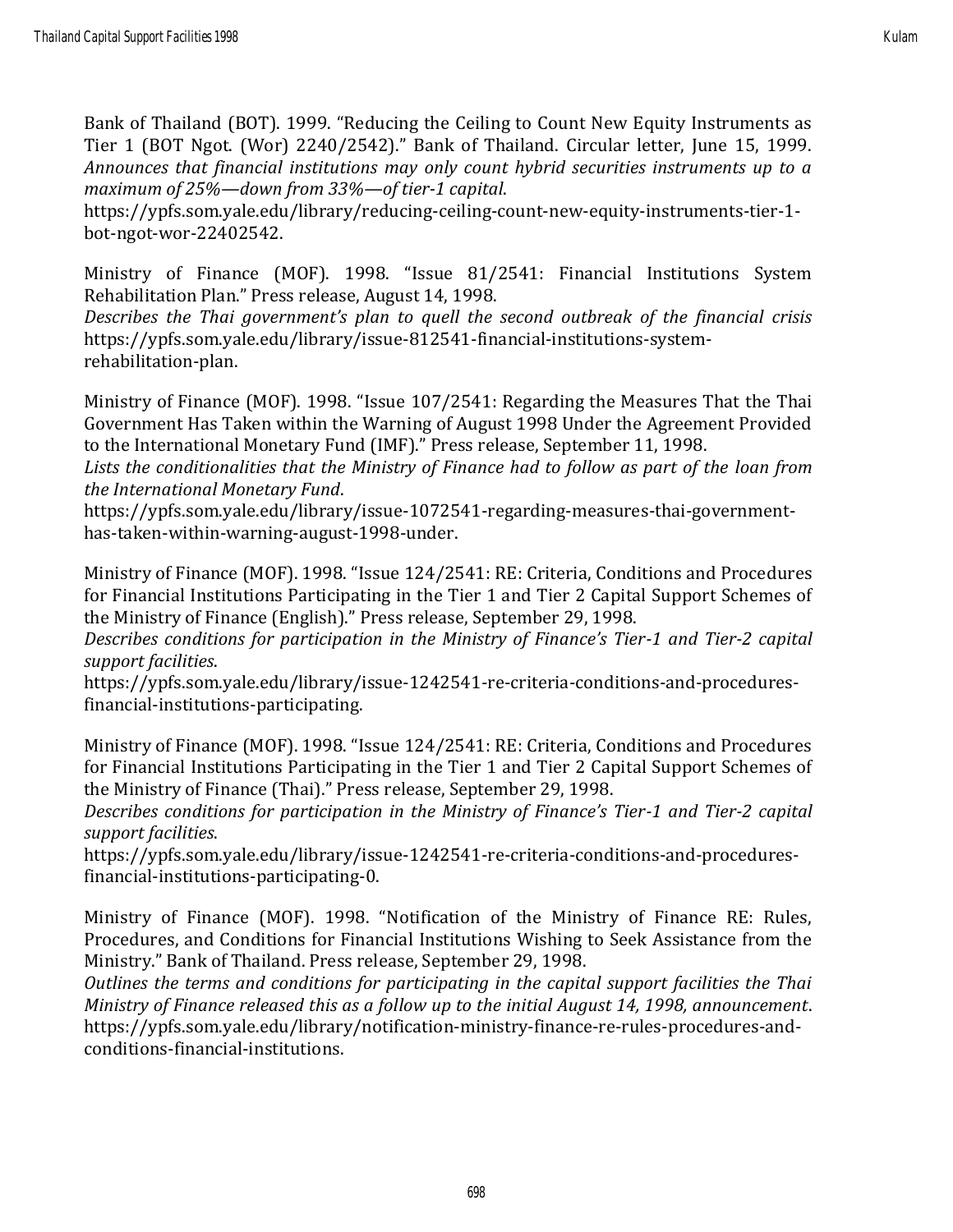Ministry of Finance (MOF). 1999. "Issue 37/2542: Monitoring the Implementation of the Policy of the Minister of Finance." Press release, March 26, 1999.

*Describes the Ministry of Finance's (MOFs) policy sub-committee dedicated to overseeing the Financial Restructuring Advisory Committee, the independent group that set the terms for MOF's capital injections*.

https://ypfs.som.yale.edu/library/issue-372542-monitoring-implementation-policyminister-finance.

Ministry of Finance (MOF). 1999. "Issue 44/2542: The Siam Commercial Bank Public Company Limited Requested to Enter the Tier 1 Capital Fund Project." Press release, April 2, 1999.

*Describes the Ministry of Finance's approval of Siam Commercial Bank's request to enter into the tier-1 capital support facility.* 

https://ypfs.som.yale.edu/library/issue-442542-siam-commercial-bank-public-companylimited-requested-enter-tier-1-capital.

Ministry of Finance (MOF). 1999. "Issue 57/2542: The Signing Ceremony of the Siam Commercial Bank Public Company Limited." Press release, April 29, 1999.

*Describes the signing ceremony between the Ministry of Finance and the Siam Commercial Bank*.

https://ypfs.som.yale.edu/library/issue-572542-signing-ceremony-siam-commercialbank-public-company-limited.

Ministry of Finance (MOF). 1999. "Issue 73/2542: The Signing Ceremony of the Capital Increase Contract of TISCO Finance Public Company Limited." Press release, June 1, 1999. *Describes the signing ceremony between the Ministry of Finance and TISCO*.

https://ypfs.som.yale.edu/library/issue-732542-signing-ceremony-capital-increasecontract-tisco-finance-public-company.

Ministry of Finance (MOF). 1999. "Issue 74/2542: Re: Project to Increase Tier 1 and Tier 2 Capital Funds as Approved." Press release, June 8, 1999.

*Describes the regulatory treatment of SLIPS/CAPS (hybrid capital) as tier-1 capital The Ministry reconciles discrepancies between recent BIS regulations and the Ministry's own classifications and explains why it will not inject capital at book value*.

https://ypfs.som.yale.edu/library/issue-742542-re-project-increase-tier-1-and-tier-2 capital-funds-approved.

Ministry of Finance (MOF). 1999. "Issue 94/2542: On the Progress of the Implementation of the Financial System Rehabilitation Plan (14 August 1998)." Press release, August 13, 1999.

*Describes the "success" of the August 14 measures taken one year prior to the announcement*. https://ypfs.som.yale.edu/library/issue-942542-progress-implementation-financialsystem-rehabilitation-plan-14-august-1998.

Ministry of Finance (MOF). 1999. "Issue 122/2542: Increasing TMB Fund for Tier 1 Project of TMB Bank Public Company Limited." Press release, October 14, 1999.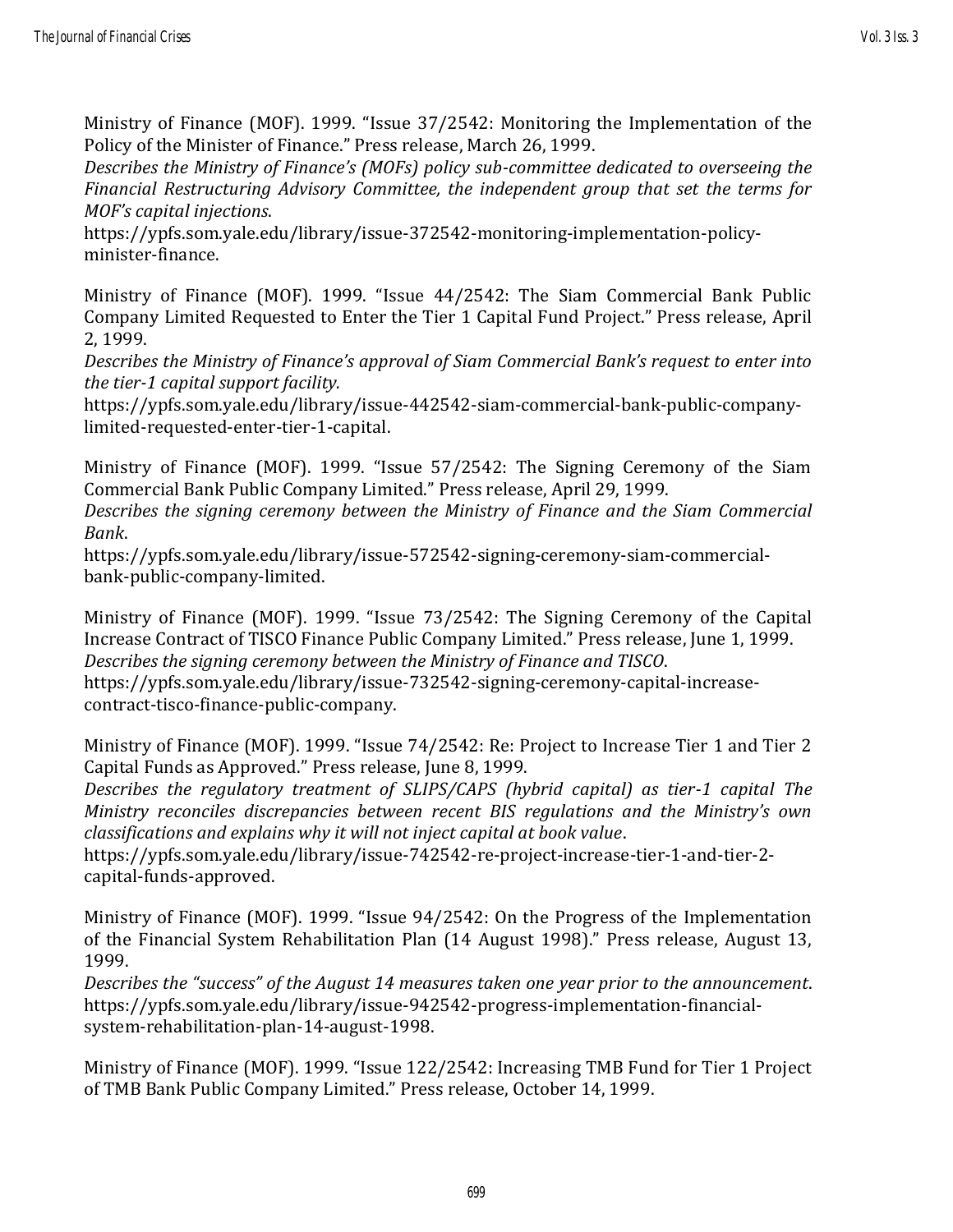*Describes the postponement of the signing ceremony between the Thai Military Bank and the Ministry of Finance as part of the tier-1 capital support facility*.

https://ypfs.som.yale.edu/library/issue-1222542-increasing-tmb-fund-tier-1-project-tmbbank-public-company-limited.

Ministry of Finance (MOF). 1999. "Issue 136/2542: Signing Ceremony for the Project of SG Finance and Securities Company Limited." Press release, November 19, 1999.

*Describes the signing ceremony between the Ministry of Finance and SG Finance and Securities under the tier-1 capital support facility*.

https://ypfs.som.yale.edu/library/issue-1362542-signing-ceremony-project-sg-financeand-securities-company-limited.

Ministry of Finance (MOF). 2002. "Issue 4/2545: Execution of Warrants to Purchase Preferred Shares According to the Project to Help Increase Tier 1 Capital of Financial Institutions Owned by the Ministry of Finance." Press release, January 8, 2002.

*Describes the execution of warrants to purchase the Thai Ministry of Finance's preferred shares in Siam Commercial Bank, TISCO Securities, SG Asia Finance Company, and Thai Military Bank*.

https://ypfs.som.yale.edu/library/issue-42545-execution-warrants-purchase-preferredshares-according-project-help-increase.

Ministry of Finance (MOF). 2002. "Issue 18/2545: Handling of Warrants for Preferred Shares According to the Project to Help Increase Tier 1 Capital of Finance-Owned Financial Institutions." Press release, March 5, 2002.

*Clarifies the prior announcement (Issue 4/2545) regarding the execution of the Ministry of Finance's covered warrants*.

http://www1.mof.go.th/home/Press\_release/news2002/18.pdf.

Ministry of Finance (MOF). 2004. "Issue 27/2547: To Retain the Right to Receive Dividends of the Preferred Shares of Siam Commercial Bank for the Portion Exceeding the Proportion Ownership of Vayupak Fund One Fund." Press release, April 12, 2004.

*Describes Siam Commercial Bank's (SCB's) dividend payouts on the preferred shares that it had sold to the Ministry of Finance.*

https://ypfs.som.yale.edu/library/issue-272547-retain-right-receive-dividends-preferredshares-siam-commercial-bank-portion.

#### **Media Stories**

(Crispin 2003) "Bangkok Clears \$2.41 Billion Fund For Rescuing Troubled Thai Firms." Wall Street Journal. June 25, 2003.

*Describes the Thai Ministry of Finance's creation of the closed-end fund ("Vayupak Fund"), which analysts believed would increase government holdings in companies still suffering from the financial effects of the 1997-98 Asian Financial Crisis.*

https://ypfs.som.yale.edu/library/bangkok-clears-241-billion-fund-rescuing-troubledthai-firms.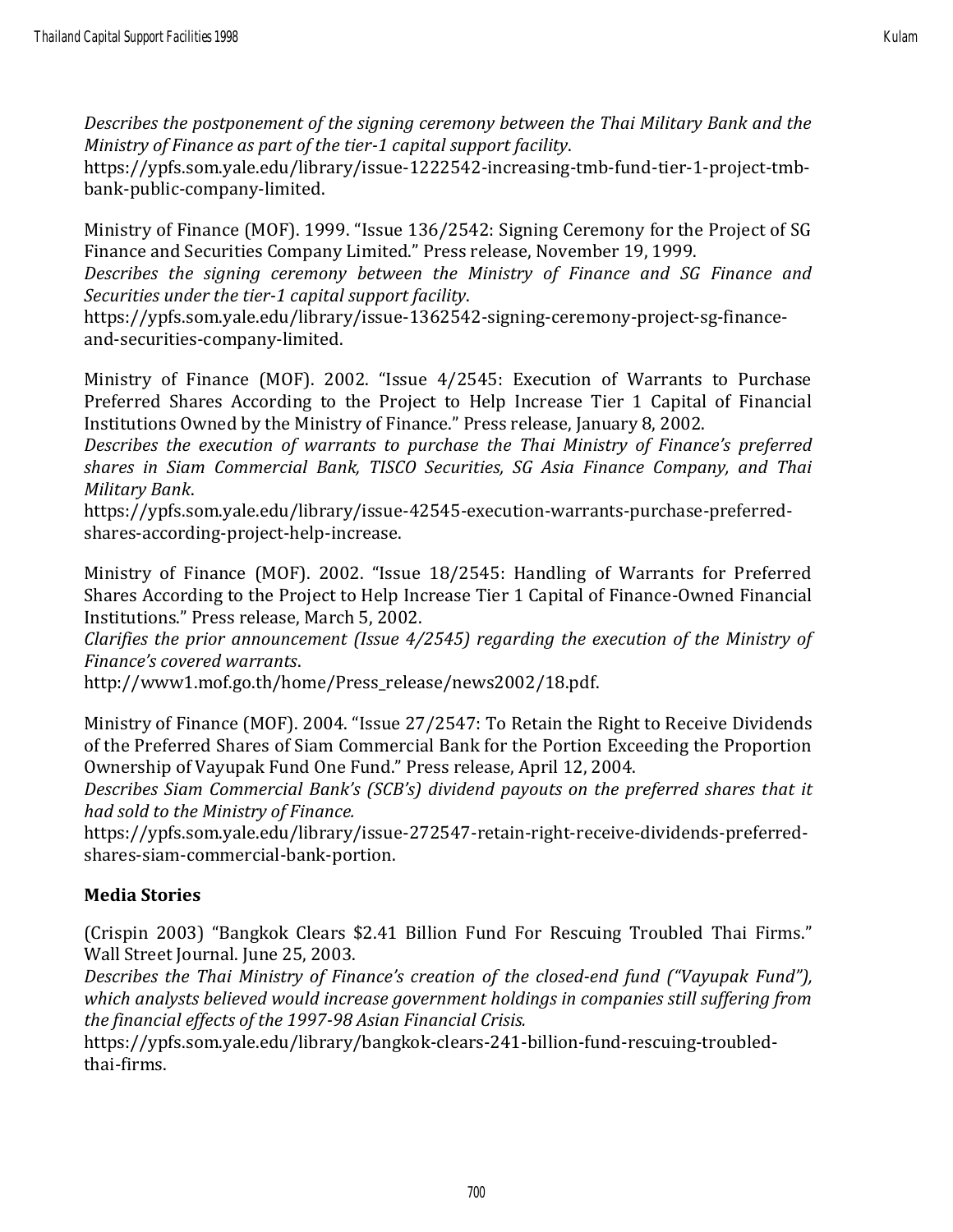(Finance Reporters 1999) "SCB First to Receive State Tier-1 Assistance." The Nation. Thailand. January 6, 1999.

*Describes the total amount of government funding allocated to the tier-1 and tier-2 capital support facilities This article also describes the government's strategy for financing the facilities and notes the first disbursement of tier-1 capital.*

https://ypfs.som.yale.edu/library/scb-first-receive-state-tier-1-assistance.

(Kanoksilp 2000) "Bank Plans Move Rules on TMB Recapitalisation Unchanged." The Nation. Thailand. March 21, 2000.

*Describes one bank's unsuccessful attempt to renegotiate the amount of private capital that the government was willing to match under the tier-1 support facility.* https://ypfs.som.yale.edu/library/bank-plans-move-rules-tmb-recapitalisationunchanged.

(Kanoksilp and Keawkumnurdpong 1999) "TMB Applies for State Finance." The Nation. Thailand. June 23, 1999.

*Describes how banks faced months of press speculation as to whether they needed government assistance in the form of capital support.*

https://ypfs.som.yale.edu/library/tmb-applies-state-finance.

(Kotani 2017) "It Was 20 Years Ago That the Thai Central Bank Panicked." Nikkei Asian Review. July 2, 2017.

*Describes the difficulty of decision-making in a time of crisis, from the perspective of the former Minister of Finance.* 

https://ypfs.som.yale.edu/library/it-was-20-years-ago-thai-central-bank-panicked.

(Reuters Staff 1998) "Siam Comm Bank Seeks Tier-2 Capital Aid." Reuters News. Bangkok, Thailand. October 29, 1998.

*Describes how the Financial Restructuring Advising Committee received and reviewed tier-1 and tier-2 capital support applications.* 

https://ypfs.som.yale.edu/library/siam-comm-bank-seeks-tier-2-capital-aid.

(Reuters Staff 1999) "Book Club Denies Tier-1 Capital Rumour." Reuters News. Bangkok, Thailand. November 24, 1999.

*Exhibits a financial institution denial of rumors about its prospective participation in the government's capital support facilities. Rumors damaged the publicly traded equities of financial institutions.*

https://ypfs.som.yale.edu/library/book-club-denies-tier-1-capital-rumour.

(Srisukkasem 1999) "SGACL Submits Survival Plans." The Nation. Thailand. July 1, 1999. *Describes the Financial Restructuring Advisory Committee's role in the capital support facilities. FRAC received and reviewed applications.*

https://ypfs.som.yale.edu/library/sgacl-submits-survival-plans.

(Srisukkasem and Kanoksilp 1999) "Government Adjusts Reform Package to Aid Financial Institutions." The Nation. Thailand. April 27, 1999.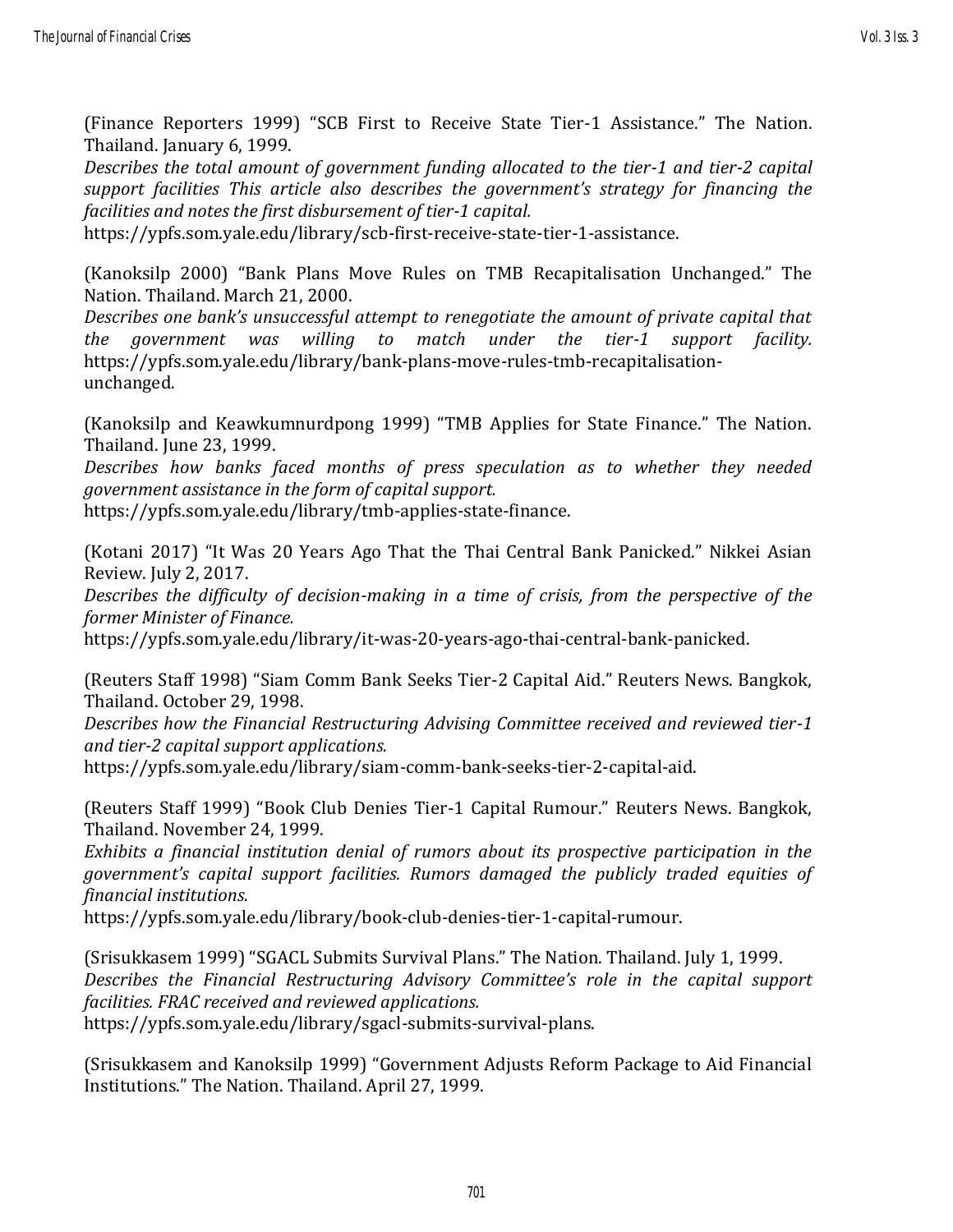(The Economist 2003) "Fowl Play." The Economist. August 21, 2003.

*Describes the Thai government's two Vayupak 1nvestment funds, to be launched in October 2003 with ten-year expiration dates*.

https://ypfs.som.yale.edu/library/fowl-play-government-pushes-its-own-investmentfunds.

(The Nation Staff 1999a) "August 14 Restructuring Package - Who Gains and Who Loses?" The Nation. Thailand. May 3, 1999.

*Describes the government's exit strategy of privatization and explains the terms of the capital support facility.*

https://ypfs.som.yale.edu/library/aug-14-restructuring-package-who-gains-and-wholoses.

(The Nation Staff 1999b) "SET Closes Below 400-Point Psychological Mark." The Nation. Thailand. November 25, 1999.

*Describes the damage of rumors about banks that might seek government tier-1 capital support.*

https://ypfs.som.yale.edu/library/set-closes-below-400-point-psychological-mark.

#### **Key Academic Papers**

(Enoch, Garcia, and Sundarajan 1999) "Recapitalizing Banks with Public Funds: Selected Issues." International Monetary Fund Working Papers. October 1, 1999.

*Highlights the range of operational and strategic issues to foster an effective banking system restructuring and maximize the returns on government investment*. https://ypfs.som.yale.edu/library/recapitalizing-banks-public-funds-selected-issues-0.

(Klingebiel, Kroszner, Laeven, and van Oijen 2001) "Stock Market Responses to Bank Restructuring Policies During the East Asian Crisis." Policy Research Working Paper. March 31, 2001.

*Explores the positive signaling effects of the August 14th Package on Thai bank stocks during the Asian Financial Crisis.*

https://ypfs.som.yale.edu/library/stock-market-responses-bank-restructuring-policiesduring-east-asian-crisis.

(Satitniramai 2007) "Weak State and Political Economy of Thailand: Ten Years after the Crisis." 434. V.R.F. Series. December 2007.

*Describes the economic history that resulted in the financial crisis in Thailand.* https://ypfs.som.yale.edu/library/weak-state-and-political-economy-thailand-ten-yearsafter-crisis.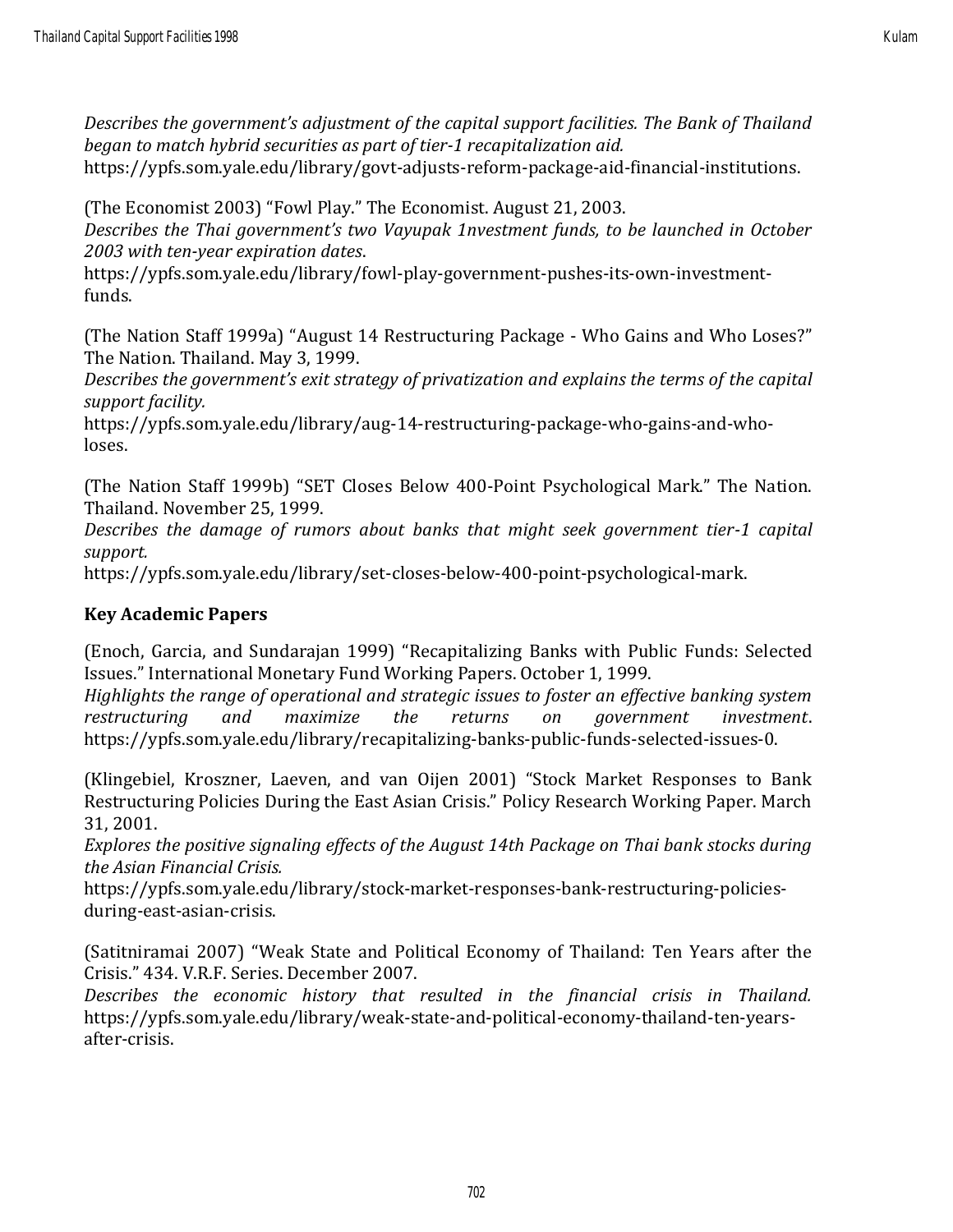(Scott 2002) "A Practical Guide to Managing Systemic Financial Crises: A Review of Approaches Taken in Indonesia, the Republic of Korea, and Thailand." World Bank Group. May 31, 2002.

*Describes the hybrid securities that Thai financial institutions issued to raise private capital.* https://ypfs.som.yale.edu/library/practical-guide-managing-systemic-financial-crisesreview-approaches-taken-indonesia.

(Siamwalla 2004) "Anatomy of the Crisis." In Thailand Beyond the Crisis, 66–104. Rethinking Southeast Asia 7. London (UK), New York, NY (USA): Taylor & Francis. November 4, 2004.

*Describes banks' hesitation to join the government's capital support facilities because the terms were onerous.*

https://ypfs.som.yale.edu/library/thailand-beyond-crisis.

(World Bank 1999) "Thailand - Second Economic and Financial Adjustment Loan Project." P7271-TH. President's Report. March 25, 1999.

*Claims that the tier-2 capital support facility saw success in the form of increased business lending and debt restructuring.*

https://ypfs.som.yale.edu/library/world-bank-report-no-p-7271-th.

(World Bank 2000) "Thailand - Social and Structural Review - Beyond the Crisis: Structural Reform for Stable Growth." Report no. 19732. Pre-2003 Economic or Sector Report. January 25, 2000.

*Describes how financial institutions struggled to meet their end-2000 provisioning requirements because they had to write down existing capital, which deterred banks from participating in the government's capital support facilities.*

https://ypfs.som.yale.edu/library/thailand-social-structural-review-beyond-crisisstructural-reform-stable-growth.

#### **Reports/Assessments**

(BOT 2000) Bank of Thailand (BOT). 2000. "Supervision Report 2000."

*Describes the total uptake/utilization, length of the issuance window, number of participants, and the type of securities exchanged under the Bank of Thailand's capital support facilities.* https://ypfs.som.yale.edu/library/supervision-report-2000.

(Honohan 2001) "Recapitalizing Banking Systems: Implications for Incentives and Fiscal and Monetary Policy." Policy Research Working Paper. February 28, 2001.

*Describes the terms of the capital that the government exchanged with private financial institutions.*

https://ypfs.som.yale.edu/library/recapitalizing-banking-systems-implications-incentivesand-fiscal-and-monetary-policy.

(Suthiwart-Narueput and Pradittatsanee 1999) "Public Debt and Economic Policy During the Economic Crisis." Ministry of Finance, Policy Research Institute. September 1999. *Describes the Thai government's issuance of public debt to finance the capital support*